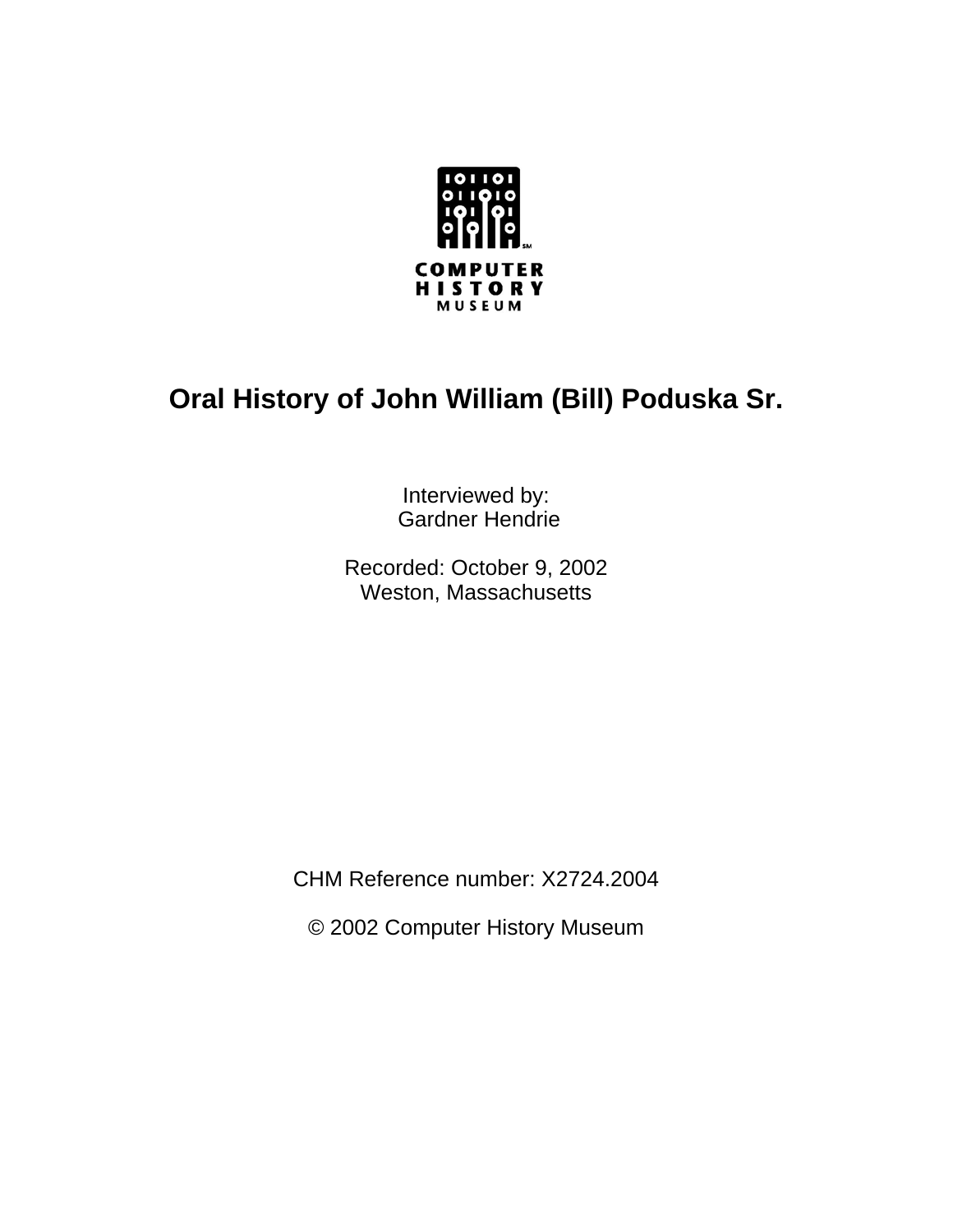**Gardner Hendrie:** I'd like to start with your very early history. Where were you born and brought up?

**John William (Bill) Poduska Sr:** <laughs> Well I was born and raised in Memphis, Tennessee, with my sisters and my mom and dad in a little house. My father was a radio and TV repairman, worked in a department store, and I got my interest in electronics from that. I was a ham radio operator at the time too.

**Hendrie:** When did you become a ham?

**Poduska:** Oh, I was-- I don't know. I was probably 16 at the time or 15 or something like that so it was probably 1953, something like that.

**Hendrie:** How many brothers and sisters did you have?

**Poduska:** Two sisters. I'm in the middle of the birth order. I am a middle child. My oldest sister is a physician. Her field is gerontology. She ran the department of gerontology for the University of Texas in Galveston. My younger sister is in the computer game also. She was a vice president at IBM, lives in Atlanta now. Now she's out on her own and enjoying the consulting role a little bit.

**Hendrie:** What were your first introductions to computers or electronics beyond your ham experience?

**Poduska:** Well, I came to MIT to go to school, obviously for my undergraduate degree, and I was an electrical engineer. I thought that communications was the field that I wanted to go into and got interested in continuum physics, turbulence, plasmas and fluid flows, and then solving some difficult problems in, I guess, about my senior year there. I got interested in using computers to solve some of these problems. Now, computers we called them. Of course, that was in the days of the IBM 650 and the 704, and we thought it was really hot stuff to have a card reader, you know, that could read a 100 card program and compute for 10 minutes or something. I think it was a case where I wrapped my arms around the tar baby and the tar baby wouldn't let loose of me and so I switched fields during that next few years of my studies more and more from continuum physics into computation. By the time I got my degree, my doctorate, I was teaching the computer courses at MIT, the famous 6251, 645, 647, 641, ran those courses for four years. I went on the faculty after that for four years.

**Hendrie:** What did you get your undergraduate?

<inaudible>

**Poduska:** All three, electrical engineering and computer science, bachelor's, master's and doctorate, all at MIT in seven years, which is fast, in fact too fast. I wouldn't recommend that for folks though. You don't do a lot of other things <laughs> while you're doing that.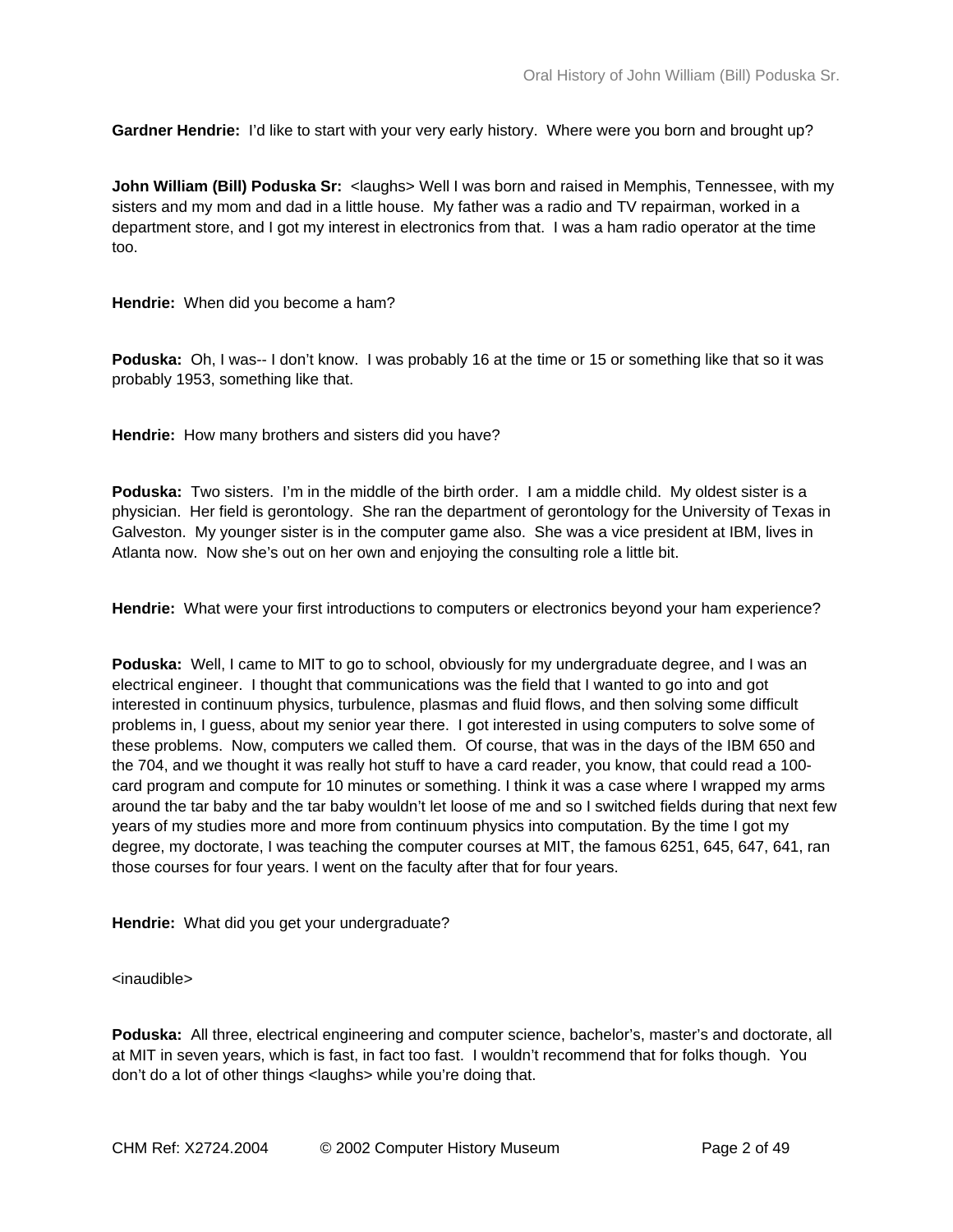**Hendrie:** When did you decide you wanted to become an engineer and go to MIT? When you were a kid, what did you think you wanted to do when you grew up?

**Poduska:** I always wanted to be in the electronics business. I always thought of a military career also. In fact, I was at West Point for a while before I went to MIT. I guess my earliest decisions about being in the electronics business, the communications business, were oh, I don't know, from the ninth grade on. Yes. Always fiddled around with stuff.

**Hendrie:** Tell me about thinking of going to West Point. What led you to first want to do that and then what went on?

**Poduska:** Well, <coughs> that's a sadder part of my life actually. I come from a military family so the military is an important part of my culture.

**Hendrie:** Was your father in the military?

**Poduska:** Yes, he was, in World War II. He was in the Coast Guard, as a matter of fact in the Mississippi, Caribbean, and Gulf of Mexico. My father was killed in a hunting accident in December of my senior year in high school, and we were a family of very modest means and I got an appointment to West Point and so I grabbed that very, very quickly. I did that in oh, say January--I don't know—January or February, a month or so after my father had died and, thinking things through more calmly and with less panic. I decided that MIT was a much better place for me to get an education than West Point. I went to West Point. I was there in Beast Barracks, as they call it, and I resigned and went to MIT, but it was no lack of love for West Point. That's a wonderful place, and I went and got my commission in the military and was a first lieutenant for several years and actually in that time period I thought again about making the regular army a career but then decided against it and came back and was on the faculty at MIT for four years.

**Hendrie:** You went to West Point and you did the first year there?

**Poduska:** No. Actually, I was only there for about three months.

**Hendrie:** Only there three months and then you transferred and obviously you'd applied to MIT and gotten in.

**Poduska:** No. That's another remarkable story. I was in bivouac at West Point <laughs> out on one of these marches that we had in the summer time, and I applied to MIT I believe it was the  $13<sup>th</sup>$  of August and I matriculated on the 21<sup>st</sup> of September, and I thank God that I took what would now be called the SATs--at the time they were called the college board exams—and I was very relaxed, of course, in the process of taking them and I think I did pretty well--in fact I know I did pretty well—and I think that influenced the folks at MIT, and somehow or another I applied in August and I got in September. <laughs> A remarkable story, but I'm a religious person besides. I could put it in that context, but I think I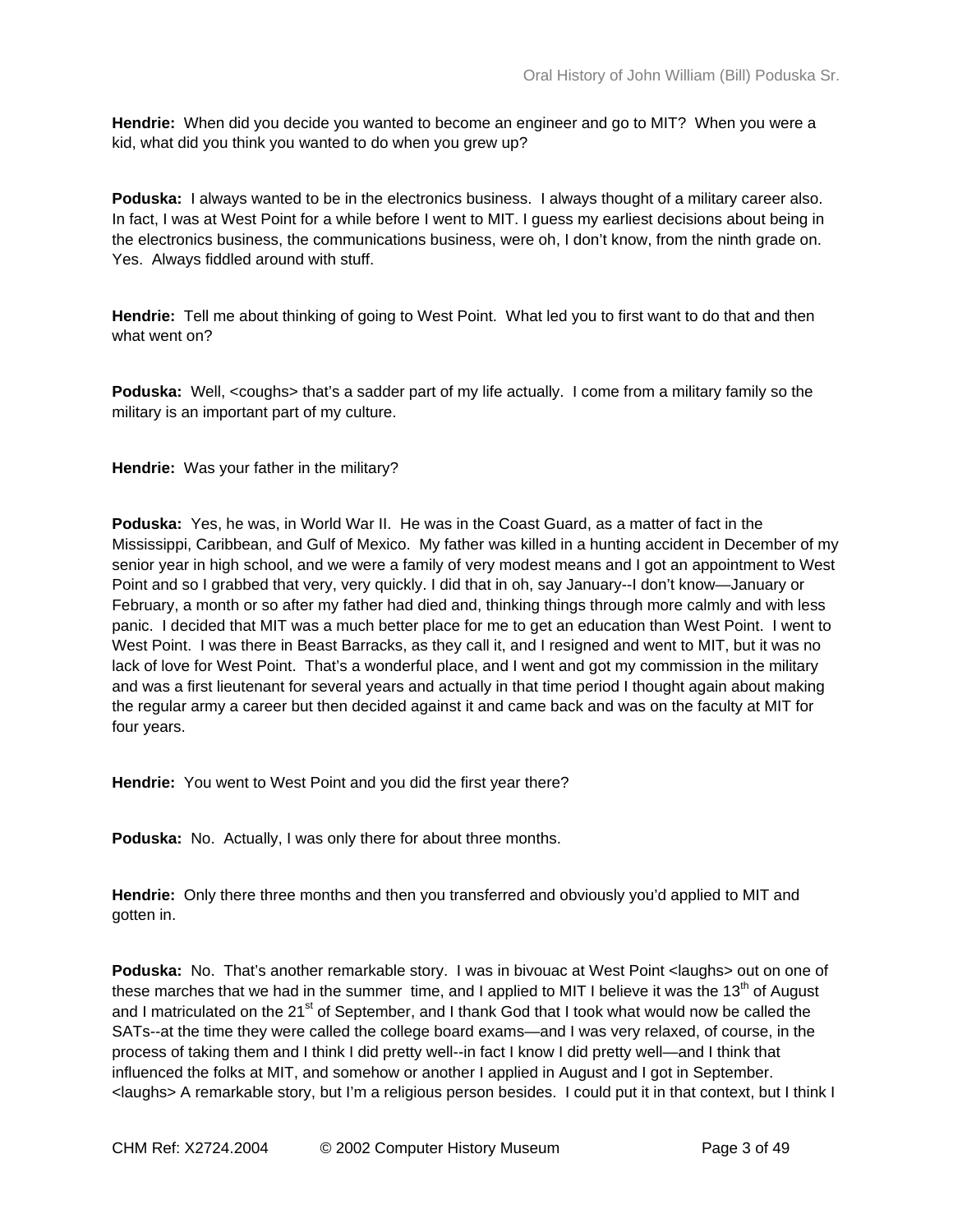was certainly very fortunate to have gone through the trauma to the family, my father's death and my sisters in college too and going through that period and coming out on the other end nine months later as a freshman at MIT. It worked out well.

**Hendrie:** Tell me more about your experiences at MIT. Were there any professors there who were particularly influential in the sort of decision? You went to be an engineer, you weren't going to be in physics, you weren't going to be in computers. You were thinking about communication.

**Poduska:** Well, Yes. I was thinking about electrical engineering and focusing on communication. I mean there were a lot of people there that had a great influence on my life. Perhaps the one who had the greatest influence was Corby, Corbató, Fernando José Corbató who was arguably the inventor of time sharing with the system called CTSS at MIT on I think a 709, IBM 709, if you can believe it, you know, the early vacuum-tube machines. He introduced me to the field of computation and teaching with the course 6251 and 645 and 641. He was an author. He was the principal behind CTSS. He was assigned as I think the PI on Project MAC [the MIT Project on Mathematics and Computation], when it was first instituted out of DARPA although Bob Fano and J.C.R. Lickliter were the project directors. I think Corby— I might have this garbled a little bit, but I think he was the principal investigator on the project. He was obviously a luminary, a touring award winner, and just a great guy. He lives right here north of Boston. He probably had the most influence on me. In the earlier years, I think people like Bill Jackson and Herb Woodson. Herb Woodson—I called him Woody—went on to become dean of engineering at the University of Texas at Austin Another person who had a substantial influence on me was Paul Gray, who was, of course, later the president and then the chairman at MIT. As it turns out, Paul interrupted his education to go into the army for a couple of years after his bachelor's and then came back to get his doctorate. When he came back, I was a senior at the time and we were both working in Woodson and White's Laboratory. I was assigned to him as a technician. I was assigned to Paul Gray as a technician to do his grunt work while he was doing <laughs> his thesis and I got to know Paul pretty during that process. Later on, he lived in the town of Winchester where we lived and our children went to school together. He had a long-term sort of continuing influence on me and my career throughout that whole period.

**Hendrie:** You said that you did go in the army for a little bit. Where was that in the progression of things?

**Poduska:** After I got my doctorate. I went all the way and got my doctorate, went through ROTC at MIT, and was commissioned into the army. I was assigned at Fort Monmouth in a department known as the surveillance department, one of these innocuous names which has to do with listening to significant events at substantial distances away, and you could <laughs> put a lot of spin on that. Of course, it was many years ago and technology has well overtaken the kind of stuff that was going on, but it was very interesting to see what you could find out by simply listening, that is to say having microphones out in fields and listening to things that happen at long distances away. It is extremely interesting.

**Hendrie:** Was there computation involved?

**Poduska:** You bet.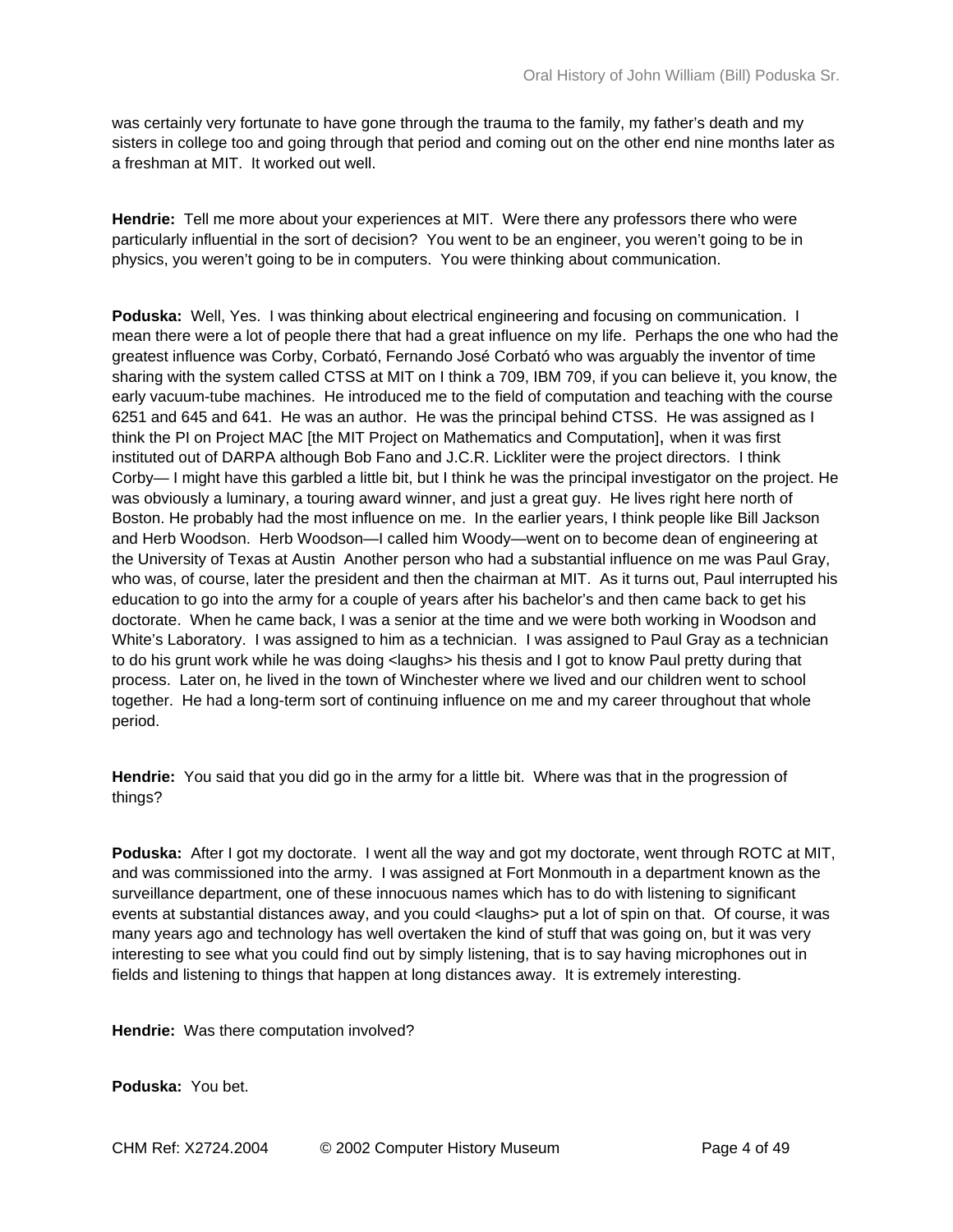**Hendrie:** You would do computer processing.

**Poduska:** Pick the signal out of the noise and find the direction and magnitude.

**Hendrie:** While you were at Fort Monmouth, was that your first contact with computer control?

**Poduska:** Yes, it was. Very good memory

**Hendrie:** Tell us the story of how that happened.

**Poduska:** Well, we needed to get a computer to essentially pick the signal out of the noise and these were acoustic signals that we needed to work with 3C [Computer Control Company, Inc] had just come up with a computer called the DDP-24. I'm sure you recall that machine. Its competitor was an 18-byte machine from DEC and I'm trying to remember the nomenclature of that one.

**Hendrie:** Probably a PDP-1.

**Poduska:** It seems like to me it was a PDP-4 or something beyond that--

**Hendrie:** Could be a PDP-4 also.

**Poduska:** --but my memory is vague on that, but anyway we did a little bit of a bake-off, a little bit of a competition there, and the word size turned out to be important both in terms of addressability and accuracy of computation and so we went with the DDP-24. From that association I got to know the folks at 3C who were at Framingham, of course, at the time. When I came back to MIT and was on the faculty there, I took on a consulting assignment with 3C where we built the [DDP] 124. I think the [DDP] 224 had already been built if my memory serves me correctly. So I built the [DDP] 124 [garbled] and that's, of course, where I met you in talking about the [DDP] 116.

**Hendrie:** I remember hearing that you had come to the attention of the people at Computer Control because you had not bought any index registers with the DDP-24, but then somehow they discovered that you had them in your machine. Can you tell that story?

**Poduska:** Well, yes. < laughs> I had analyzed the machine a little. You know, to people listening to this, this must sound very strange because in those days an index register was not just a small, little area of a chip. It was a substantial number of plug-in modules which [each] might have been, say, 4 by 6 inches in size and there might have been 10 of them or 12 of them involved in this. So we're talking about that there was a substantial amount of hardware, and I figured out that to get the index registers in the machine, all you had to do was plug in the modules. So we bought the machine, then we bought the modules, and we plugged the modules in and the index registers worked, and pretty sure that was what was going to happen. The fall-back, of course, was if it didn't work we could always go out and buy them,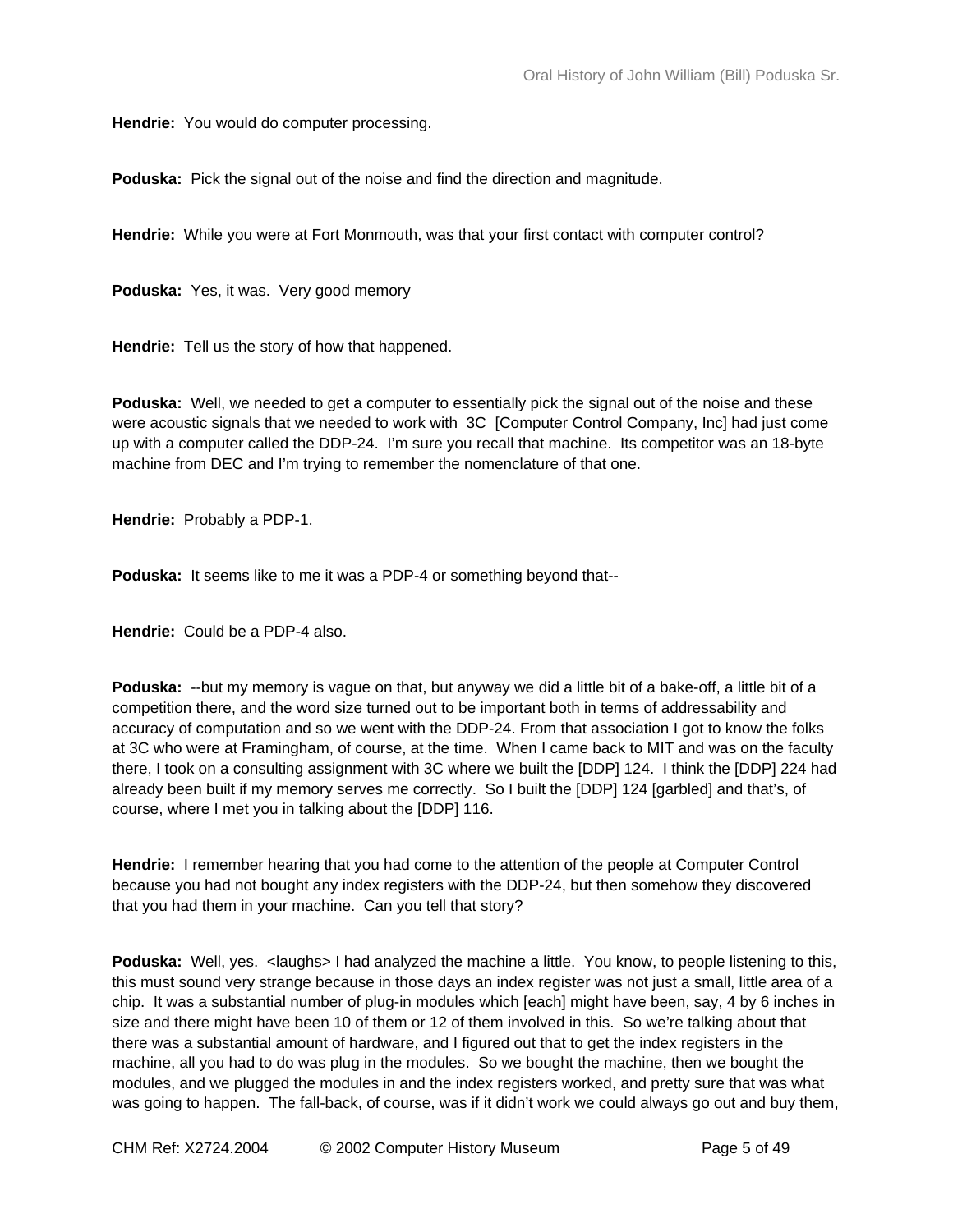you know, and have 3C put them in. Part of this is understanding the procurement mechanism of the government also. I guess we've all played this game a little bit before, but when you're having an opensource procurement or competitive procurement, you have to evaluate all the things that you need to do and you have rather a fixed budget for doing so and budgetary considerations matter, but once you have a computer installed, expansions to that computer, whether it's adding memory, adding disks, adding index registers, that's a sole-source procurement because obviously you can't buy index register modules from Digital to plug into a 3Cmachine. So I mean a little bit of that is gamesmanship about just exactly how do you play the system to get what you need to do the research.

**Hendrie:** If my memory serves me correctly, you saved \$10,000 once, what they charged for each index register.

**Poduska:** We did. We did.

**Hendrie:** How long were at the signal corps? How long did you work there or stay in the army?

**Poduska:** Well, there was a period of four years when I was on the faculty at MIT as an assistant professor and I was in the army. The actual active-duty time was probably 18 months out of that, but it was back and forth a little bit because I would be on assignment to Fort Monmouth and then back in the Boston area for a variety of reasons, part of it on the academic cycle reason for preparing coursework and part of it because of some of the needs of the military for the assignments that they had me on Basically out of that four years, out of that 48 months, about 18 of those months were actually active duty in the army.

**Hendrie:** The army was perfectly to happy to have you work between—

**Poduska:** Oh, delighted, delighted, because—

**Hendrie:** You could always just resign. <aaughs>

**Poduska:** Well, no, no. I had a two-year stint, but what it meant was that they could put me on the assignments that I needed to go on at their timing. I'm being vague here because I don't have any idea what the classification of these issues is anymore, but the point is that the timing of the army's needs was not necessarily day by day. They needed to send me to different places to do things and they were happy to spot that at the time. We had some convenient arrangements with the commanders at Fort Monmouth. I mean it was, you know, it worked out well for everybody.

**Hendrie:** While you were at MIT in your teaching portion of your career, were you doing any research or did you—

**Poduska:** Yes. That was the early days of Project MAC, and we were using—for those of you who have really long memories—it was a combination of people at Bell Telephone Laboratories, General Electric's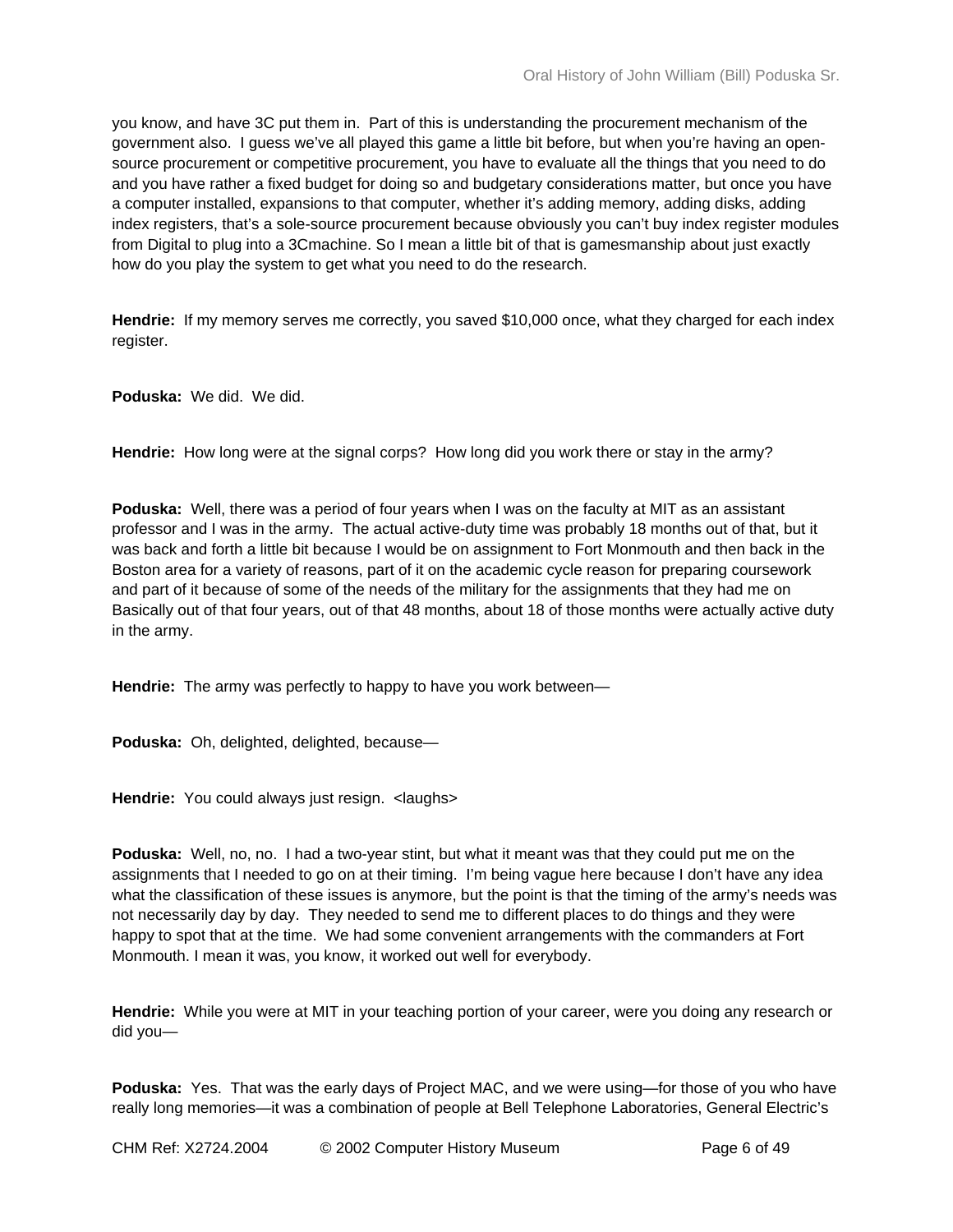computer operation mostly at Phoenix, and Project MAC at MIT. Project MAC now has become LCS or has morphed into Lab for Computer Science. The machine we were using was a [GE] 635, I think, and we at Project MAC designed special hardware mostly for segmentation purposes and virtual-memory purposes that GE built for us. That meant we had to build special compilers and assemblers for the [GE] 645 and design the operating system around it. I was in the operating system group, but I also worked on the operating system, semaphores and various collectives and such things. But perhaps my longestlasting contribution was I wrote the assembler for the [GE] 645. I again remember assemblers really get a machine code from sort of vaguely symbolic form into the bits and bytes that go into the machine. I wrote the assembler for it with all the screwball addressing that it had. You might be interested to know that I wrote the assembler in Fortran. Why Fortran? Because I was determined to do it in a higher-level language. I just didn't have the energy to do it any other way, and Fortran was the only higher-level language available on the [GE] 635. It turns out it's an effective way of doing things. Fortran has its warts and pimples, but it also has enough higher-level language features to make it worthwhile, composition, loop control, conditional control, common areas, symbolic names. It also has numerical statement labels and gotos and other annoying things. I wrote this—

Hendrie: That weren't too helpful, yes. <laughs>

**Poduska:** Well, you know. It was the best tool we had, but I wrote the assembler. <alaughs>

**Hendrie:** Tell me more about your career while you're at MIT and teaching. Any other stories or things that happened there that come to mind?

**Poduska:** Well, I think that was the time when basic computer-science teaching was beginning to explode. Now, what we called computer science at the time I think we would now think of mostly as programming and programming skills. The courses we taught, while they were not at the electronic level—I mean we didn't teach about transistors and such things as that—still there were basic programming-level skills. How to use the machine, how to write programs, how to do effective things that sound so simple now, loop control, conditional statements and such. We used Fortran a lot, but we also used a higher-level language called MAD, the Michigan Algorithm Decoder, <laughs> which was a very interesting language somewhere short of ALGOL and Pascal but north of Fortran in its capabilities. The point I'm getting at here is that the enrollment was burgeoning, that we would fill all of [lecture hall] 10250 at MIT for all semesters for the lecture part of the course

**Hendrie:** How many people is that roughly?

**Poduska:** You know, the lecture hall holds maybe 400 people or something like that, 400 to 600 people, and that was the lecture portion and there would be 10, 12 different sections. I guess my first introduction to organizational skills in fact, managerial skills at that level, came from just running those courses. I mean we had tons of people to deal with and the problem sets, and at that time scheduling computer time for people to run their programs which was, in that day with the limited resources, really quite a difficult task. I mean even things now like scheduling the punch card machines, you know, the old 26s for punching cards. I mean this sounds so Neanderthal, but that was the problem. We didn't have all that many card-punch machines at MIT so that you could handle hundreds, nearly thousands, of people doing problem sets and punching cards and jamming the machines and doing the things that students do.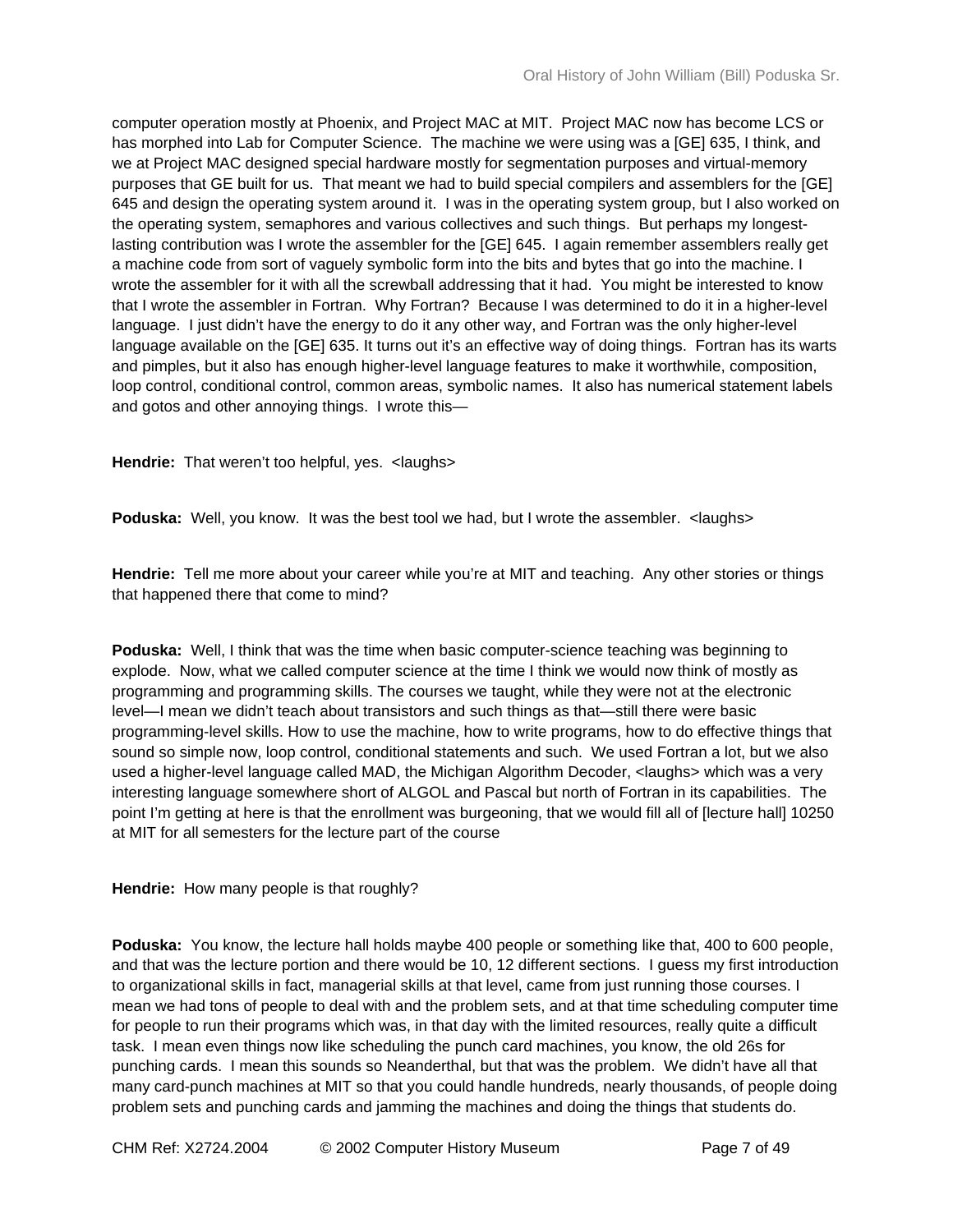**Hendrie:** What did the students run their test problems on?

**Poduska:** They ran them on the available machines which, over that period of time, progressed, oh, I forget exactly when, but the 709, the 7094, the 7094-2 I think it was. We began at the end of that fouryear period to have people using time sharing with the terminals that were around, and that was CTSS, which stood for the compatible time-sharing system. I'm not sure what it was compatible with, but that's what we called it<laughs> So, you know, I guess the thing I remember the most was not how profound the courses were. They might have been in their time frame. They were certainly advanced in terms of what was available to the people there, but the magnitude of the impact that it was having on the student body and on the faculty and just on management of those courses and, of course, now ECS at MIT is I think 40% of the engineering school and continues to grow and I have to keep the lid on it to keep things sort of in order.

**Hendrie:** Do you give some of the lectures or do you have guest lectures?

**Poduska:** I gave all the lectures. Yes. I was the lecturer. Yes. Well, I gave all the lectures of whatever course I happened to, 625 one mostly, but also the freshman courses, which were 641 and 645 for MIT—

**Hendrie:** Did you prepare the syllabus?

**Poduska:** Oh, God, yes.

**Hendrie:** Did the whole thing.

**Poduska:** Yes. Yes. Yes.

**Hendrie:** Did you enjoy the teaching part?

**Poduska:** Oh, loved it. Loved it. Loved it.

**Hendrie:** When did you decide and what went through your mind when you decided that maybe you'd do something else?

**Poduska:** Well, there were a number of things. Perhaps the most important, and this one is geographical things almost, Project MAC was in building 645 of Tech Square. Interestingly, the building was 645 and the machine was named 645 and there were three big buildings around there, and it turns out that NASA had just built a research center in one of the Tech Square buildings, and it was just populating it and one of them was called the Electronics Research Center It was the major laboratory and it was populating the computer research laboratory as part of ERC, and they asked me to join that and run a branch of that laboratory called the manned computer systems laboratory.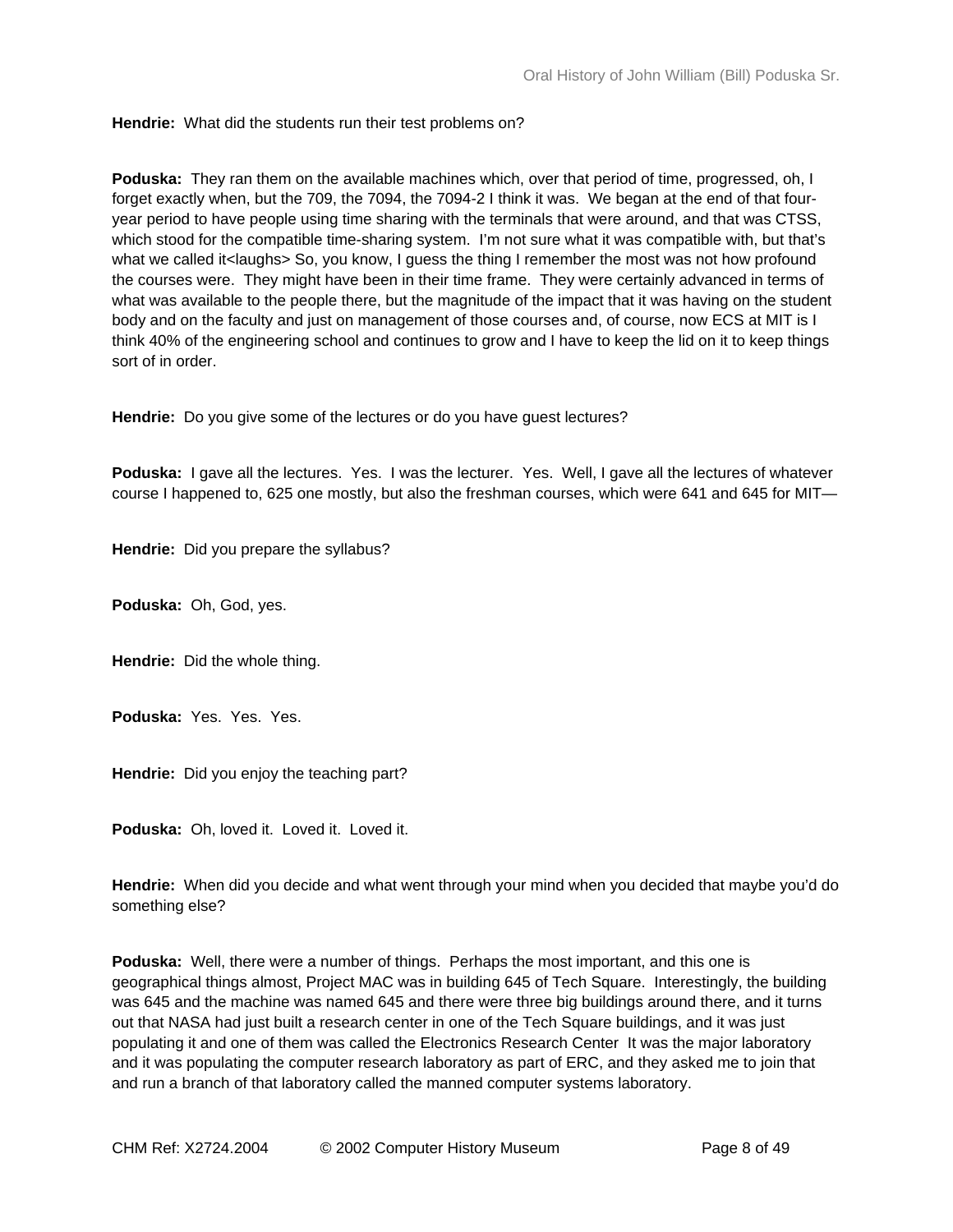**Hendrie:** Was this associated with MIT at all or—

**Poduska:** Well, yes, in the sense that there were a lot of faculty involvement with ERC and the guidance laboratory, which is now DRACO Laboratory, was very closely associated with ERC. This was in the Apollo era now. This was 1966 through 1970. Apollo 12 had not flown. Kennedy's death had occurred in 1962, I think, something like that. So after he had made his commitment to the Apollo program landing on the moon and two years later from that, when things were getting a little dicey., The programs were well behind, the ERC was set up and they asked me to join and take a look at it, and our mission for that laboratory was to look at the manned computer interactions for future manned missions including the three we were focused on was the earth orbiting—this was in 1966 now—the earth orbiting laboratory, the lunar base station, and the manned Mars mission, and of those only their laboratory and its successor projects, had been ones that have come into fruition. We had a dandy time with all sorts of graphics and tactile interfaces, voice recognition, voice output, color graphics. It was a very interesting and a very wellfunded program. The Apollo program is one of those seminal points in the history of man with the history of computation, the history of folks around at MIT who were in that world, and for a guy like me whose interests really are aviation and computation, it was really pretty right in the cross hairs. So shouldn't be too surprised to hear that one of the companies that later was founded was called Apollo Computer and there is a very good nexus, a very good connection, a very close connection, between the naming of that company and the experiences at NASA's Electronics Research Center.

**Hendrie:** When you were at the research center, my understanding is that you did some work on the DDP-516 to turn it into a time-sharing machine. Could you tell us about that?

**Poduska:** <laughs> Yes. That was very interesting. This was still in the days when machines were made with plug-in modules as compared with highly integrated circuits. As a matter of fact, we didn't even use low levels of integrated circuits, I mean like the 7400 series. The things were made out of transistors and diodes and small, little packages. We bought the 516, which was the successor of the machine that you designed, the 116, got into the guts of it and added a paging mechanism to it. We used paging as the principal memory-management mechanism of the machine. It had some interesting characteristics in that the virtual address space was addressable with the 16-bit number—it was a 65k but the physical address space was an 18-bit number of 256k. In other words, we had a physical address space larger than the virtual address space. Of course, it's just the opposite now as it should be. We were able to put the paging in there and to turn it into a time-sharing machine. We built an operating system on it called, the first single-user system, called DOSS—what else-a disk-operating system, and then later an operating system that was time shared among seven users--TS DOSS time shared DOSS based in large measure on the Multics operating system that came out Project MAC. Now, it was very simplified Multics It did not have all the segmentation features or all of the gateways in protection backing this, but it certainly had the notion of coupling the processes and the use of virtual memory to carefully manage the resources of the machine among the users. It was Quite successful and it was TS DOSS that we used to build the first operating system that Prime put together, which was at the time called Primos, prime operating system, but it was for all intents and purposes a copy of the TS DOSS system that was built at NASA.

**Hendrie:** Did the TS DOSS system have concepts like privilege mode and all of those kinds of things?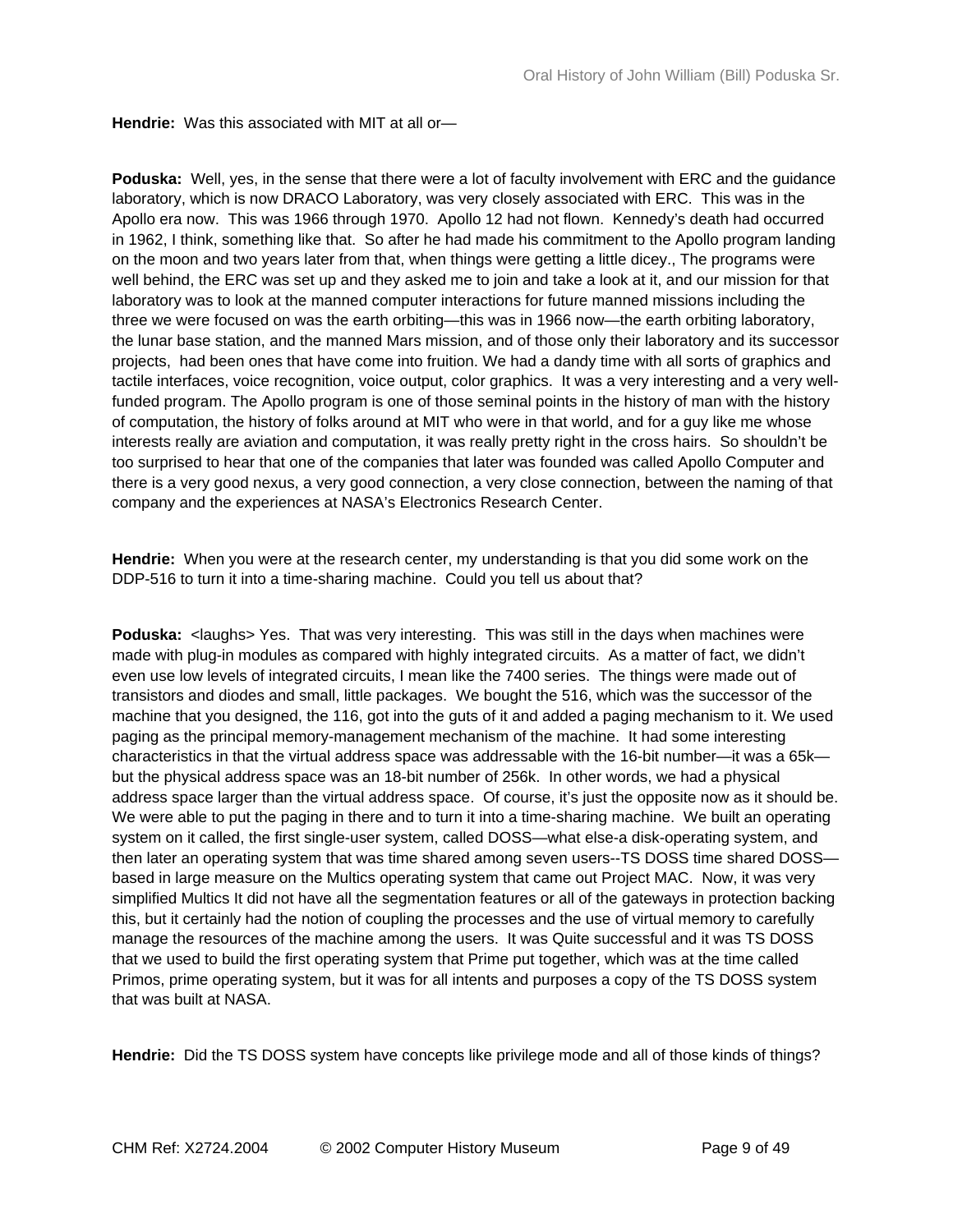**Poduska:** Oh, absolutely. A privilege mode for the operating system, specialized gateway calls between the user code and the operating system, and sufficient protection so that there was no way to crash the operating system from the user space in any ordinary kind of way. There are always wormhole kinds of things that you can do, but there was no way to sort of override the code, and there was protected virtual address spaces, protected procedure calls, argument transfers that were protected and in a way it certainly was not perfect, but it was, as far as memory management mechanisms can protect against invasion, it was a very secure system.

**Hendrie:** Was this written from scratch?

**Poduska:** Yes.

**Hendrie:** Didn't use any of the code that came with the machine.

**Poduska:** Well, we used the code that came with the machine for the assemblers and compilers and such and the other ancillary things that it had, tape drivers, assigned square-root routines and things like that, but the basic operating system and in fact the things beyond that like text editors and graphics system were built at NASA.

**Hendrie:** What was your function in building that operating system? Were you leading the group or—

**Poduska:** I was leading the group.

<inaudible>

**Poduska:** We had a lot of those smart young Turks, yes, many of whom have gone on to do, you know, other interesting, rewarding kinds of stuff and a lot of students there from MIT and Northeastern and Harvard, so those were good times.

**Hendrie:** How long did you stay there?

**Poduska:** Four years, 1966 through 1970. At the end of 1970-- Well, how do I say it? President Nixon came into office and the electronics research center in Cambridge, Massachusetts, was shut down, <laughs

**Hendrie:** Its political support disappeared.

**Poduska:** Well, its political support had evaporated but it was shut down. It then became, through the wonderful work of Jim Elms, and I don't know he managed it but he got the Department of Transportation to take it over as a research center and it remained in existence as a DOT center. They called it TSC,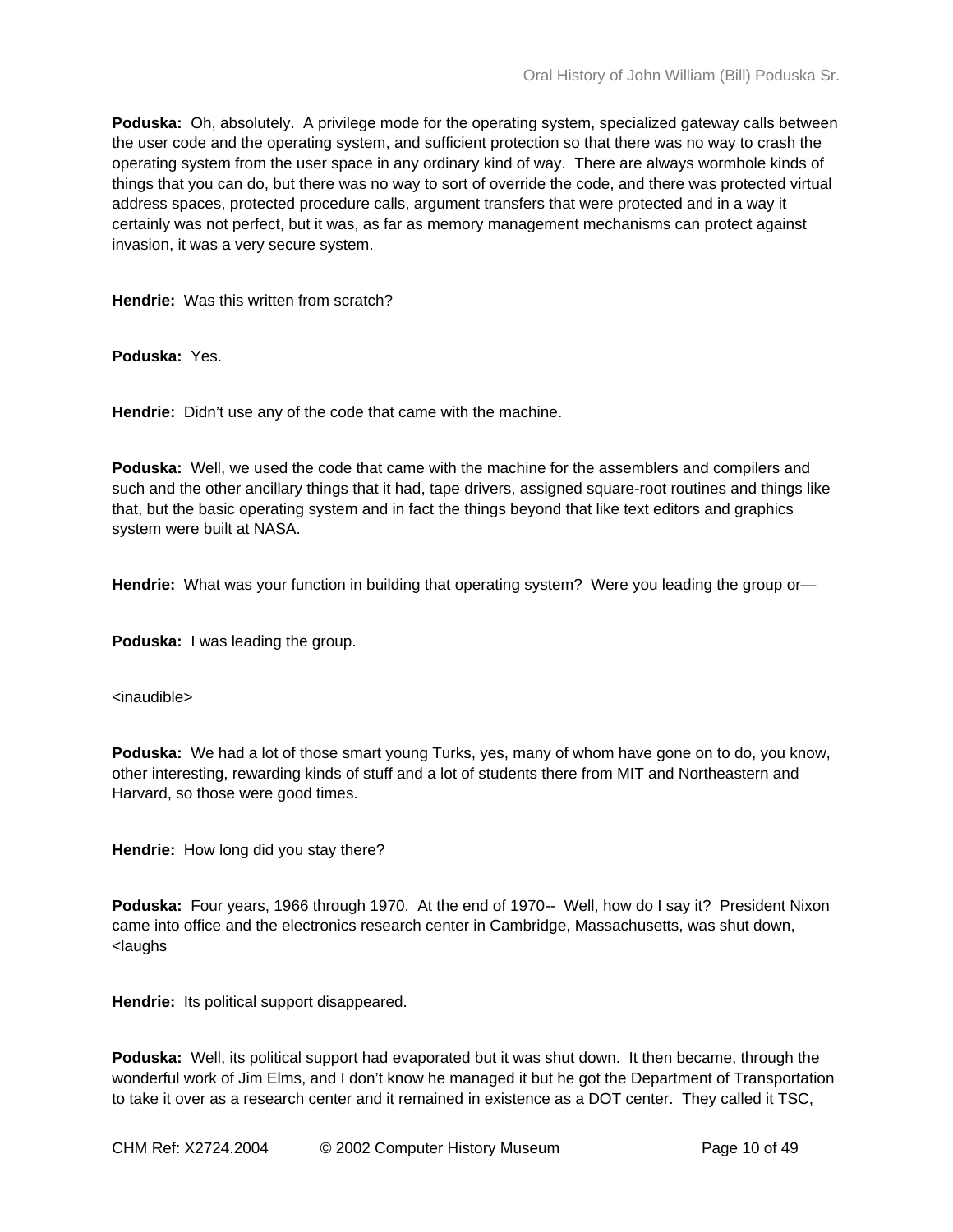Technology Systems Center I think it was, in Cambridge and it's still there to this day. I don't know what status the laboratory is at, but it carried over a lot of things. A lot of the graphical computer work was transferred from the space domain into the aeronautics domain, working with air traffic control things, especially en-route traffic control systems, noise abatement systems and such, but that was well after I had left.

**Hendrie:** Did you leave when NASA—

**Poduska:** I left when it was closed down because at that same time in Tech Square Honeywell was setting up a research center. It set up a research laboratory, a computer research laboratory in Tech Square at 575 Tech Square. I was a member of the research team for a while, and then when the director left I became director of the laboratory there in Cambridge.

**Hendrie:** What was that laboratory set up to do or what did it do?

**Poduska:** It was set up to basic fundamental research in computer science for the benefit of Honeywell. Its computer operations, but also for the rest of its scientific operations. Honeywell had a scientific research laboratory in Minneapolis and a semi conductor research laboratory which was in Minnesota somewhere. I'm not quite sure where. Honeywell had a long-term vision that computation was going to be important in its controls operation, and so it wanted to set up some fundamental research in computer science looking for future applications in control systems. Now, this was before the Honeywell-GE merger which happened in 1972, I believe somewhere in that time frame. So this was before, and it was interesting about how these paths cross again, but the group in GE, who had been doing the 645 work then in 1972 became part of the Honeywell operation. Part of this whole merger and meltdown of what we used to call IBM and deBUNCH, you know, Digital, Burroughs, Univac, NCR, CDC, and Honeywell, deBUNCH, Yes.

<Break>

**Hendrie:** You were mentioning Larry Roberts and his involvement in Project MAC and that he was a classmate of yours.

**Poduska:** Right. He was a classmate. He was very much involved in graphics things with I think sketchpad, he and the Sutherland brothers, Ivan and Bill Sutherland. He was at ARPA at the time when Project MAC first got kicked off the major funding for it, and he was very much involved in that from the get-go. I haven't tracked him in the last few years so I don't know what he's been up to, but—

**Hendrie:** I think he's involved in a start-up out on the west coast, but I don't remember exactly what the—

<inaudible>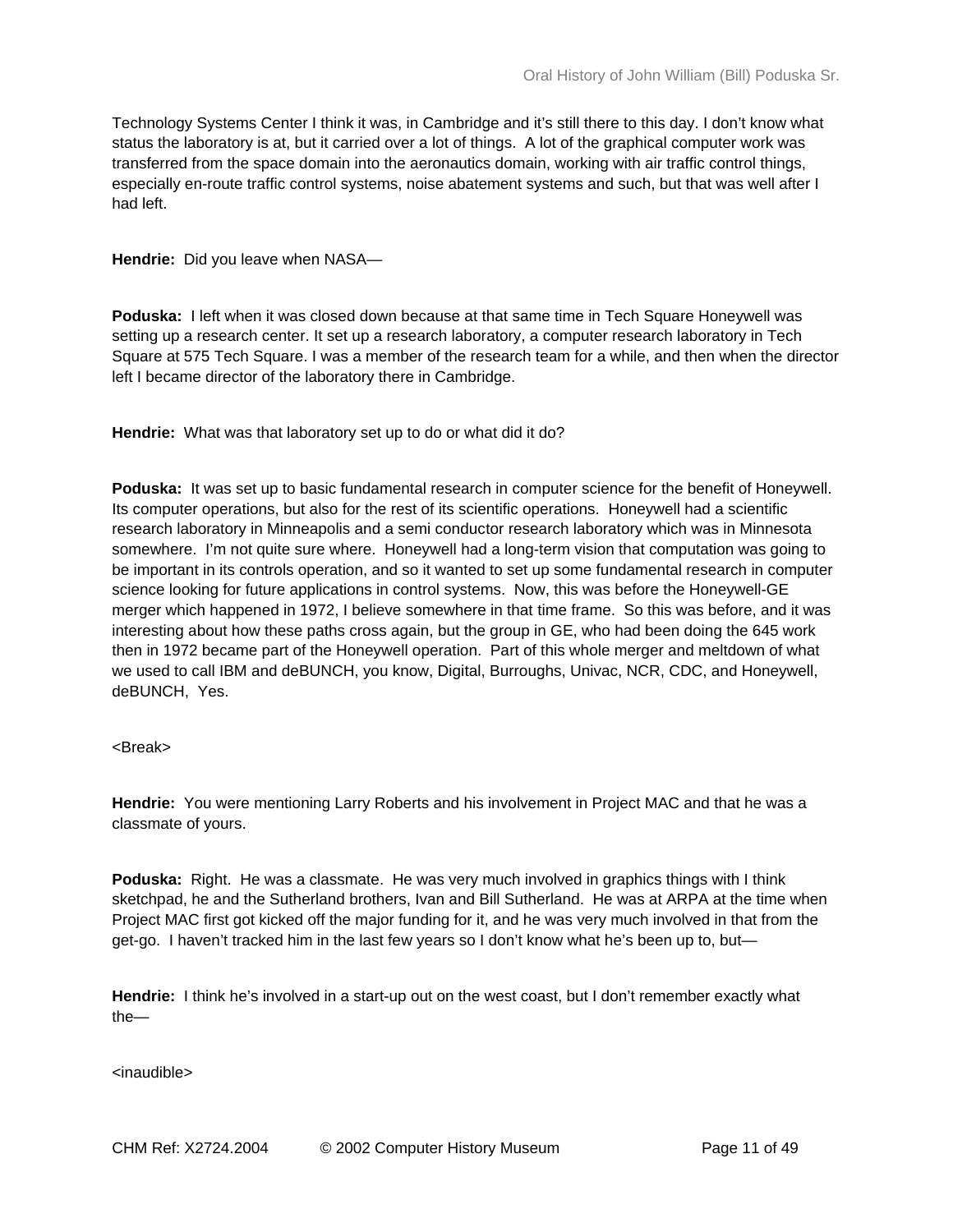**Hendrie:** I can't remember exactly what he's doing. You've joined the Honeywell Research Center and what year are we at?

**Poduska:** That was about 1970, and then in 1972 there was the merger between GE and Honeywell and lot of interesting things going on.

**Hendrie:** What sorts of things did you do at the research center? What were you working on?

**Poduska:** We continued the work on graphics and graphics processing as well as other fundamentals of operating-system work, you know, the issue of memory management, the issue of multithreading processes and such. Ugo Galiardi, another name that you may remember, was the director of the laboratory just before me. He had come from Harvard. He was a faculty member at Harvard so we had a lot of Harvard students there including people like Harold Schenk, Jeff Buzen and Ron Goldberg, who then went on to form BGS. In that period there was a lot of, oh, just an awful lot of activity integrating the Honeywell and the GE stuff together, which Ugo went off to do, and so I ran the laboratory and tried to coordinate those activities, but still it was a very young laboratory. It was only 18 months old or so when we were doing that.

**Hendrie:** About how many people were there at that time just roughly?

**Poduska:** Maybe 30, something like that.

**Hendrie:** This was not presumably so much theory. Did you try to reduce things to practice?

**Poduska:** No. You know, laboratories have all sorts of ranges of activities. Some are very applied to building the next product to the most theoretical of what the science is doing. This laboratory was intended to be somewhere in the middle, to have applicability of ideas and thoughts but not necessarily reduction to a product, which was left to the development organizations inside of Honeywell. At least that was the theory. The laboratory was only 18 months, maybe 20 months, old before I left, and I don't think it had the opportunity to really imbed itself in the culture of Honeywell, especially with the merger of GE and Honeywell coming on board and the research laboratories of GE now getting melted into the activities of Honeywell. It was also at about that time that a mutual friend of ours, Bob Baron gave me a call one Friday afternoon and I was not associated with framing what was FCO, the successor organization to 3C at the time, but he called me up and asked me if I'd meet him at his house for a drink on a Friday afternoon. He said they were forming a new company and wanted to know if I was interested in running the engineering organization of that company. They were under a very tight time constraint and they were meeting the next day, which was Saturday, and he needed a decision from me on Saturday. <laughs> I went home and talked with my wife and I met with them on Saturday, and I threw my hat in the ring and that's how I became badge 006 at Prime Computer, and it was literally a 24-hour kind of turnaround. <laughs>

Hendrie: Had he approached venture capitalists at that time? <inaudible> Where was he in this process?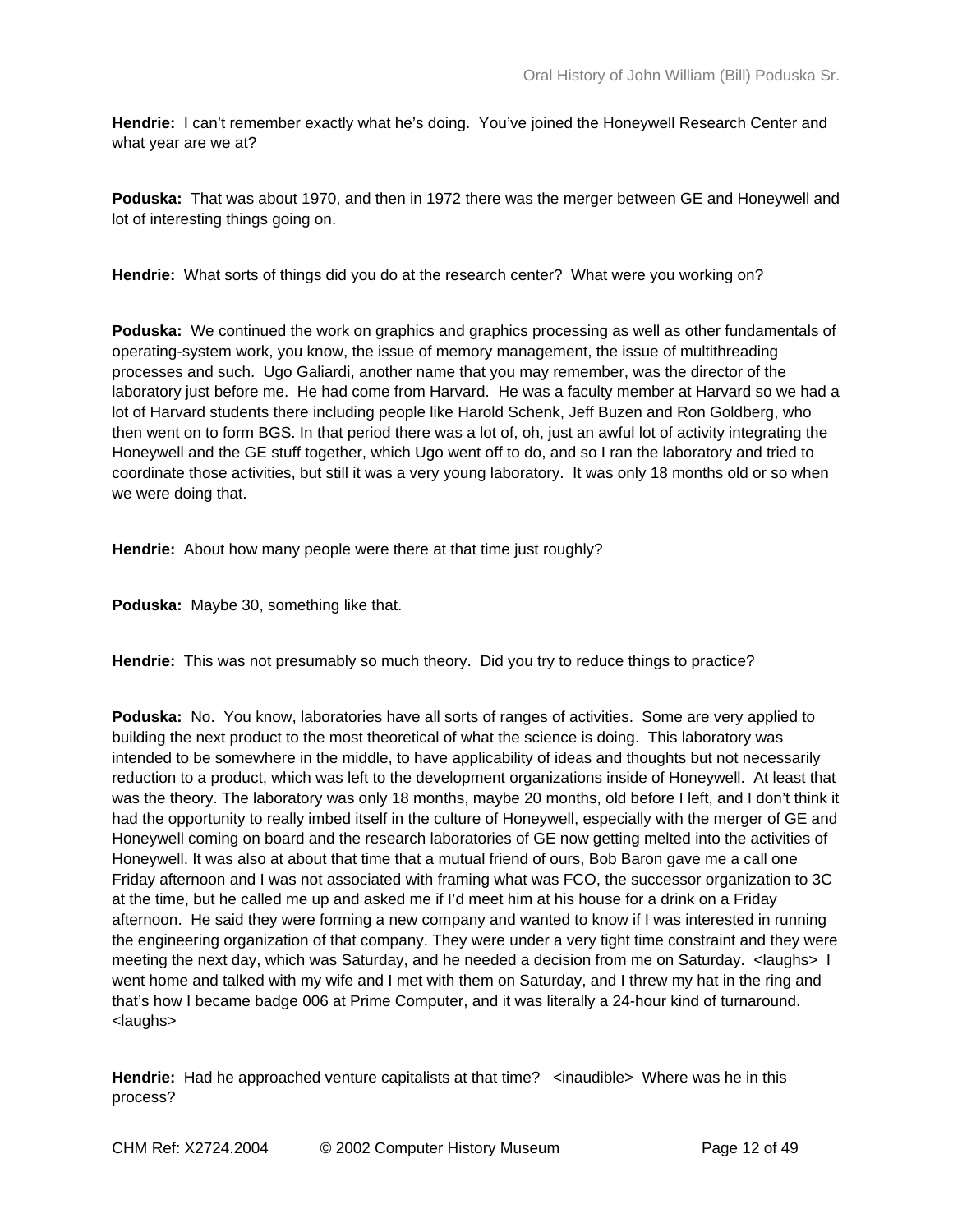**Poduska:** He had, he had not approached them**.** He was in the process of approaching them and--

**Hendrie:** He had a business plan?

**\*Poduska:** He had a business plan and the business plan was, interestingly, to build a machine which, to put this in context, you may recall that there was a lot of activity in those days to make machines which were hardware compatible with other manufacturers like Amdahl versus IBM and Magnuson. The Honeywell 1200, I think it was, was compatible or at least semi compatible with the IBM 1400 series, at least code translatable. You could make a code move over. The idea behind Prime Computer was to make a machine out of modern semiconductor technology. <[quotes with fingers> This meant the 7400, the schkotty level of integration, that was compatible with the series 16 machines out of Honeywell. I mean it seems so archaic now to think back on it, but the big invention of the day was called the SBC, the single-board computer, a computer that would fit on only one printed circuit board. Of course, you know, <laughs> the size of the die now that's used in machines is tiny. That was the basic business concept and the idea was this. If we were hardware compatible with the Honeywell series, we had all of the installed base to go after at higher performance and lower cost, and furthermore we had all the software that was developed at NASA that ran on the 516 to put on this machine, and further if we put the paging mechanism, the memory-management mechanism, into the Prime machines, then we had all of the advance software, that is to say the time-sharing system, as well as the other graphics systems from the NASA engagement to put on the machine, and all of this stuff was in the public domain. So it was a very opportunistic and I think well-crafted business plan and it worked really quite well.

**Hendrie:** When Bob was doing his plan before he had talked to you, did he have this concept of using the NASA stuff in the public domain or did you sort of bring that to the party?

**Poduska:** Well, I think both of those statements are true. I think Bob understood that there were many customers of Honeywell who had code that could be converted because He ran engineering at Honeywell for FCO, and he knew full well that there were many customers who had substantial amounts of code that could be converted very quickly to salable products by a new company and that among these were the stuff at NASA but there was also some real-time stuff that had been done at I think Foxborough if my memory is serving me correctly. So he had this overall vision. I think when I came on board, it validated the prospect of getting the NASA stuff and certainly greased it so that we could get that software converted over very simply. As we all know, its one thing to have the idea and it's another thing to have the capability to do it. I had the background and the skills to do it. I'm not unique. There were plenty of other people who did too, but at least I had that background and skill to bring that across and that turned out to be an important part of the Prime success story.

**Hendrie:** You joined Prime.

**Poduska:** Ran engineering.

**Hendrie:** Tell me about the startup days in Prime. Tell me some of the war stories.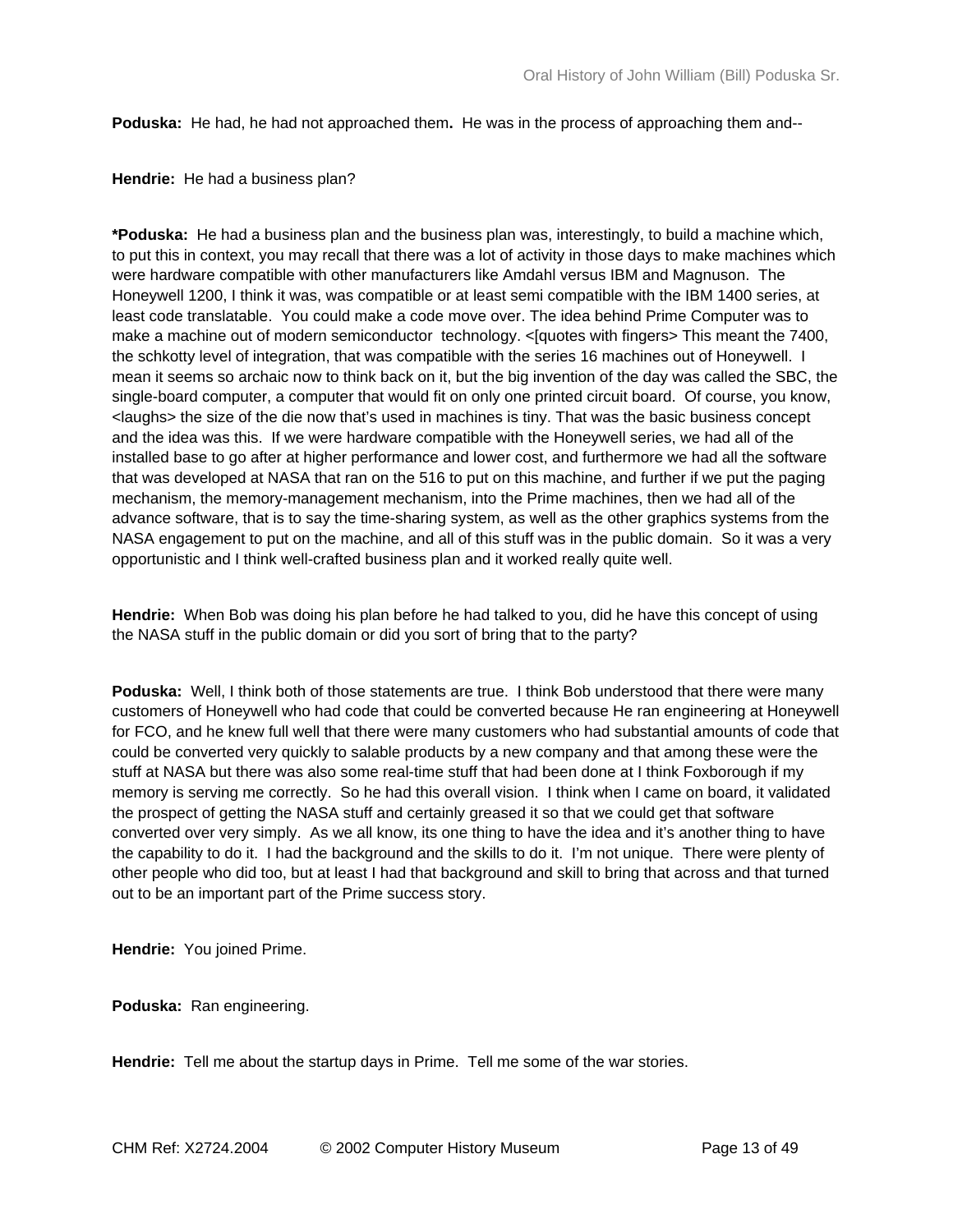**Poduska:** Oh, there's so many of those kinds of stories and so many wonderful stories, you know, of going between a product planning meeting where we would be thinking about everything from what is the instructions set to what is the software complement to the color of the machine to painting the walls and installing phones and different things and we started up a <inaudible> over on Strathmore Road, all these tiny, little buildings, polluted buildings, had been used for making wire memories, you know, the <inaudible> the plated-wire memories, and there was a lot of chemicals lying around, wonderful stuff, and, you know, all of those things of getting venture capital. There was one hilarious story about getting venture capital. Dave Dunn and Ross Roblyn had just split out of Whitney and were forming a new venture fund with some of the Bass family of Fort Worth's money. They called the company Idanta Partners and we had heard of them, I think, through just a magazine article or something. So another of our friends, Sid Halligan doesn't know the phone number for them, calls directory assistance in New York to get the phone number of IDATA He gets a phone number, he calls them up, and Sid goes through his explanation of what's going on and finally somebody on the other end says sir, I think you have the wrong number, this company is called IDANT, without the TA, and we are a sperm bank < laughs> and he said Yes, I probably got the wrong <laughs> number then, probably not what we had in mind, <laughs> but we did get in touch with Idanta. They became the first funders of the company—

**Hendrie:** They were the first ones to sign up.

**Poduska:** Yes. They were the principal ones then along with Smith Barney, a venture arm of Smith Barney with Jack Delaney, and they were the guiding elements in the investor part of the community.

**Hendrie:** Do you remember how much you raised initially?

**Poduska:** Yes. I think, the first round of financing was \$900,000 or something, and it lasted us for really quite some time.

**Hendrie:** Salaries were a lot less then, weren't they?

<inaudible>

**Hendrie:** Tell me. Do you remember how much of the company that you had to give up to get your \$900,000?

**Poduska:** I think we gave up a little over half, Yes, the 55%

**Hendrie:** The classic amount.

**Poduska:** Yes. It was not a terrible amount, but it was certainly far more than say companies were giving up in the mid 90s in the dot com boom and you could get funding at 30% of the company so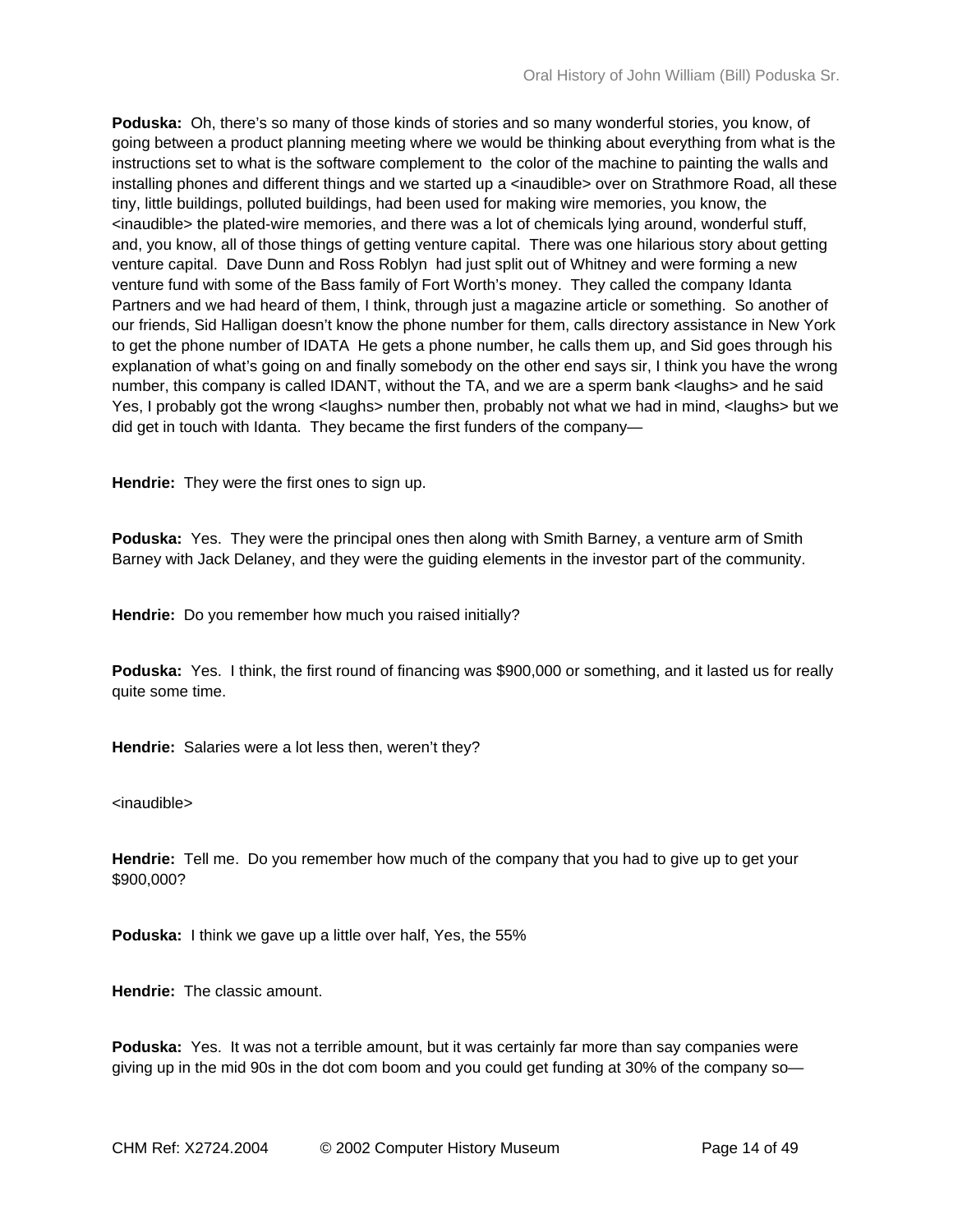**Hendrie:** You started development. What were the initial products of the company?

**Poduska:** Well, the initial products were the Prime 200 and the Prime 300 machines. They were Honeywell compatible, relatively small, that is to say they were about the size of a large bread box, a very large bread box, but they would fit on top of a table, you know, this coffee table. There was an interesting point, though, that I think Dave Nelson used to talk about computer pricing and being more closely correlated to pounds than to capabilities, and pounds of sand was his sort of metric because one of the earlier machines we sold, the Prime 100 I think, you could buy for about \$4,000. Now, \$4,000 is not wildly out of line with the kind of prices that people are paying today for about the same size box. I mean a server box that fits in a rack of this size you can get for about \$4,000. The capability level is vastly different, but still the price per pound is pretty constant.

**Hendrie:** You had a line of machines.

**Poduska:** We had a line of machines from the low-end OEM machines up into the highest end of the time-sharing machines that we used.

**Hendrie:** They all have the same instruction set?

**Poduska:** They had the same instruction set with some restrictions. Again this is like the index-register story, you know. I mean the multiply-and-divide instructions were options that we had on the machine and we got money for installing. Now, it turns out they had a factory cost of zero because it was micro program machine and you could either include it in the micro code set or not but, of course, like all things, we got in the pricing to market very quickly because other companies would put them in for free and we had to follow suit. The virtual-memory aspect was the part that really distinguished the machine at the high end, the Prime 300. Now this, of course was back in 1972, 1973, I think--yes, about that time frame—when we put out a time-sharing machine A commercially available time-sharing machine that used paging as a memory-management mechanism and separate virtual-address spaces. And a healthy seven-user system could be bought for maybe 50k. That was pretty powerful and what was your term you used to use, a self-selling humdinger? That's what they became and they sold very handsomely into the technical world, but then they began to sell very much into the commercial world and that's where Ken Fisher came in to run the company and Ken, who understood the commercial world, caused us to understand, sometimes kicking and screaming, you know, <laughs> that we could sell an awful lot more machines into the commercial world. By commercial world, I mean trust management, banks, commerce houses and such. They would pay higher prices. They needed other things like data base management, RPG/COBOL, which we provided, and that was the success story of Prime running it up for all issues.

**Hendrie:** Maybe you could talk about when you rolled out the first machines. I assume the Prime 300 took a little bit longer to get out in the marketplace.

**Poduska:** Actually, you know, they didn't. We turned those machines around in under a year. I think it was only nine months or so; in fact I know it was.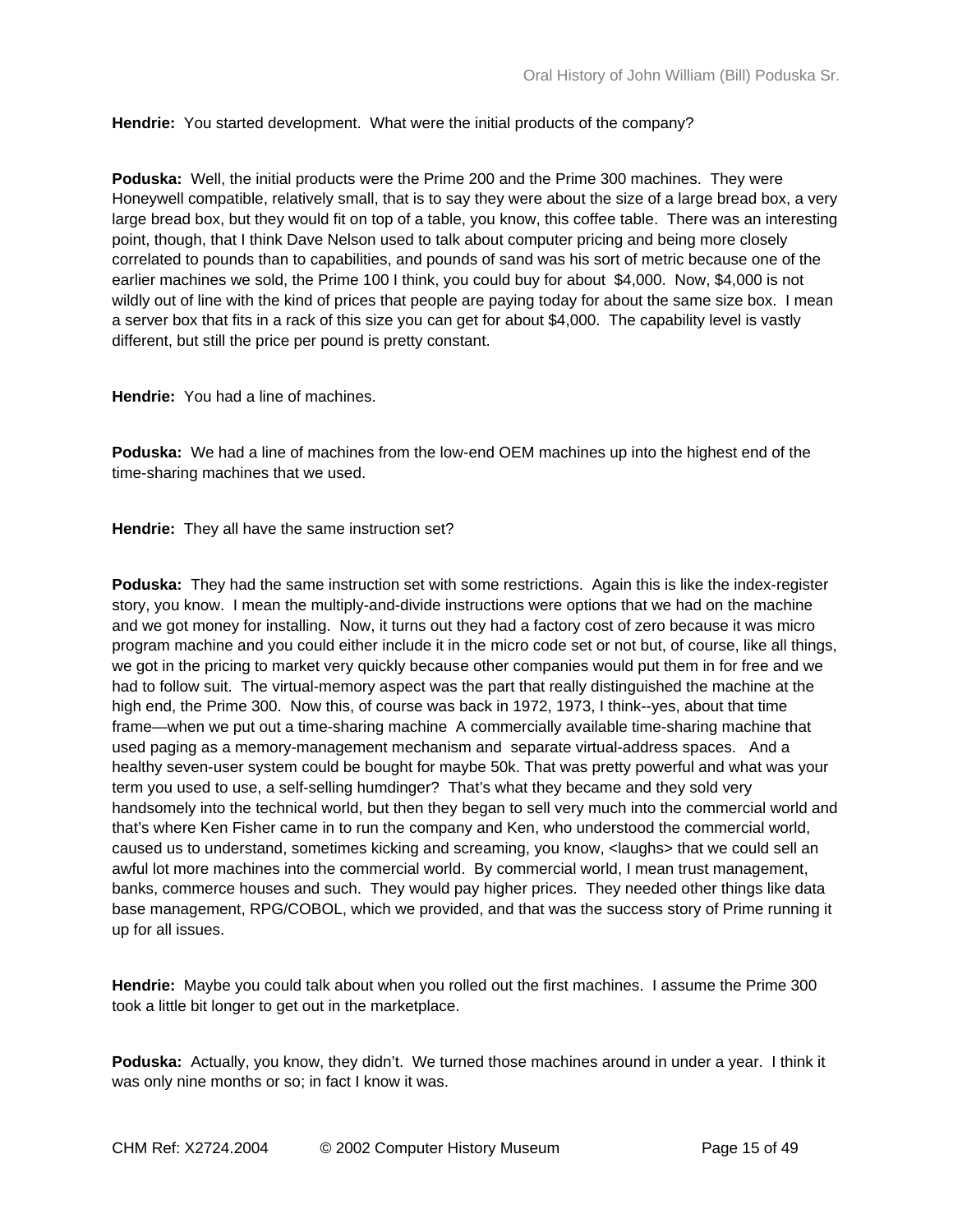**Hendrie:** When did you start? February?

**Poduska:** February of 1972 I think it was, and we rolled out the first machines in October or November, and we were in full production, by the end of the year. Those were the guidelines and that was part of what the basic business plan was that we were going to design and build to get product out on the street versus to additional functionality or any other parameter which might have been say designed to fit a particular customer's need or things like that. In other words, time to market was the essential ingredient of what we were doing and that's what we did. It made some technical decisions for us. For example, micro programming in that time was a faster mechanism for getting machines to the marketplace because you had the luxury of people doing the micro programming on one side while the other people were doing the hardware design and they could converge later on. On the other hand, it's arguably slightly more expensive and slightly slower even in that time frame.

**Hendrie:** What did you use for a micro code store on that machine?

**Poduska:** We used fusible linked prompts, you know. They had just come out and we were prepared to use most anything at that time. I mean just reflecting on it sounds so Neanderthal now. IBM for its micro code store was using a form of punched card that was actually electrically edged, but they were actually using cards for pieces of paper, rectangular pieces of paper, to store the micro code for some of their machines like the 360 Model 30.

**Hendrie:** There was also wire rope technology—

**Poduska:** There was wire rope technology. They used everything they could, of course, but—

**Hendrie:** You ended up just using—

**Poduska:** We used the prompts because they just miraculously popped up for us and we had people hand programming the prompts, that is to say actually in there with a prompt burner pushing the <coughs> buttons almost like on a calculator for programming them location by location. Yes. That's what you do when you have to.

**Hendrie:** Who were the first customers for the machines?

**Poduska:** The first customers for the machines were in the Cambridge area, Adams Associates I think. Interestingly, our first customers were commercial customers and they were using the machines for-- I believe the first machines were used for constructing and maintaining financial advice to some of the customers. Not so much buying and selling stocks but financial evaluations of companies and things of that nature. To tell you the truth, it's a little vague in my memory but it was on that order. This is Charles W. Adams.

**Hendrie:** Yes. They published a very famous little guide to all the computers that—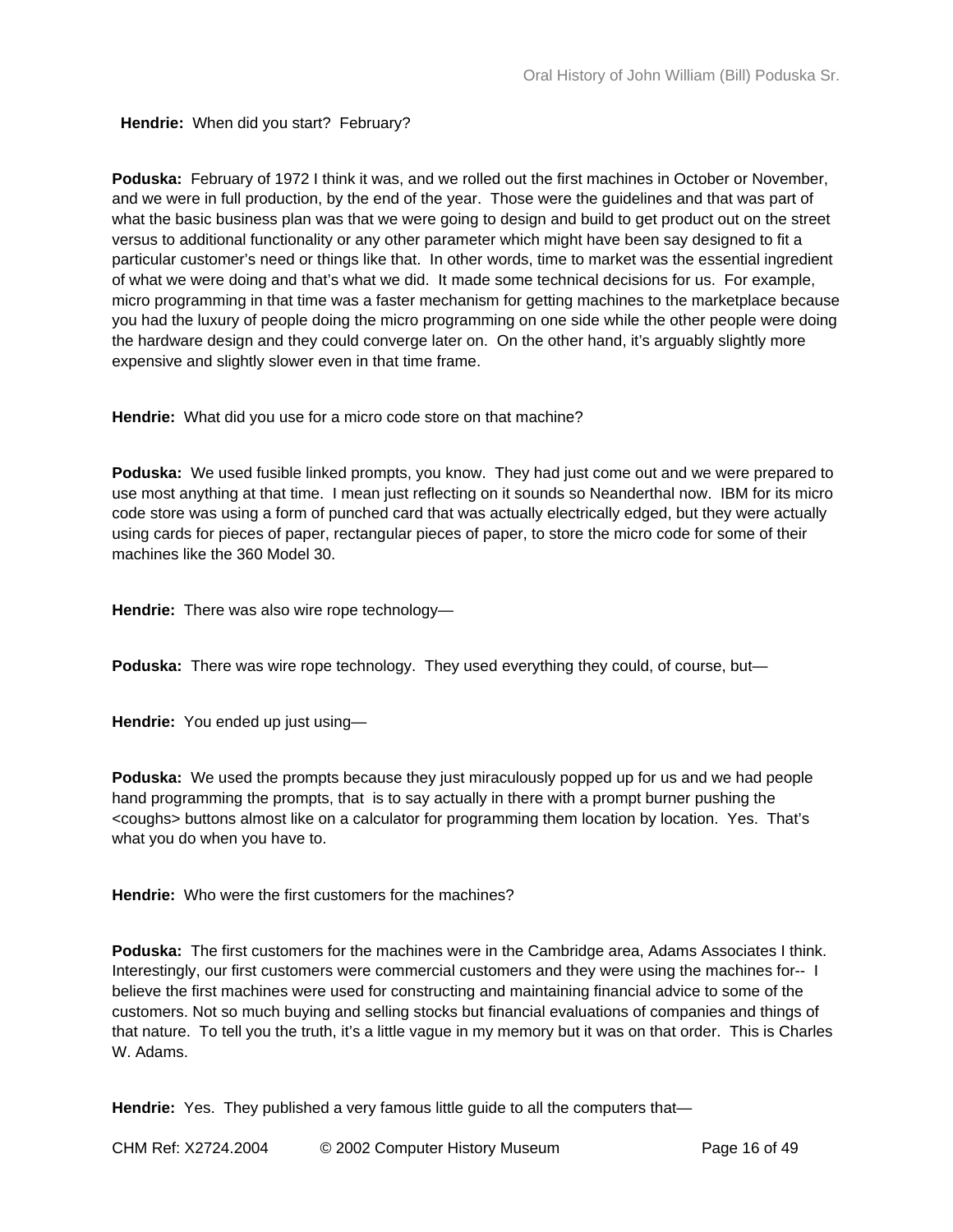**Poduska:** Right. Exactly. Exactly. This was associated with that in some way.

**Hendrie:** Part of their consulting business—

**Poduska:** Yes, and the exact details escape me.

**Hendrie:** Did they use a 300? Who was the first user of the 300?

**Poduska:** I think they were the first users of the thing, but very quickly after that there was a company called SCI in Philadelphia who was using the machines for bank trust management and for entering data into the trust-management software.

**Hendrie:** So they wrote their own software.

**Poduska:** Right. Right. They wrote their own trust-management software which they then deployed on the 300s, and they liked the idea of multiple terminals and the speed that they could get out of it. I think SCI still exists in some form or another as a matter of fact.

**Hendrie:** Just as an aside, we actually talked to the founder of SCI at Stratus as a potential investor.

**Poduska:** Was this Katz, Steve Katz, or Al West?

**Hendrie:** Katz, I think.

**Poduska:** Katz is a piece of work. He's an interesting guy. Yes. < laughs>

**Hendrie:** Paths do cross.

**Poduska:** Yes, they do, especially in this world.

**Hendrie:** So how did you – at some point the company had some sort of difficulties. I know that Bob left.

**Poduska:** Right.

**Hendrie:** And it wasn't, I don't think he was retiring per se.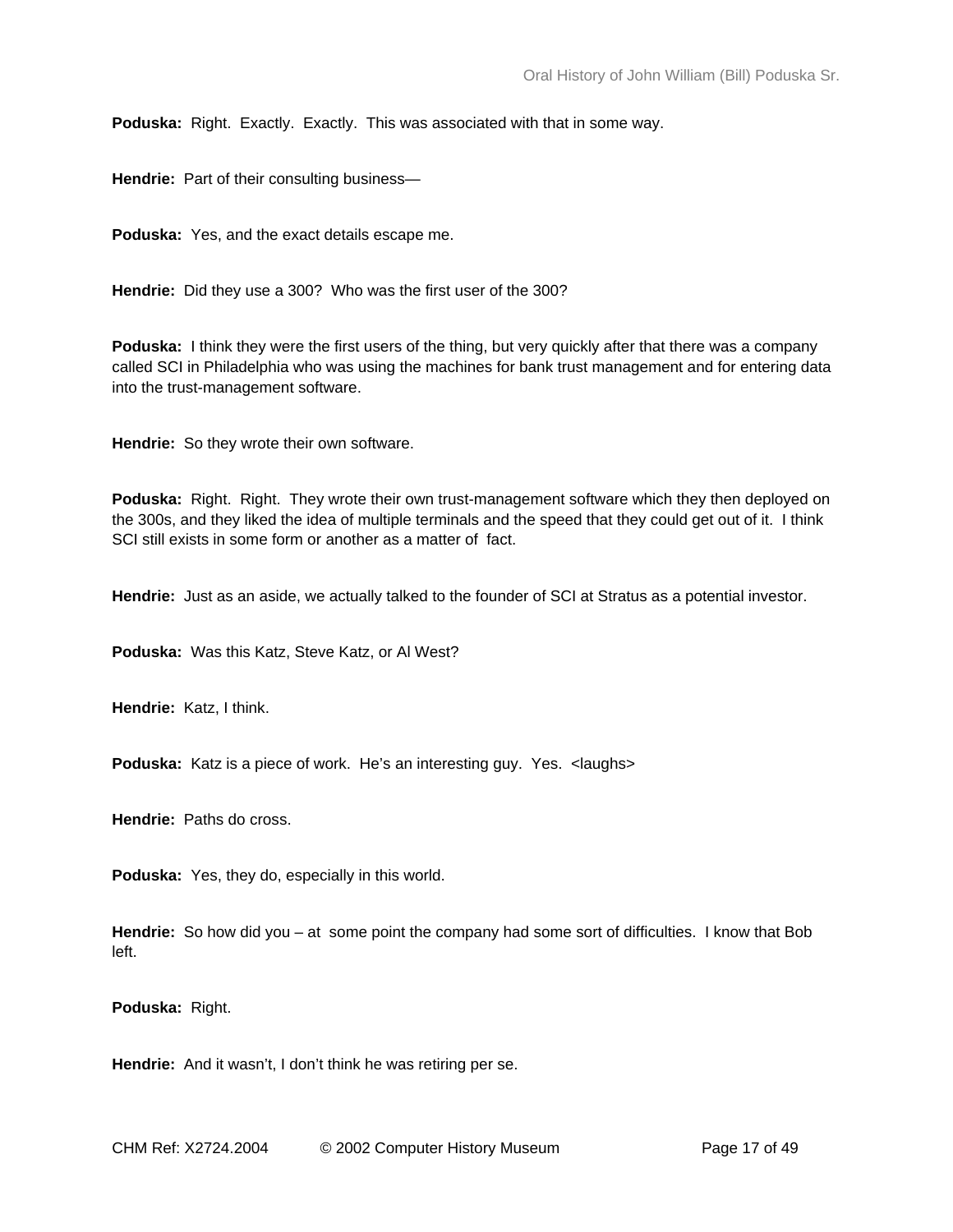**Poduska:** Right.

**Hendrie:** You know it wasn't a totally voluntary sort of thing. Tell me about what happened to the company and sort of where it got to.

**Poduska:** Well, I think, you know, I think many of the people who chat with you and many people who see this will be part of the venture world and from all sides, from participants in venture companies to investors to, perhaps, external board members. And, what we all observed in those is that very often, especially with successful companies, the needs of the company for capabilities of its managers and founders outstrips their ability to grow and I think that is the short explanation for Bob Baron but I think it's also the long explanation.

## **Hendrie: Yes**.

**Poduska:** I mean there are clearly details and such but we became public very quickly and with a very successful public offering came into the limelight. The company was doing really quite well. It had a couple of bumps in the road like all companies do but most of these were really span of control kinds of issues with the top management team. I think at the time Bob was certainly disappointed but maybe more than that, maybe bitter about it a little bit. But I think in retrospect with a couple of decades of retrospection and introspection it was nothing more complicated than the fact that the company's needs for its managers because the company now is a 50, 80, \$100 million sales range, you know, in the mid '70s when that meant something.

**Hendrie:** Yes, exactly.

**Poduska:** And Bob's career had been as a guy who had run an engineering department at Honeywell and the needs of the company outpaced the skill set.

**Hendrie:** Yes

.

**Poduska:** And, you know, that doesn't happen overnight. That's something that happens gradually and things begin to fall apart. A confidence level between management layers tends to decrease and between the CEO and the board tend to decrease and then there's usually some cathartic event. I don't even know what it was in this case. I recall there was something. It was either a missed quarter or a botched analyst meeting or something of that nature and made the decision to move on.

**Hendrie:** Yes.

**Poduska:** But it's really –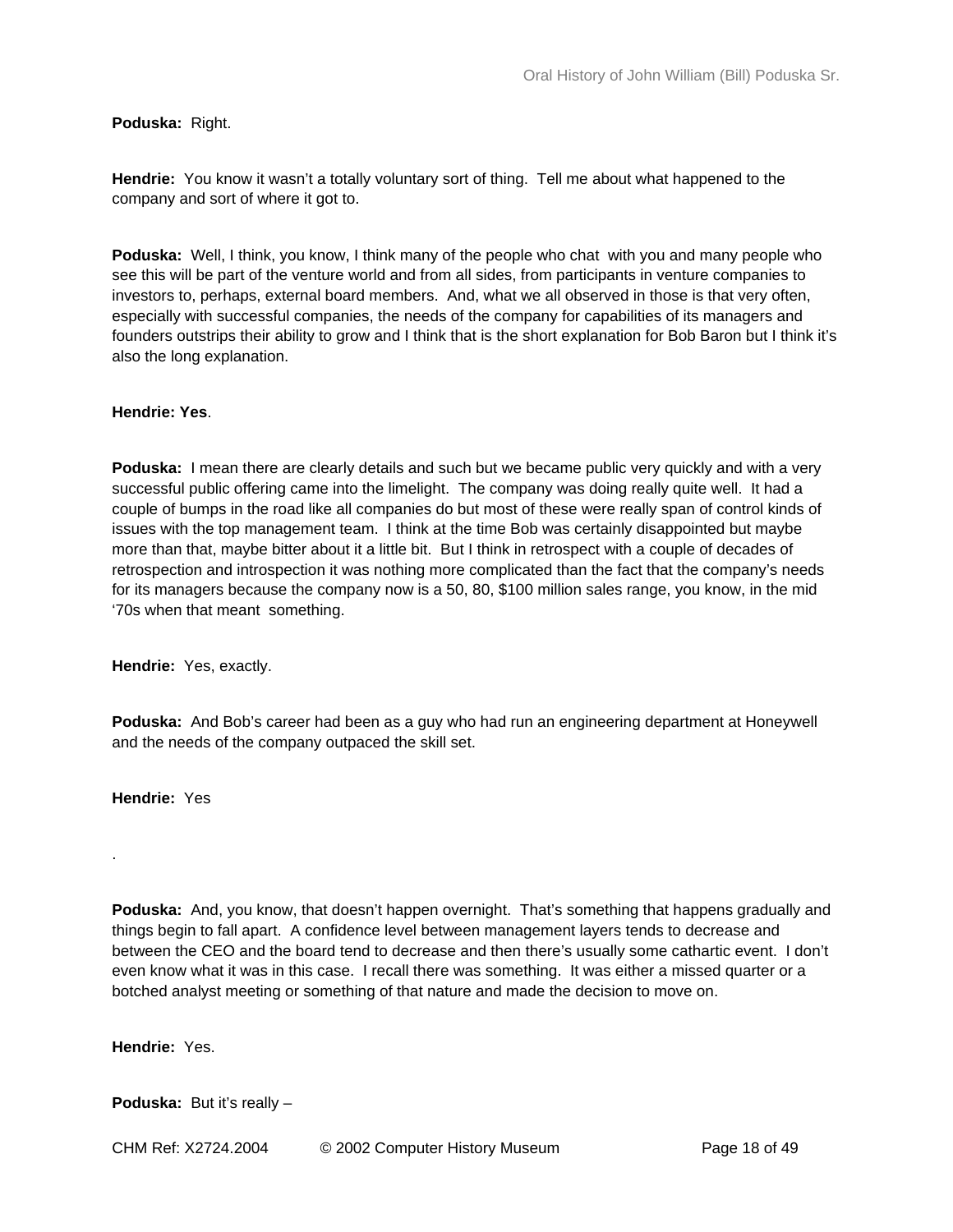**Hendrie:** It's one of those things that just happens in a high gross company.

**Poduska:** They happen. I think they are the rule rather than the exception.

**Hendrie:** Yes.

**Poduska:** And perhaps those things shouldn't come as a surprise to us but they always seem to.

**Hendrie:** Yes.

**Poduska:** On both sides. I think many times we who are investors let things last too long without really preparing ourselves for it and without doing the things that we ought to do. We should send our managers to charm school so that they learn some of the management skills. We should send them to A&P programs. We should support them from beneath with lieutenants who can help them.

**Hendrie:** Yes.

**Poduska:** And we should prepare them for migration and transition.

**Hendrie:** Yes, okay.

**Poduska:** And this is not just being nice guys. This is benefiting the company.

**Hendrie:** Yes.

**Poduska:** Because it's very cathartic for a company to undergo leadership change.

**Hendrie:** Yes, you're right and it happens and it has to happen.

**Poduska:** Right, and of course that was not the last leadership change for Prime.

**Hendrie:** Yes, exactly.

**Poduska:** Ken came in and then Jim Henson came in and then Tony Craig came in after him and then after the computer vision merger. Jack Shields was there and then Russ Planitzer was there and then it was purchased by PTC. So, I mean, that was not the last event.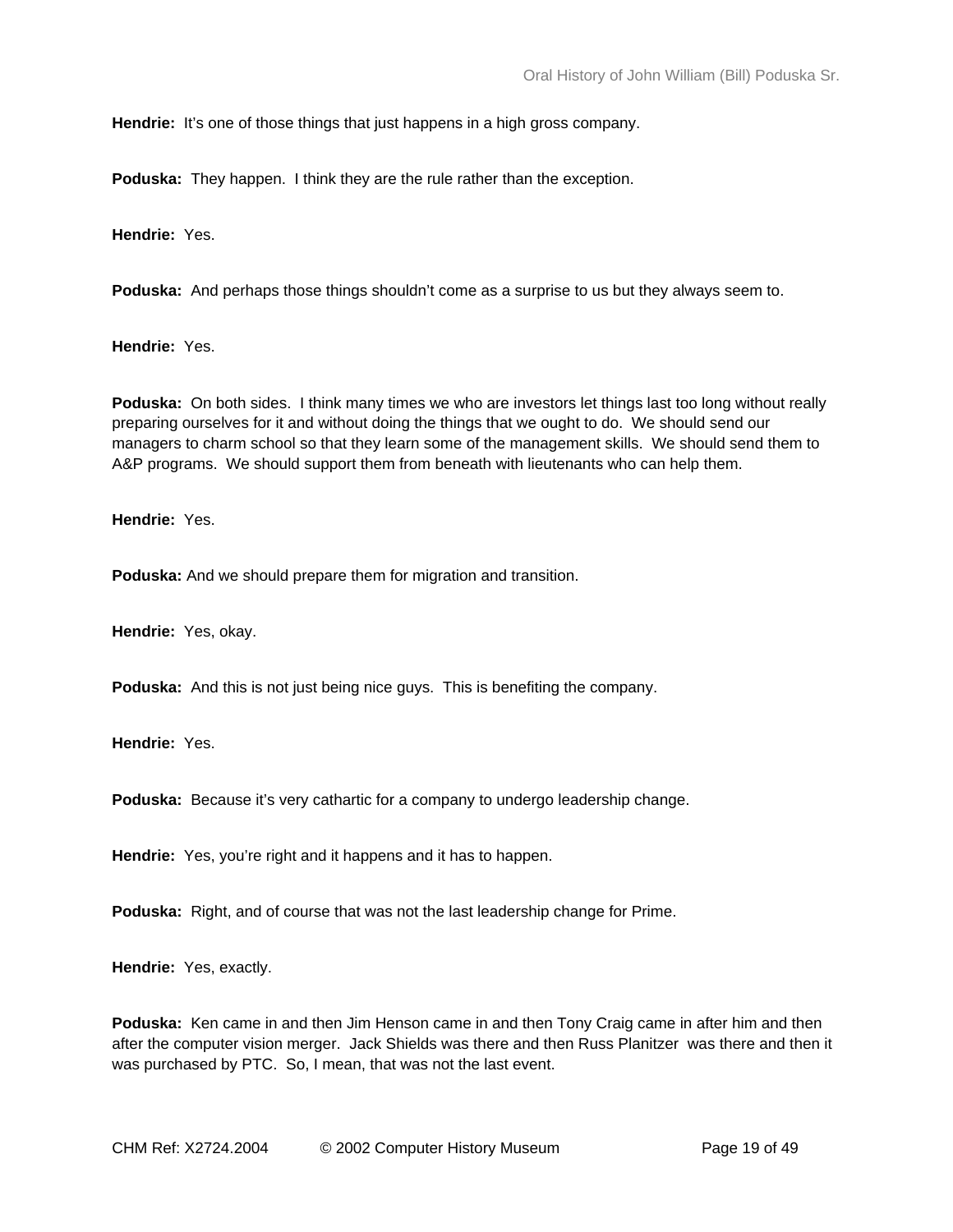**Hendrie:** Exactly in its leadership.

**Poduska:** Right and, you know, none of this should be strange or a mystery to us. This is the way the world is. This is the way leadership is required. We don't blink twice when these things happen in professional athletics. We expect it. We should expect it in business also.

**Hendrie:** Yes, you're right. I think certainly and it does happen. What, you know, at Prime what were the, you know, what would you say were some of the major accomplishments on the technical side or innovations at Prime? Obviously it had the first virtual memory mini computer.

**Poduska:** Right.

**Hendrie:** And I'm not sure whether there were any competitors.

**Poduska:** There were none at the time.

**Hendrie:** I don't think [Data General had come up with anything.

**Poduska: :** No. No The closest at the time was, oh, the Sigma series of machines from –

**Hendrie:** Ah, Sigma 5 maybe.

**Poduska:** Yes, Sigma 5 and Sigma 7 from –

**Hendrie:** From SDS.

**Poduska:** SDS. I wanted to say SDC but I knew that wasn't right.

**Hendrie:** Yes, SDS, right.

**Poduska:** Max Palevsky at the company.

**Hendrie:** Yes.

**Poduska:** And they were good but we were there first.

**Hendrie:** Yes.

CHM Ref: X2724.2004 © 2002 Computer History Museum Page 20 of 49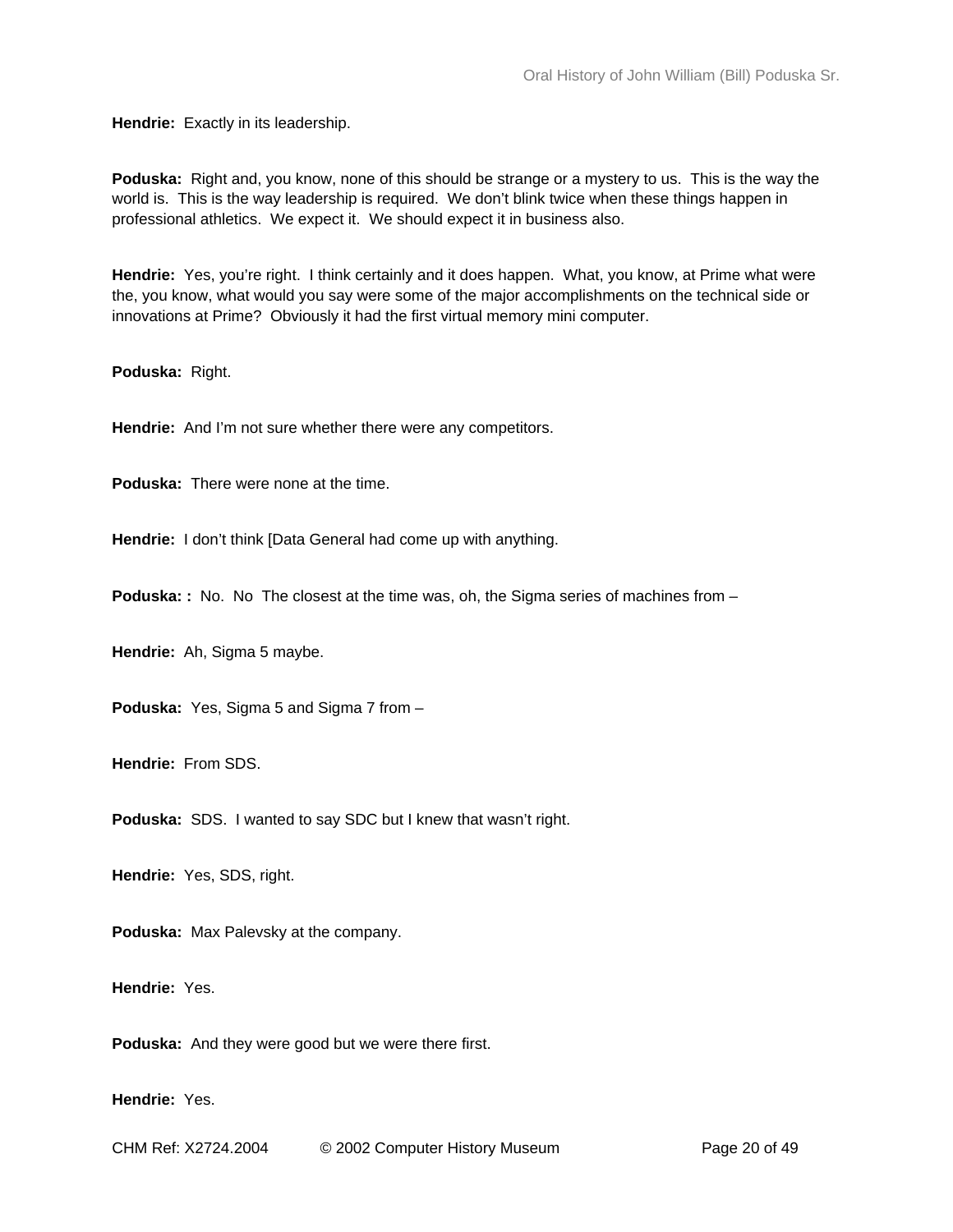**Poduska:** And we were there with the lowest cost form of memory management also, that is to say an embedded paging system which could get along quite nicely with almost any kind of mass storage. I mean now again, to refresh memories, there was the era where people worried about whether drum storage or disk storage or of how many heads to a disk, whether it should be those big washer machine style disks. Lots of people worrying about issues about thrashing of memory back and forth because of paging requirements of machines. But we had a simple mechanism and a cheap mechanism as it turned out and we were able to ride the silicon technology curve on all aspects. And, I guess I should mention probably one of the most important things that nearly escaped me. We were the first company to deploy commercially, semiconductor memory as the only memory system of the machine. Prime has never had core memory, never had core memory in any of its machines. That was an early decision point and we went with it. We had the original, Dave House will love this because he was such a big part of it.

**Hendrie:** Yes.

**Poduska:** We had the original, I think it was the 1103 memory parts.

**Hendrie:** Yes.

**Poduska:** The 1,024 bit parts.

**Hendrie:** Yes.

**Poduska:** And then we thought it was – we thought that heaven had arrived here on earth when we went to the four kilobit memory parts, you know, and so we were able to ride the silicon technology curve for the processor elements and the speed improvements that came there.

**Hendrie:** Yes.

**Poduska:** We were able to ride the semiconductor memory elements to get more physical memory into the machine for the requirements; therefore, able to go from seven users to 15 users to 31. The Prime system had the quirk of having a number of users that was two to the nth minus one, so it was either seven or 15 or 31 or 63.

**Hendrie:** Okay.

**Poduska:** As it went up. It was a quirk.

**Hendrie:** Yes.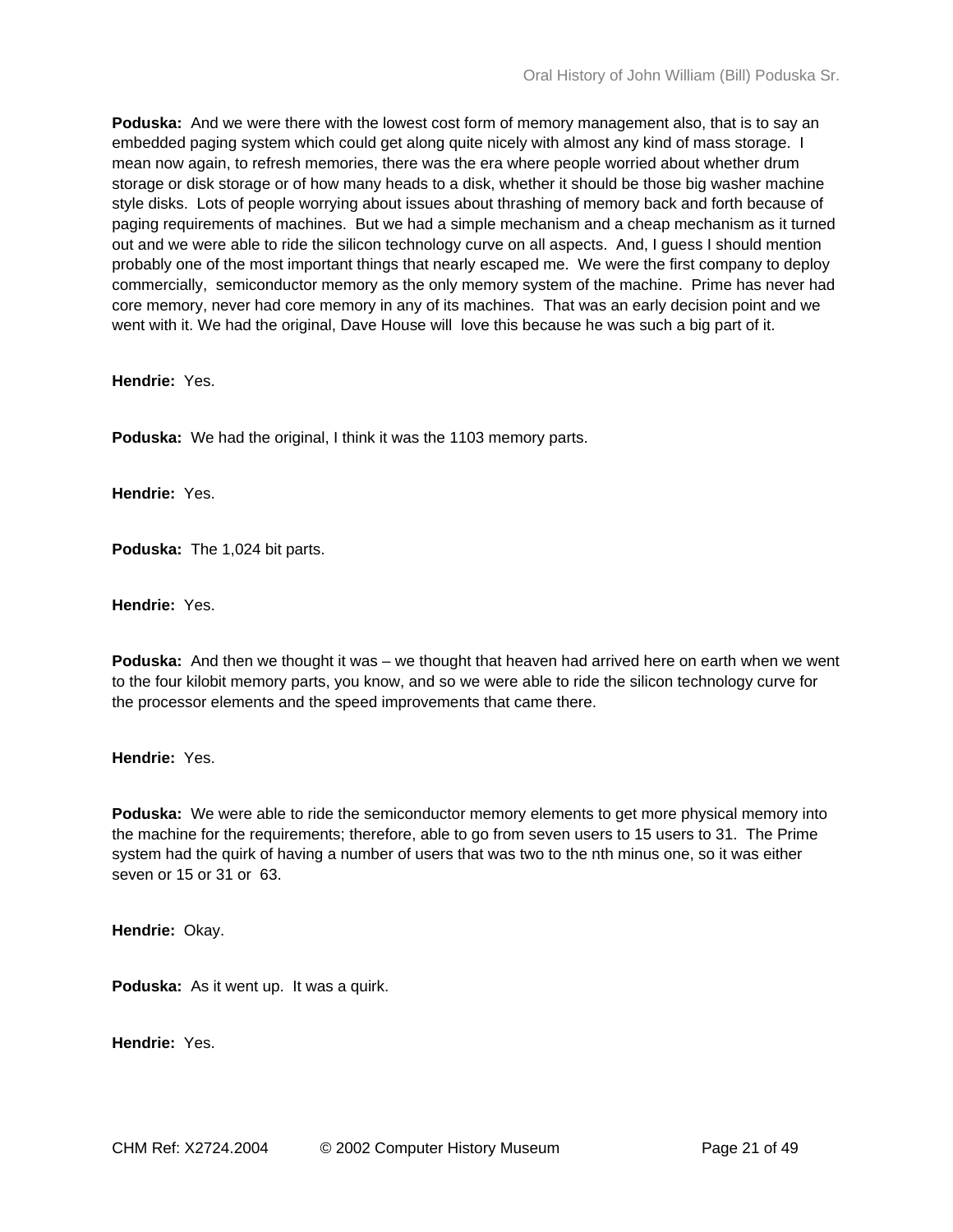**Poduska:** We were able to do that and go up to a larger number of users very quickly with more performance and in the same size box. A second thing that we did –

**Hendrie:** So even the Prime 100 had semiconductors.

**Poduska:** Always had semiconductor memory, right.

**Hendrie:** Okay.

**Poduska:** Right.

**Hendrie:** Yes.

**Poduska:** And even the OEM machine. That was a problem with the OEM machines because the question was how did you deal with power failures? And we had a battery backup in the system for dealing with power failure so the memory could keep getting refreshed.

**Hendrie:** Okay.

**Poduska:** Another part of that system was being single board computer kinds of system, these large, you know; say 20-inch square boards more or less. We were able to use the same back plane and the same peripherals when we were upgrading the machines, which is very difficult to do when you have machines made out of card components like the PDP-1 or the DDP-24 or such.

**Hendrie:** Yes.

**Poduska:** So, we got the commonality of usage going up, also upgradability in the field. When people went from the Prime 300 to the Prime 400, we could unplug the 300, plug in the 400. As a matter of fact, we didn't do that very often because we usually would upgrade the back plane too but we could at least preserve the use of the peripherals and that, so we got a lot of upgrade business and upgrade business is very lucrative. I mean margins on upgrade business are 80 percent or something like that.

**Hendrie:** Okay.

**Poduska:** So, those kind of things work. Now, on the software side we were surely the first to implement virtual memory, the first to deploy time-sharing systems at that level. You may recall there were some basic, I mean the language systems that you could buy from TRW online but the first full functionality run any language on this system anyway you wanted to was the Prime machine and it had a great appeal to the computer-aided design community as well as the commercial community.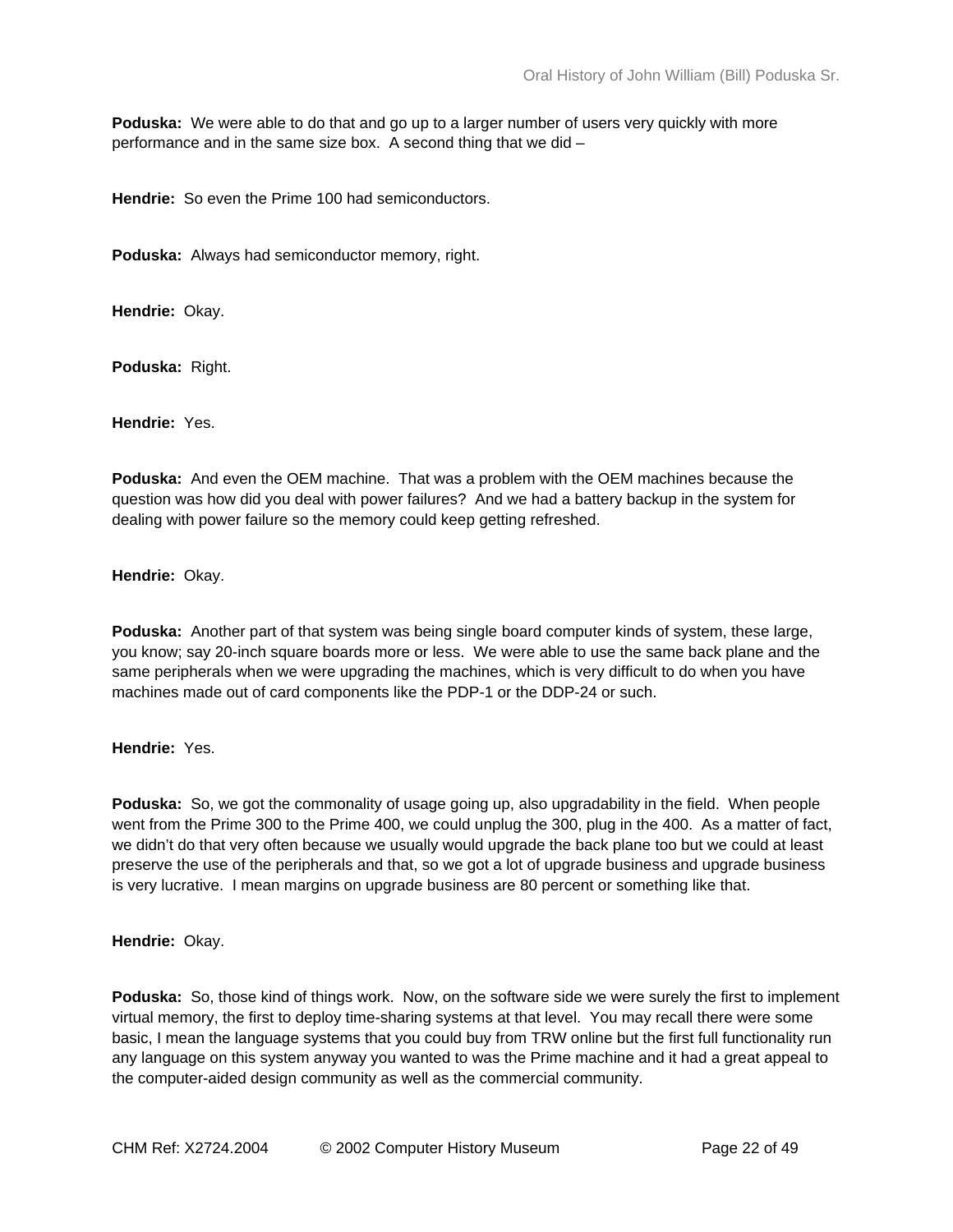**Hendrie:** Okay.

**Poduska:** So that worked out really well.

**Hendrie:** Good. What sort of languages did you offer on the machine?

**Poduska:** Well, we started out offering assembly language and Fortran because those were the ones that were available through the Honeywell sources and through the other sources. When Fisher came onboard, Ken, we offered RPG and Cobol but then we quickly extended to all the other algorithmic languages. Now, you may recall in that era there was quite a battle going on between the algorithmic languages of Pascal or C.

**Hendrie:** Yes.

**Poduska:** Bell was into the game out there with software tools and the Unix systems and its allies, as well as all the other kinds of languages that were popping up venues. I mean you recall there were a bunch of Lisp machines also.

**Hendrie:** Yes.

**Poduska:** That scheme had come into it. So, we actually provided all those languages, PL1. We had a PL1. Bob Freiburghouse did the PL1 for us at Prime.

**Hendrie:** Okay.

**Poduska:** So, we had all of those languages there. The ones that really stuck were Fortran and Cobol.

**Hendrie:** Okay.

**Poduska:** And, you know –

**Hendrie:** Those were the big users during the big era.

**Poduska:** Those were the big users. Fortran on the scientific side and Cobol on the commercial side.

**Hendrie:** Now, was your operating system written in a higher local language?

**Poduska:** Yes, Fortran.

CHM Ref: X2724.2004 © 2002 Computer History Museum Page 23 of 49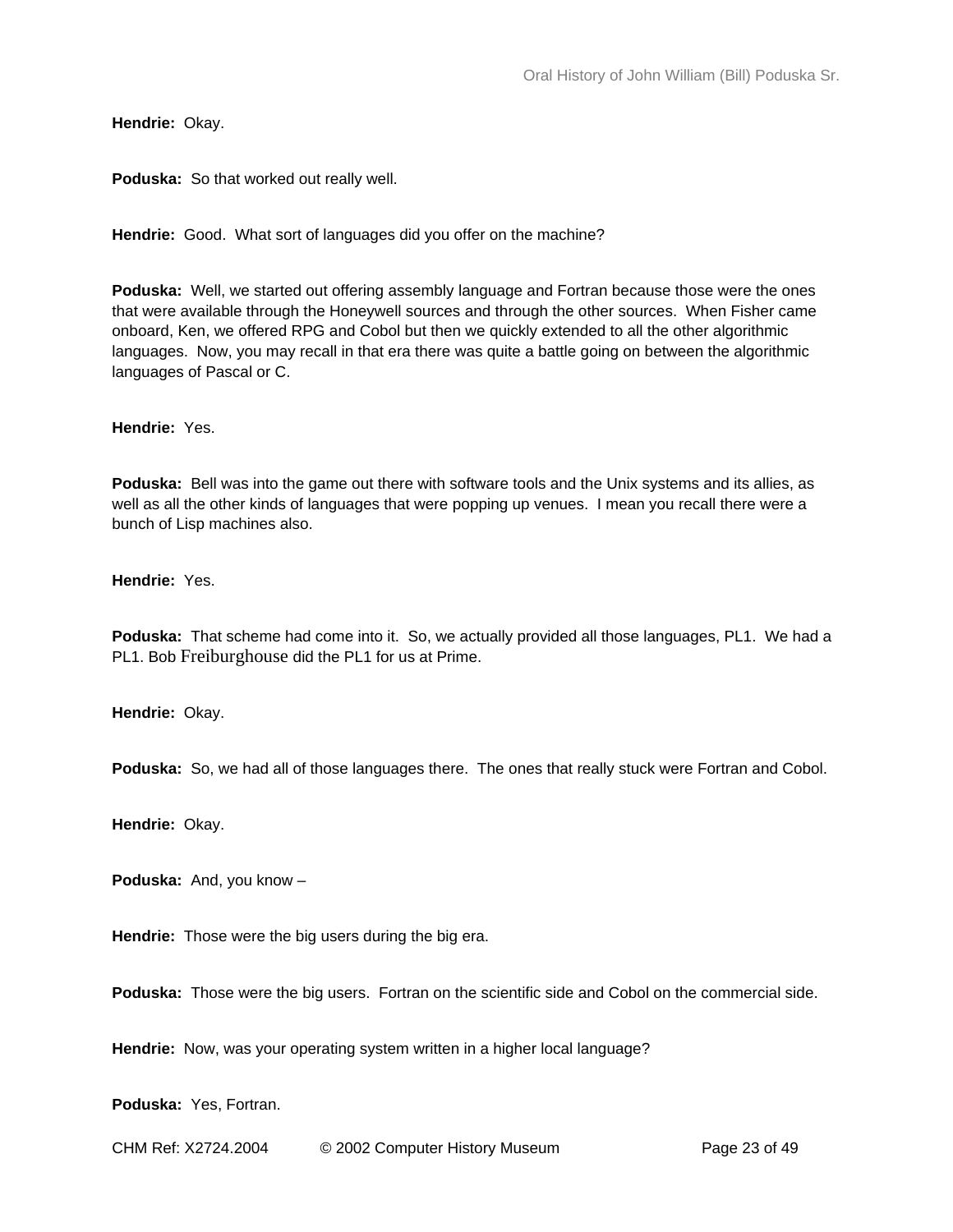**Hendrie:** Okay, now was that unique or was that very common at that period?

**Poduska:** I think it was. I think it was unique in that fundamental sense that we were the only ones who were doing it.

**Hendrie:** Yes.

**Poduska:** And, in a way it was a tour de force. I mean nobody would claim that Fortran is an ideal language for writing an operating system. It was also in the era when computer resources were scarce enough that people were really worried about efficiency and there's no question that Fortran written operating system code is less efficient than assembler] but the trick was to use it to accelerate code development and use it for the features that Fortran could provide. I mean you really could continue to compile. You really didn't have to trace down the dressing errors. There really was a symbolic location of variables and loop control, even certain levels of recursion and certainly levels of composition of function calls. With all the difficulties that Fortran has, go-to statements, numerical statement labels, peculiar if statements and frequency statements. it is certainly far better than using machine language code. So, it took a little bit of pressure from the top down to get the operating system guys to use it. Once they finally saw that they could do things so much quicker in Fortran and once I'd cut the deal with them that said do it first in Fortran, meter it, and if you can find something with a two-to-one improvement go re-implement it in machine language. Once I made that deal with them, that compromise with them they were willing to do it. Now, you might ask how many times was Fortran code redone.

**Hendrie:** Of course.

**Poduska:** Essentially zero. I mean, you know, disk drivers and interrupt controllers, Yes.

**Hendrie:** Yes.

**Poduska:** But –

**Hendrie:** The kind of thing, Yes –

**Poduska:** Schedulers and –

**Hendrie:** All the higher level constraints never got rewritten.

**Poduska:** Right, never.

**Hendrie:** Just the really grubby.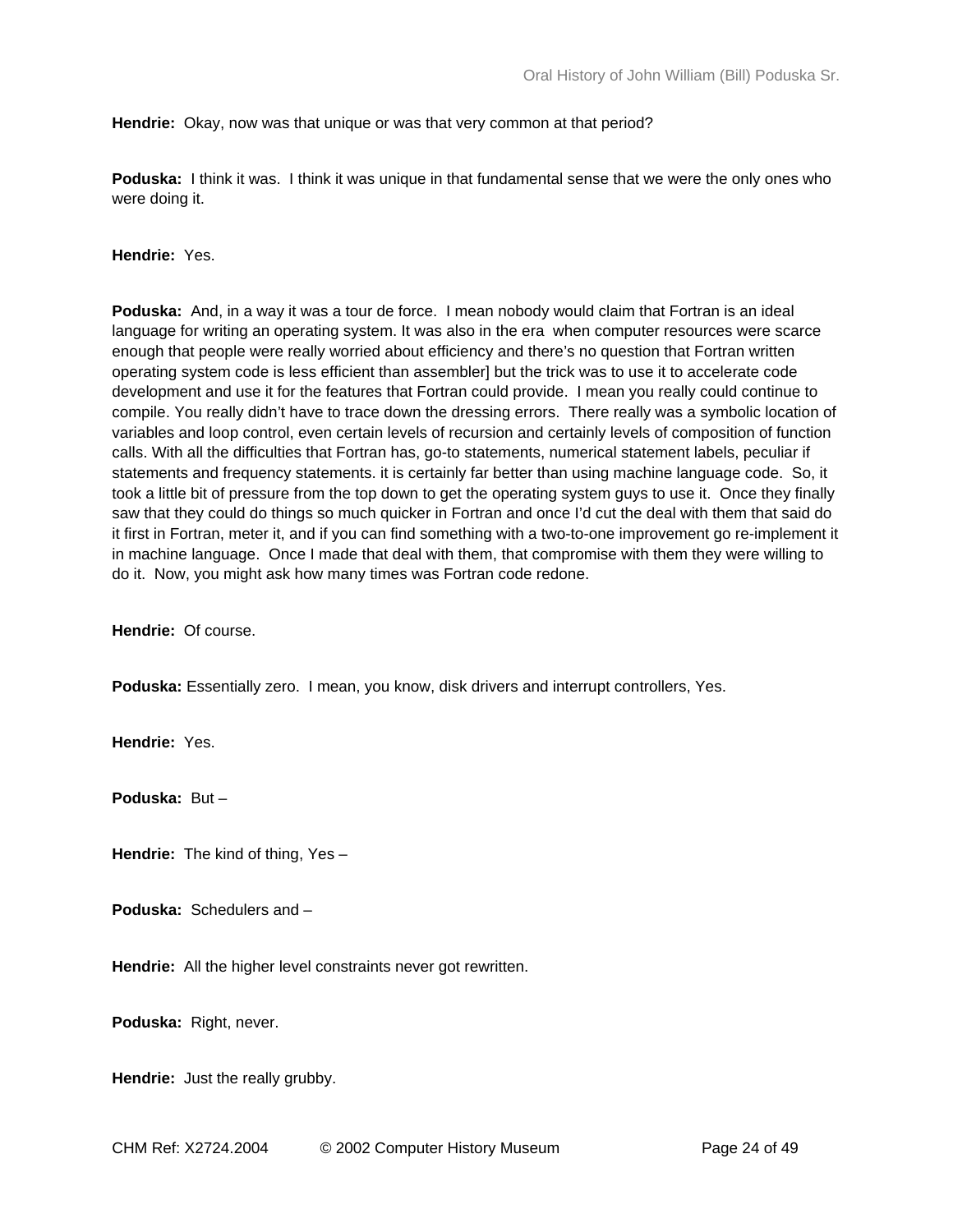**Poduska:** Only the grubby.

**Hendrie:** Physical stuff way down at a lower level.

**Poduska:** Right.

**Hendrie:** That Fortran is least appropriate for.

**Poduska:** Exactly. I mean people compare it with sharpening knives. I mean if you sharpen two knives you've done them all. I mean there's no sense in doing that then doing another. People get converted but it took a little bit of Tennessee diplomacy to make that stuff work.

**Hendrie:** Okay, good. When had you become convinced that that was the right thing to do?

**Poduska:** Oh in NASA days. I mean that's one of the things that, well even before that, MIT days, that's one of the things that was just so clear to me that, and it was almost a religious tenet too, I mean that you can do things in higher level languages and save all the time, then go back and redo.

**Hendrie:** Yes.

**Poduska:** Get the concepts down first and then re-implement them.

**Hendrie:** Okay. So, even if it's just quick prototyping –

**Poduska:** Right.

**Hendrie:** -- it still is the right thing to do.

**Poduska:** But, of course, these things are – I was going to say self fulfilling. Actually, I meant regenerative in the sense that you get skilled at figuring out the things that you could do with Fortran that work efficiently and the things that don't work so efficiently.

**Hendrie:** Yes.

**Poduska:** I mean procedure call and loop control are pretty efficient. Complex arithmetic statements maybe not but you don't do a lot of scientific or arithmetic statements in systems language.

**Hendrie:** Yes.

CHM Ref: X2724.2004 © 2002 Computer History Museum Page 25 of 49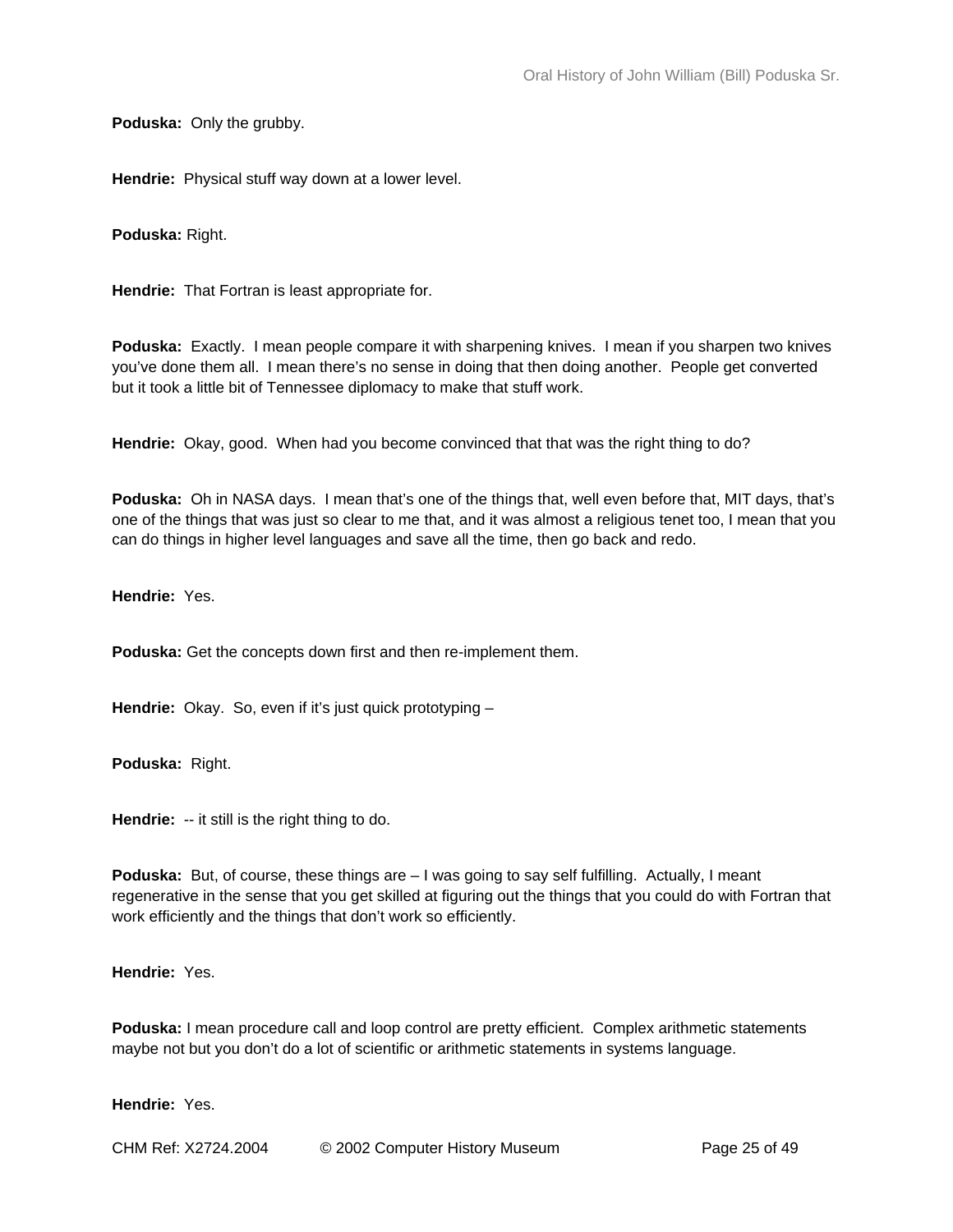**Poduska:** Programming.

**Hendrie:** Right.

**Poduska:** So, you avoid those kinds of things and it works out fairly well.

**Hendrie:** Now, when you started doing your compilers, did you also continue to implement – did you implement Cobol in Fortran or any of the other things besides the outlying system and the assembler?

**Poduska:** We did. We implemented, we had a basic system. We implemented that in Fortran. We had an RPG system that we implemented in Fortran. The Cobol system I think we did not because I think we bought our Cobol system from a commercial provider.

**Hendrie:** Okay.

**Poduska:** That's my memory but my memory is hazy to tell you the truth on that.

**Hendrie:** Yes. Okay. All right, so the in-house things you continued to use then.

**Poduska:** Yes, right.

**Hendrie:** Tell me a little bit about the people at Prime. Did you bring any of the people with you that you had worked with at either Honeywell or the NASA?

**Poduska:** Yes, as a matter of fact we did. All seven founders of Prime came from Honeywell or NASA. I was the only one that came from NASA out of that. The next layer a lot of the engineering people and the technical marketing people came out of NASA and the MIT connection.

**Hendrie:** Okay.

**Poduska:** Dave Uden and Don Clemens and that whole set of folks. Some of them had mutual connections, connection between the two, Mike Sporer is an example. They have both an MIT connection and a Honeywell connection.

**Hendrie:** Had Greda worked at Honeywell also?

**Poduska:** Greda had worked at Honeywell but he was also an MIT alum and I had known him through the MIT connection.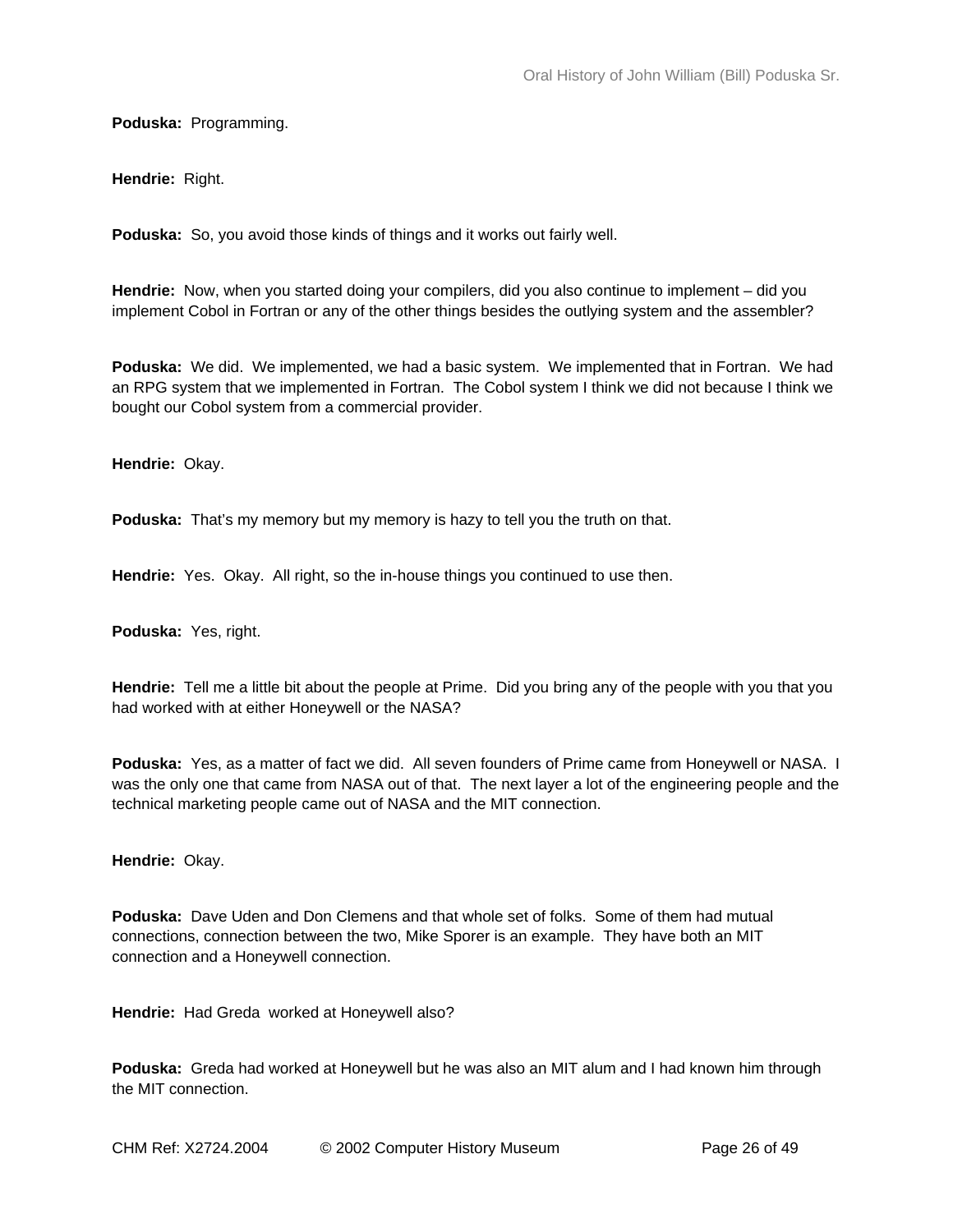**Hendrie:** Oh, okay.

**Poduska:** Closely. He's I think two years behind me or something like that.

**Hendrie:** I see, okay, very good. So, you had a –

**Poduska:** It was a – but you know none of that should be surprising. The Boston area is a Mecca of the computer industry. It has been for years. It was probably a more singular Mecca at the time and so it's not surprising that people who live in this area would have run across each other in multiple context just like you and I have.

**Hendrie:** Yes.

**Poduska:** And all the other folks who have been in that field have too. We keep running across each other, you know. It's like we don't have any other friends. What's wrong with us here?

<tape change>

**Hendrie:** Let's talk a little bit more about where there are stories involved, because those are always interesting to people. Did you have any particular potholes on the way to getting those first products out at Prime that you remember, things you didn't think were going to happen, didn't plan for, and of course you overcame them because you got them out.

**Poduska:** The big hardware engineering issue at the time was how do we get all those parts onto a single board? The compromises that existed around that to get all those parts onto a single board. They were challenging engineering questions at the time. They would be child's play today.

**Hendrie:** Yes.

**Poduska:** So that, for example, just the question of whether we were going to have a two layer or four layer or six layer printed circuit board to do all the interconnects with components on the board was a significant question, significant not only for the cost of the board but more importantly for the routing time because all these things were hand routed. I mean we didn't have adequate software for doing the routing of the boards. So, it was a significant engineering question for time and time to market which was our primary thing as well as costly and that pushed us in a couple of directions. It made us jump on the flash memory, fusible link memory, not flash memory, the fusible link memory.

**Hendrie:** Yes.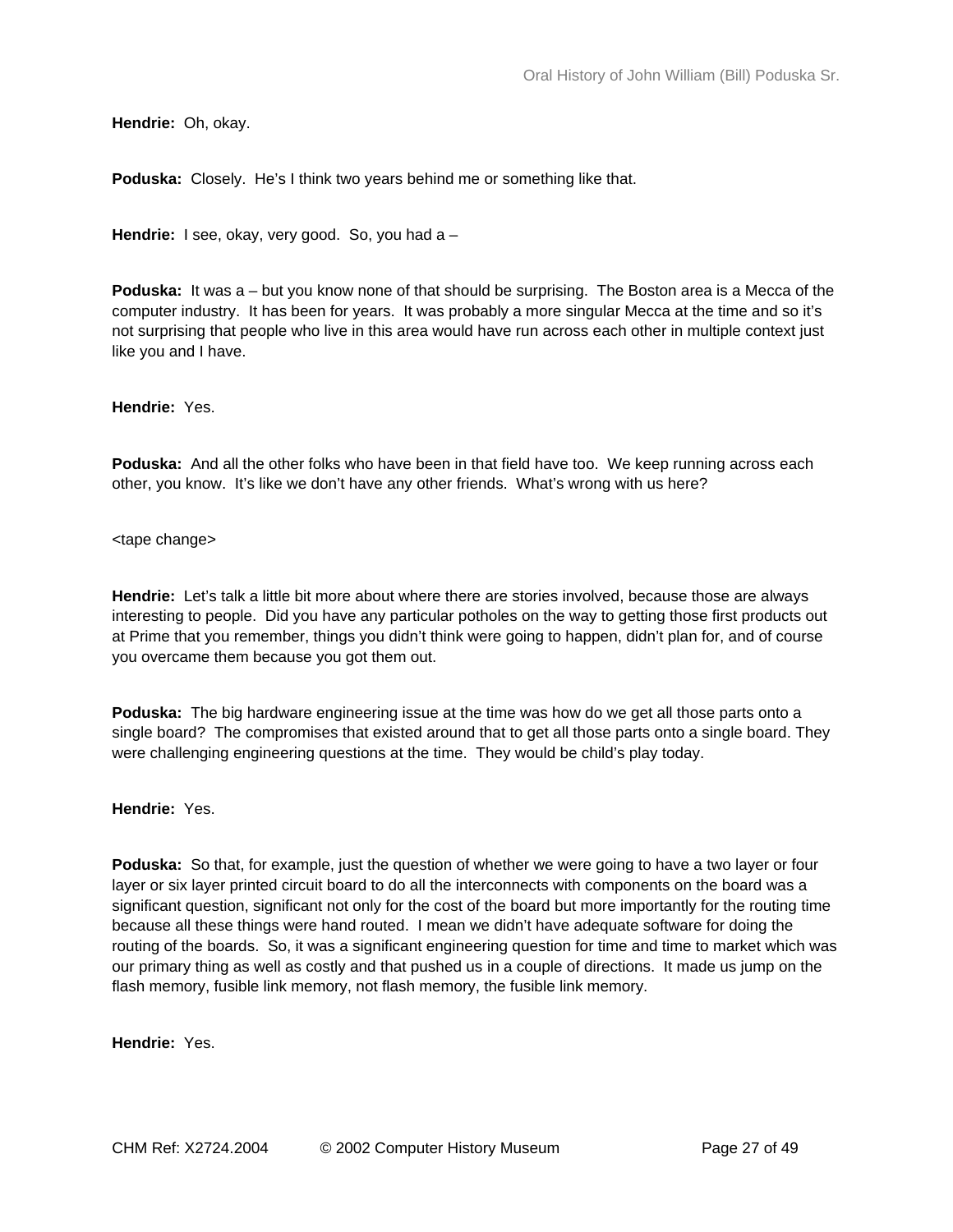**Poduska:** For the micro code very, very quickly and it made us go to more micro code control of things because it takes less silicon space to do it and, you know, it pushed us hard. We, on the other hand, found a solution to all those problems and we were, I guess, a little lucky to do it but we found it. That was the principal engineering side. The software side went like that. We had no significant problems with the software, mainly from the original strategy that we had taken, that is to say we were going to use the Honeywell base software and the operating systems that were around it. We were going to make the hardware compatible enough. You know no hardware is absolutely compatible but we were going to solve the problems of incompatibility by fixing the hardware.

**Hendrie:** Yes and you had micro codes so you had a consistent strategy.

**Poduska:** We had the micro codes.

**Hendrie:** That you could go [inaudible].

**Poduska:** Right, , exactly and we had this mechanism for doing it. The biggest problem we had along that line you probably more than anybody else should be able to figure this out. This had to do with shift instructions. You may recall that the shift instruction in the Series 16 when you gave a shift count of zero didn't shift anything, did a shift zero but in the Prime machines because of the way the micro code was implemented a shift to zero would actually shift 31 places or 32 places or something.

**Hendrie:** It took the other approach.

**Poduska:** Approach and that caused some software incompatibilities but not many and that's what we had to get around.

**Hendrie:** Okay.

**Poduska:** So.

**Hendrie:** Oh, wow. All right. <alaughs>

**Poduska:** I mean it was at that level.

**Hendrie:** Yes.

**Poduska:** This minutia level of stuff that we did.

**Hendrie:** Yes, okay, good.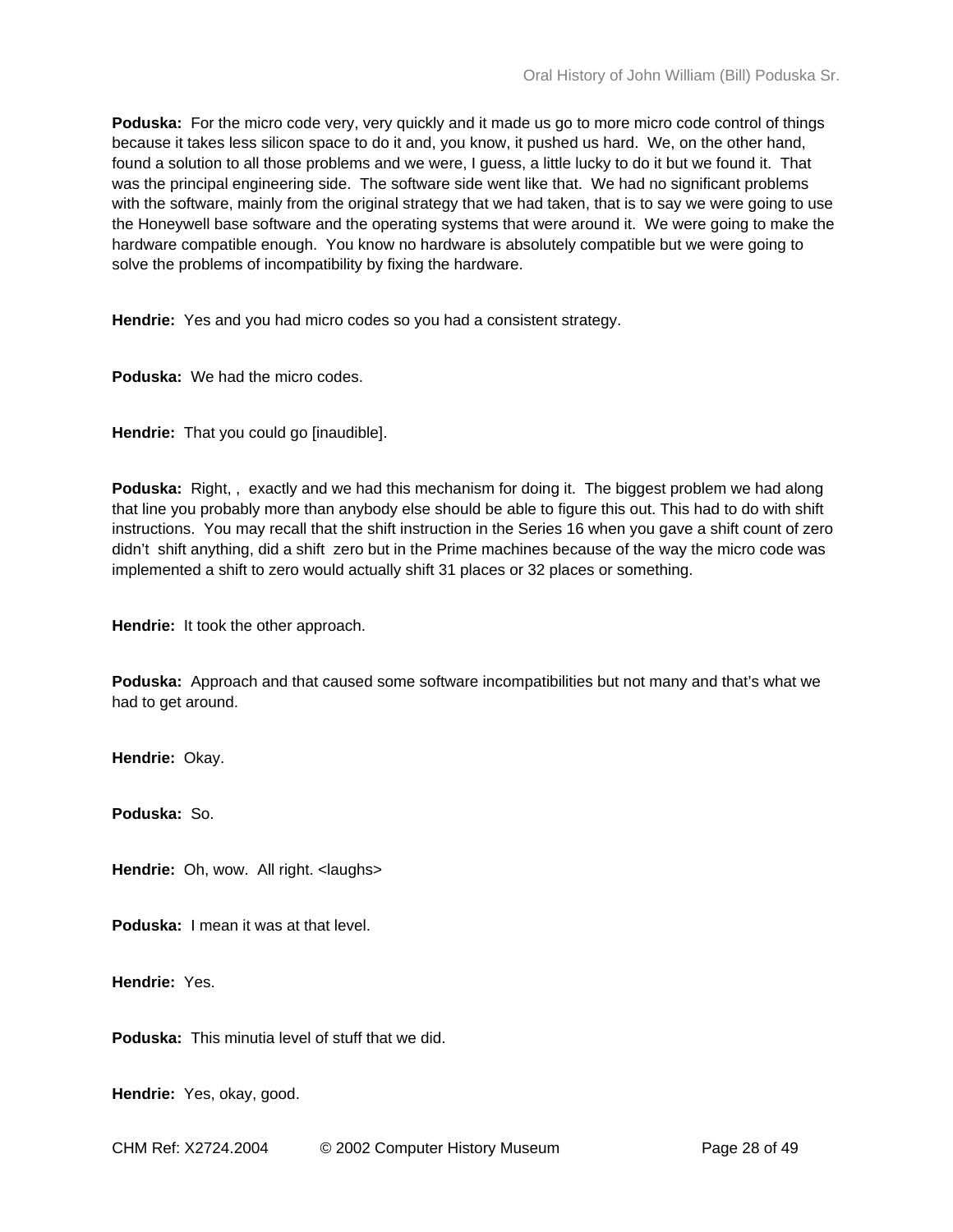**Poduska:** But it worked out well.

**Hendrie:** Good. On the board what did you end up with? Did you end up with a six layer board or did you end up in the upper range?

**Poduska:** We ended up with a four layer board.

**Hendrie:** Okay.

**Poduska:** And it was hand laid out and ultimately we went to a higher number of layers of the board as we went to higher level processes as much for signal control as anything else because the four layer board was all signal. We ended up with the six layer board with the power and ground in the middle.

**Hendrie:** Ah.

**Poduska:** And then higher numbers of levels and such. We got via control going and then –

**Hendrie:** That sounds very classical.

**Poduska:** Oh Yes, it is, and of course the printed circuit board technology was advancing rapidly too.

**Hendrie:** Yes.

**Poduska:** Propelled by the fact that we were providing computers to people in printed circuit board world. At the time I think the company was Cytech or somebody like that who was doing the printed circuit boards for us. We provided them the computers and got a little bit faster and software got a little better.

**Hendrie:** Well, they originally had their own special purpose computer if I remember correctly.

**Poduska:** Yes, they did.

**Hendrie:** Designed to -

**Poduska:** They did.

**Hendrie:** -- give them a competitive advantage.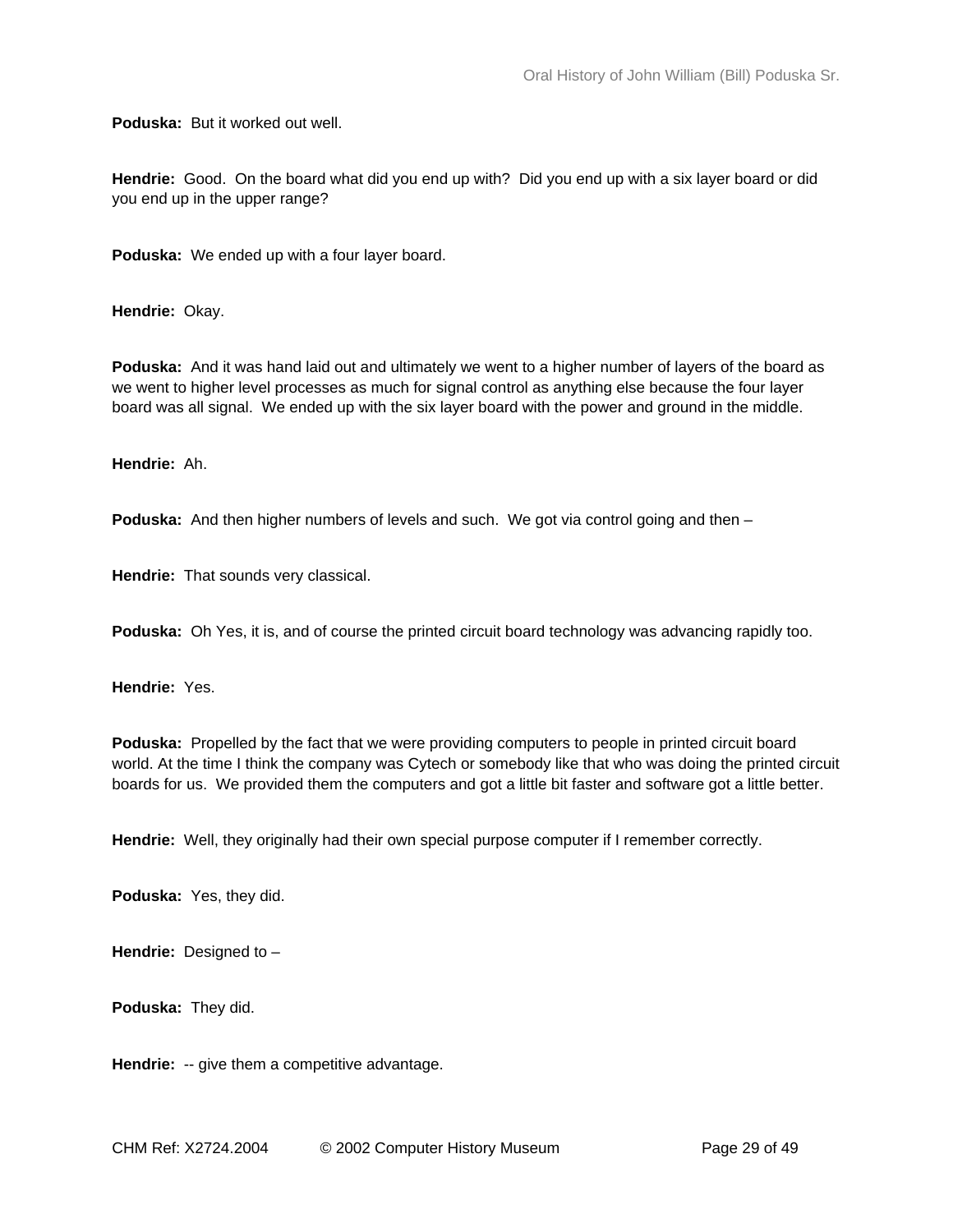**Poduska:** Right.

**Hendrie:** Of course they weren't able to sell it to anybody else.

**Poduska:** Right.

**Hendrie:** But, oh well. All right, I'd forgotten about that.

**Poduska:** That's a mistake. That's a mistake that's been made by a lot of folks.

**Hendrie:** Right.

**Poduska:** You know in a lot of different contexts.

**Hendrie:** Exactly.

**Poduska:** Everything from [inaudible] equation machines to list machines to –

**Hendrie:** Yes, and the list machines.

**Poduska:** And the list machines, right.

**Hendrie:** Yes. Okay. Let's see. Do you have any other stories that you might like to get on tape about the time during Prime before we get to the beginnings of Apollo?

**Poduska:** Well, I think the things I remember the best were the transition stories and the growth. I mean we took over a good part of the buildings in the Newton Industrial Park right there at 120, right across from Walnut Street where Honeywell had been.

**Hendrie:** Yes.

**Poduska:** We ended up taking over the carousel site, what was the carousel site [inaudible].???

**Hendrie:** Right.

**Poduska:** With about 300,000 square feet of building for engineering.

CHM Ref: X2724.2004 © 2002 Computer History Museum Page 30 of 49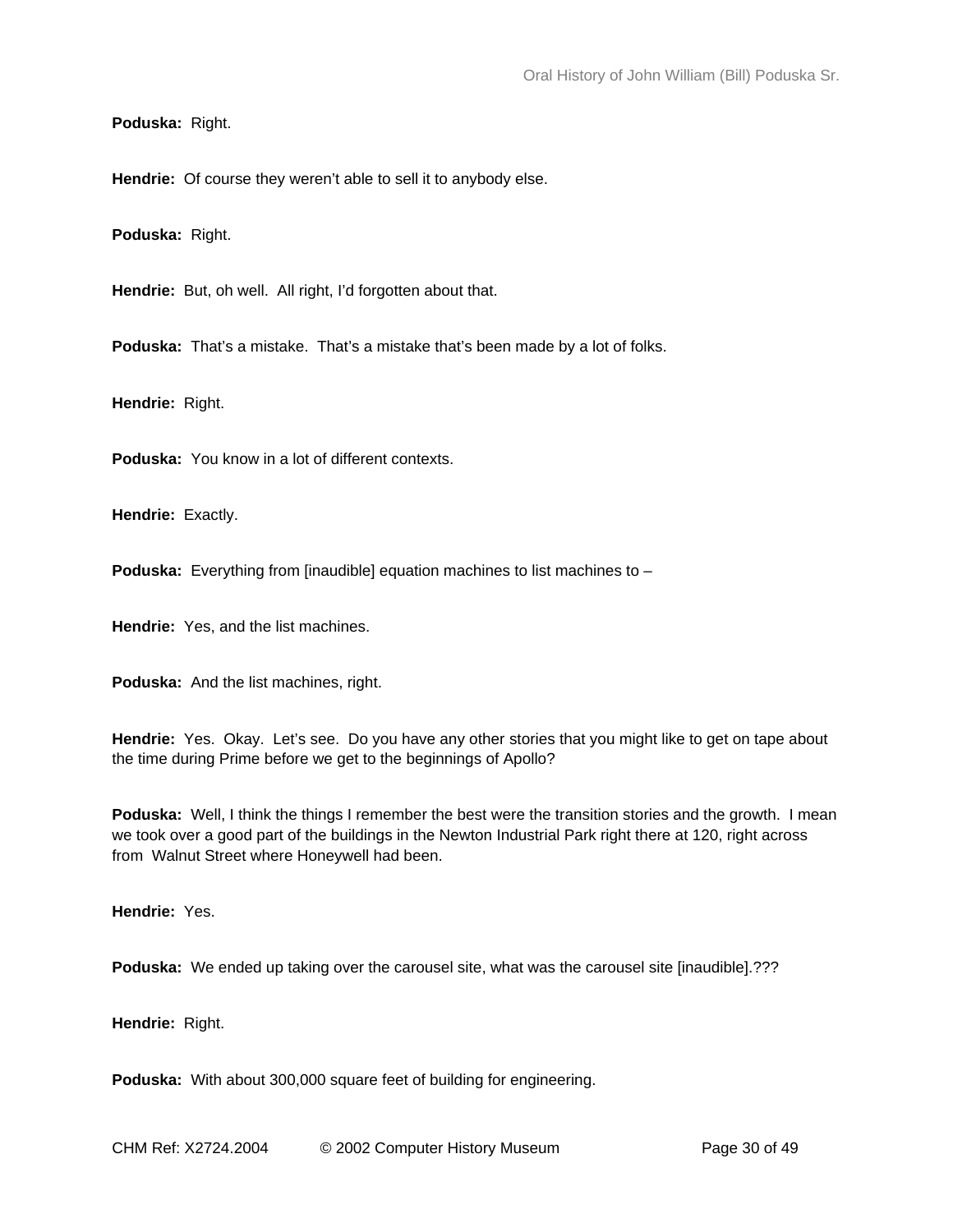**Hendrie:** Yes.

**Poduska:** So, I mean this growth really went very quickly. We ended up setting up a research team at Prime which mirrored the research organization that I had run for Honeywell in the sense that it was an advanced technology and positioned below pure science but well above applied engineering kinds of things. Dave Nelson ran that.

**Hendrie:** Yes.

**Poduska:** And the result of that was that a lot of the ideas that were developed there came to be part of what Apollo was.

**Hendrie:** Okay.

**Poduska:** In large measure because Prime could not or would not support that operation.

**Hendrie:** Okay.

**Poduska:** An interesting story I think and perhaps an instructive story has to do with the transition from Prime to Apollo. We talked earlier about Bob Baron.

**Hendrie:** Yes.

**Poduska:** And the question of events and the growth of the company overtaking Bob. Now, there's other stories like that relates to me leaving Prime and going to Apollo is one that's a little different but similar. The facts are that I was running engineering at the time and Fisher was running the company, Ken Fisher. And, Ken's idea about deployment of the assets of the company was much more oriented towards growing the marketing organization and growing the sales organization and me running engineering I wanted to spend a lot more money and a lot more time and effort in developing product and putting it out in the marketplace. These are two conflicting points of view. They have validity in different organizations one way or the other. It's not so much in retrospect even. It's not so much a question of who is right or wrong. It's a question of which was the company going to go? Ken's the CEO. He gets to choose and for that reason he invited me to leave Prime computer. You know, again, without saying who is right or wrong about things like that because I mean there is so much luck involved in that anyway, in retrospect I view that as the right decision both ways. I stood my ground for what I thought was the right thing to do but Ken stood his ground also for saying that was the right thing for him to do in running the company. And, I should say that Ken Fisher and I are very good friends now. He's the one that sponsored me into the Westin Golf Club as a matter of fact.

**Hendrie:** Is that right?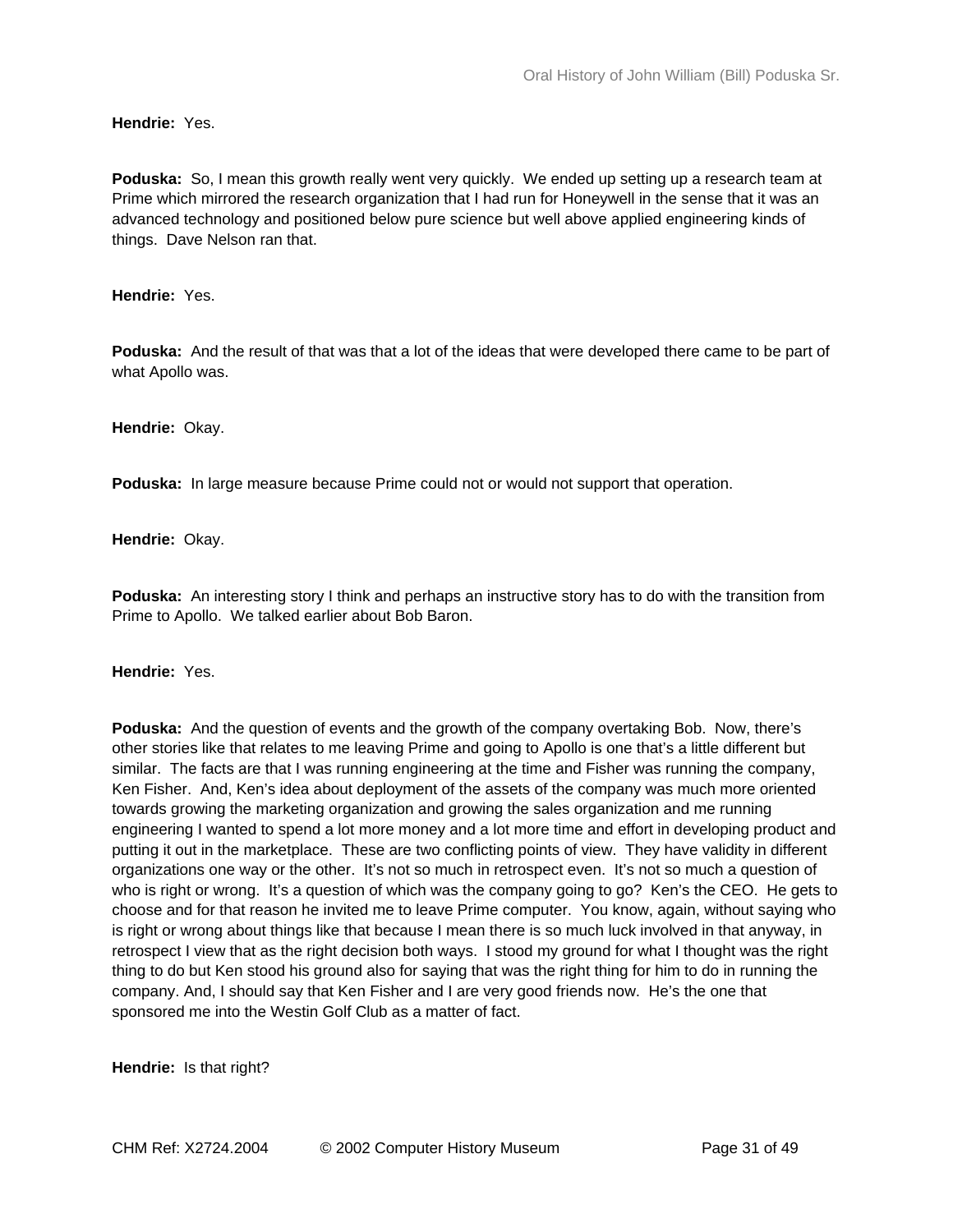Poduska: And we have the same birthday, December 30<sup>th</sup>.

**Hendrie:** Oh, my goodness. Now, is he still in Florida?

**Poduska:** No, no, he lives right down the road here.

**Hendrie:** And so he's back here? He was in Florida for a while wasn't he?

**Poduska:** He lives 600 yards this way.

**Hendrie:** Yes.

**Poduska:** Well, he goes down there every winter now.

**Hendrie:**: Ah, okay.

**Poduska:** But he and Barbara are wonderful people. But, you know, it's one of these transition points in life that there is a difference between what one's opinion about what should be done is and what one's personal view about another person is.

**Hendrie:** Yes.

**Poduska:** And for those who might view this tape and have transition issues from company to company, here's an example that I point to that Ken Fisher and I are good, solid friends, always were, might have had our arm wrestling contests but he wanted to do things one way. I wanted to do another. He's the boss. He gets to choose. Apollo sprang out of that. Apollo had its own set of successes. He doesn't begrudge me the success at Apollo. I can't say he was wrong.

**Hendrie:** For doing what he did.

**Poduska:** For doing what he did, yes.

**Hendrie:** He had to choose.

**Poduska:** He had to choose.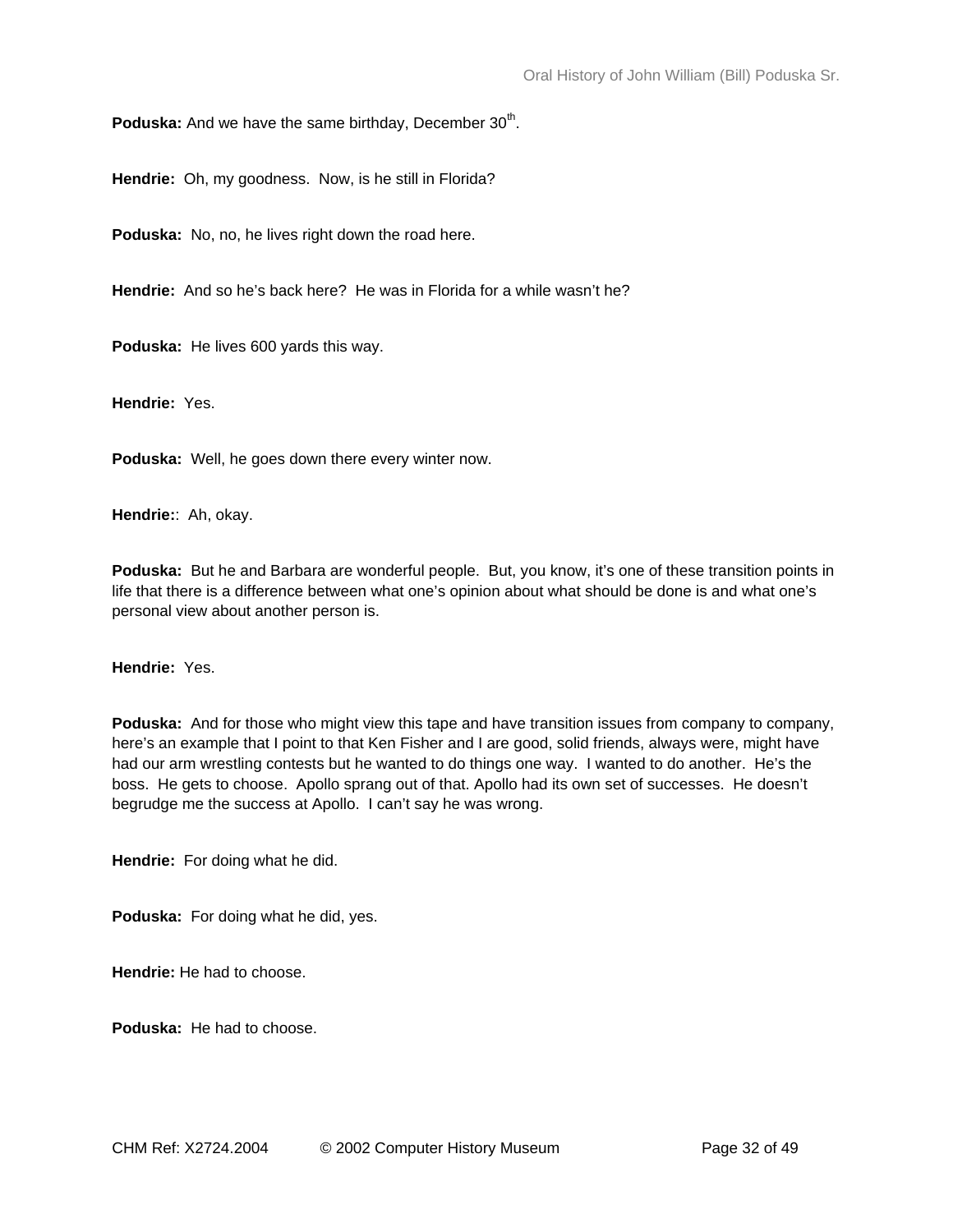**Hendrie:** Okay, well let's talk a little bit about what sort of work went on at Prime in the area of networking, particularly local area networking. Prime, I think did some relatively early work in that relative to the other mini computers or at least some of the mini computer –

**Poduska:** It certainly did. That was, in fact, thank you for reminding me of that because I had forgotten about it frankly. Because it was in the latter days of Prime, well not the latter days of Prime but it was certainly after the initial flurry of activity. The virtual machines, virtual memory, and the virtual machine concept, the operating systems and that. That was the first three, four years. After that, when we were in fact propelled a lot by the fact that we were in the commercial marketplace where we had the network machines.

**Hendrie:** Yes. When did Ken come to Prime?

**Poduska:** I would say four or five years into it 1975, 1976, 1977, somewhere in that time frame.

**Hendrie:** Okay, great.

**Poduska:** It was, I would say, 1978,1979 that we got into the full networking issue. And, we did it with I guess what would be called a point-to-point interconnection today. It was certainly not Ethernet or token ring kind of stuff.

**Hendrie:** Yes, I don't think.

**Poduska:** Although there was a token passing back and forth between the machines to do things and it operated at relatively high speed.

**Hendrie:** Yes.

**Poduska:** That is to say ten megabits a second for machines that were local. Local meant building to building. Now, we did that with this enormous co-axe, twin-axe.

**Hendrie:** Okay.

**Poduska:** Which is hard to do but we did it. We also had Internet connectivity over phone lines, both asynchronous and synchronous phone lines, so you could do everything you could do over the high performance links you could do over the phone lines, either synchronous, bi-sync at the time or the asynchronous lines essentially a modem.

**Hendrie:** Yes.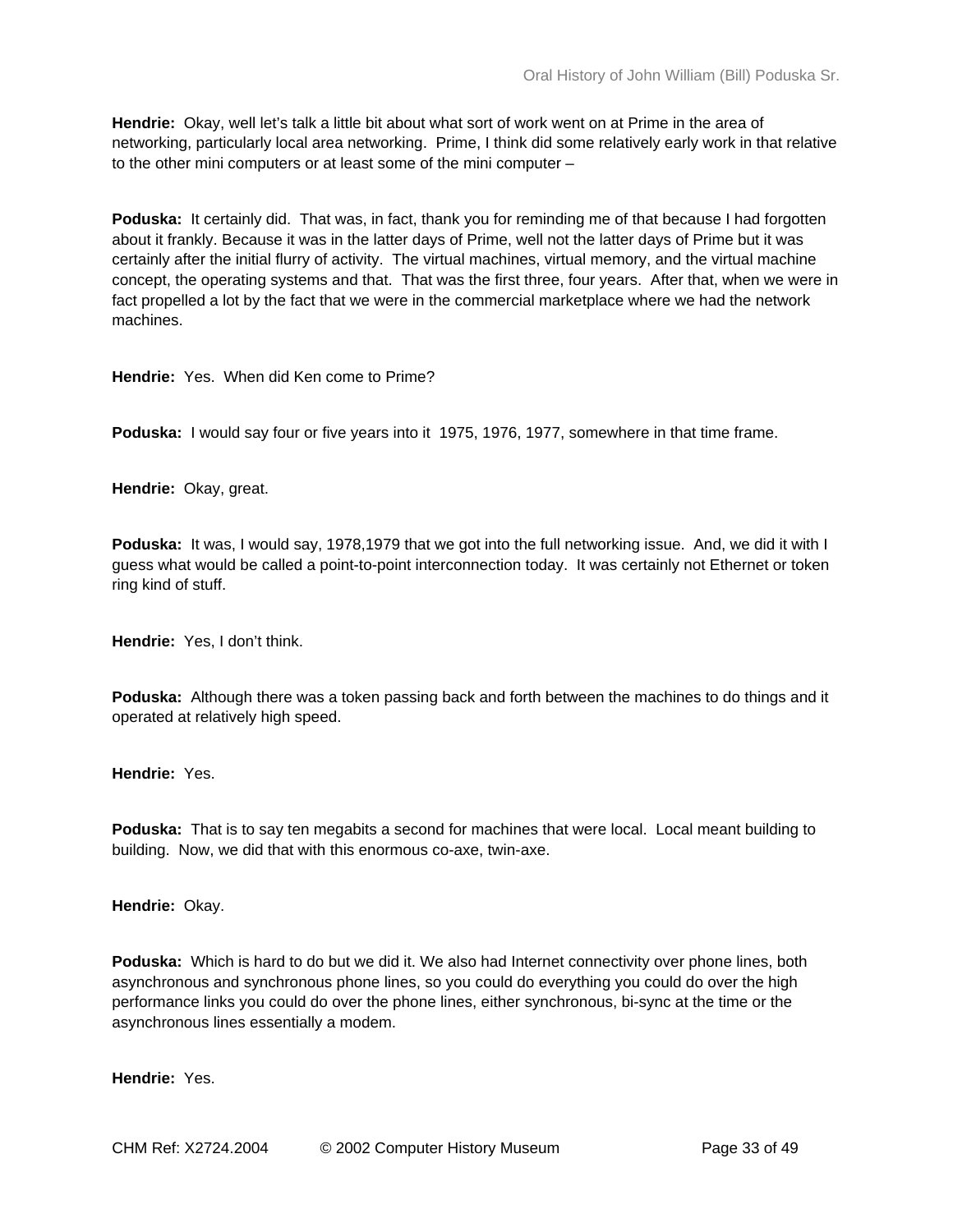**Poduska:** Twelve hundred baud modem was thought to be wonderful.

**Hendrie:** Yes.

**Poduska:** And so we pointed that out to people, I remember using the example that if you wanted to you could compile a program with the source coming from Cleveland and the object going to Daytona with the machines sitting in Framingham because the operating system was that robust and the networking system was that robust. We were able to share files, able to essentially mount directories from one machine to another, one disk to another. That gave us enormous capabilities for backup and sharing of information from machine to machine. It was partly done in response to the needs of the commercial world but it also certainly enhanced our position in the commercial world because those guys, even then, had tons and tons of archival data.

**Hendrie:** Yes.

**Poduska:** You know that they needed to get at quickly, and in different branches and a different machine.

**Hendrie:** So, I could be running the program on one machine and I could access files that were on another machine.

**Poduska:** Yes, right.

**Hendrie:** Without doing handstands.

**Poduska:** Right in an autonomous way, that is to say that the mechanism you use for accessing a file on your own machine was the same mechanism you use for accessing the file on another machine.

**Hendrie:** Yes.

**Poduska:** The same open, close read, write, overwrite, and reposition commands.

**Hendrie:** Just had to have the right file name.

**Poduska:** Right.

**Hendrie:** And the system had to know whether it was in the right path.

**Poduska:** In the right path to get through.

CHM Ref: X2724.2004 © 2002 Computer History Museum Page 34 of 49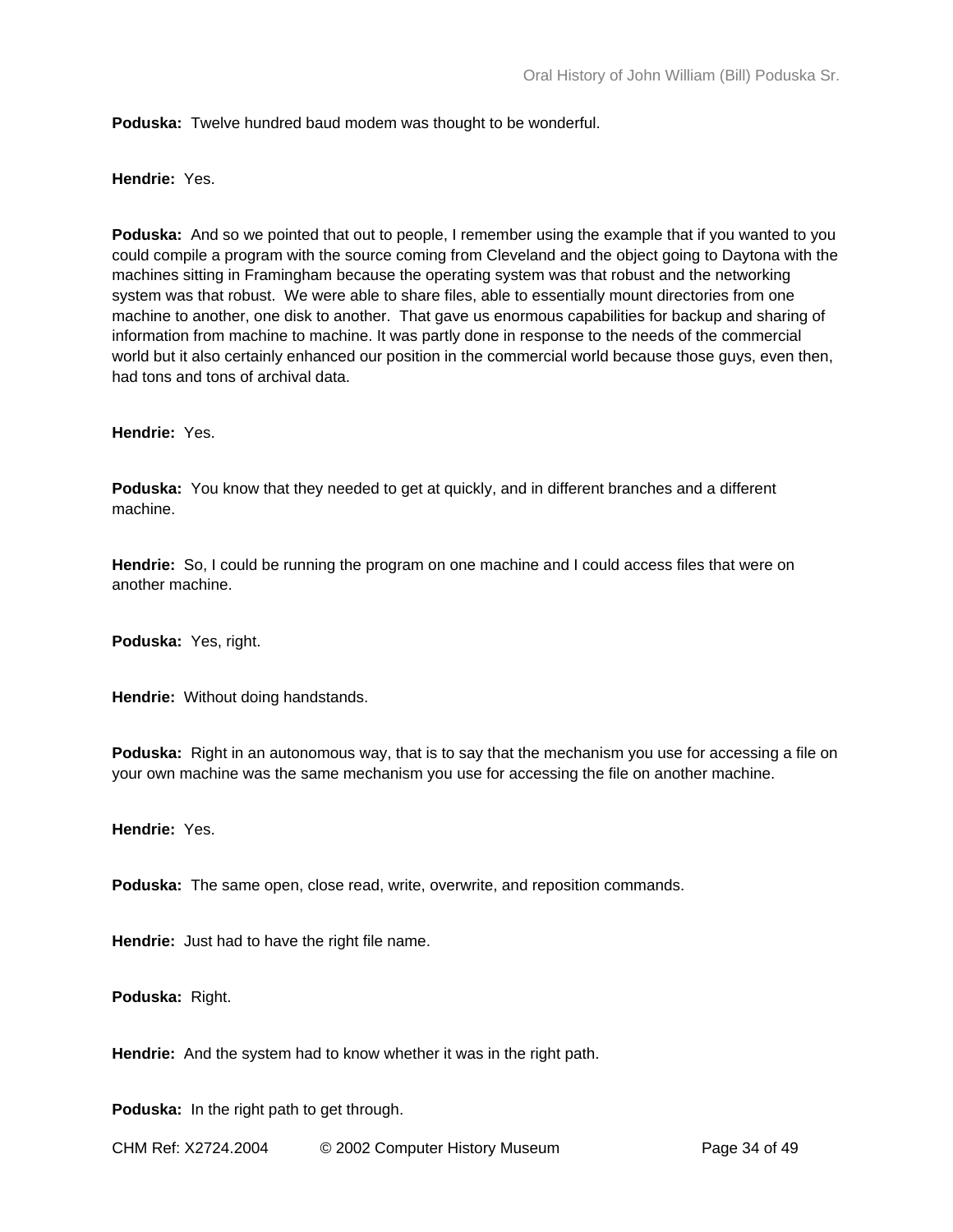**Hendrie:** Okay, so it was a path.

**Poduska:** Right.

**Hendrie:** Okay.

**Poduska:** And there was also a procedure-to-procedure mechanism where you could have procedures on different machines sending –

**Hendrie:** Calling data.

**Poduska:** -- data through pipes back and forth to each other.

**Hendrie:** Okay.

**Poduska:** We didn't call them pipes but that was the effect of it.

**Hendrie:** All right.

**Poduska:** But I don't remember what we called them but I know you can do it.

**Hendrie:** Okay, very good, and this was all implemented in Prime in some version of Prime.

**Poduska:** Yes the king of that hill was a fellow named Bill Farr.

**Hendrie:** Okay.

**Poduska:** Who shows up every now and again too. He did both the hardware and the software design of that stuff.

**Hendrie:** Really?

**Poduska:** Yes.

**Hendrie:** Very good. Well, he originally designed the console on the DDP 516.

CHM Ref: X2724.2004 © 2002 Computer History Museum Page 35 of 49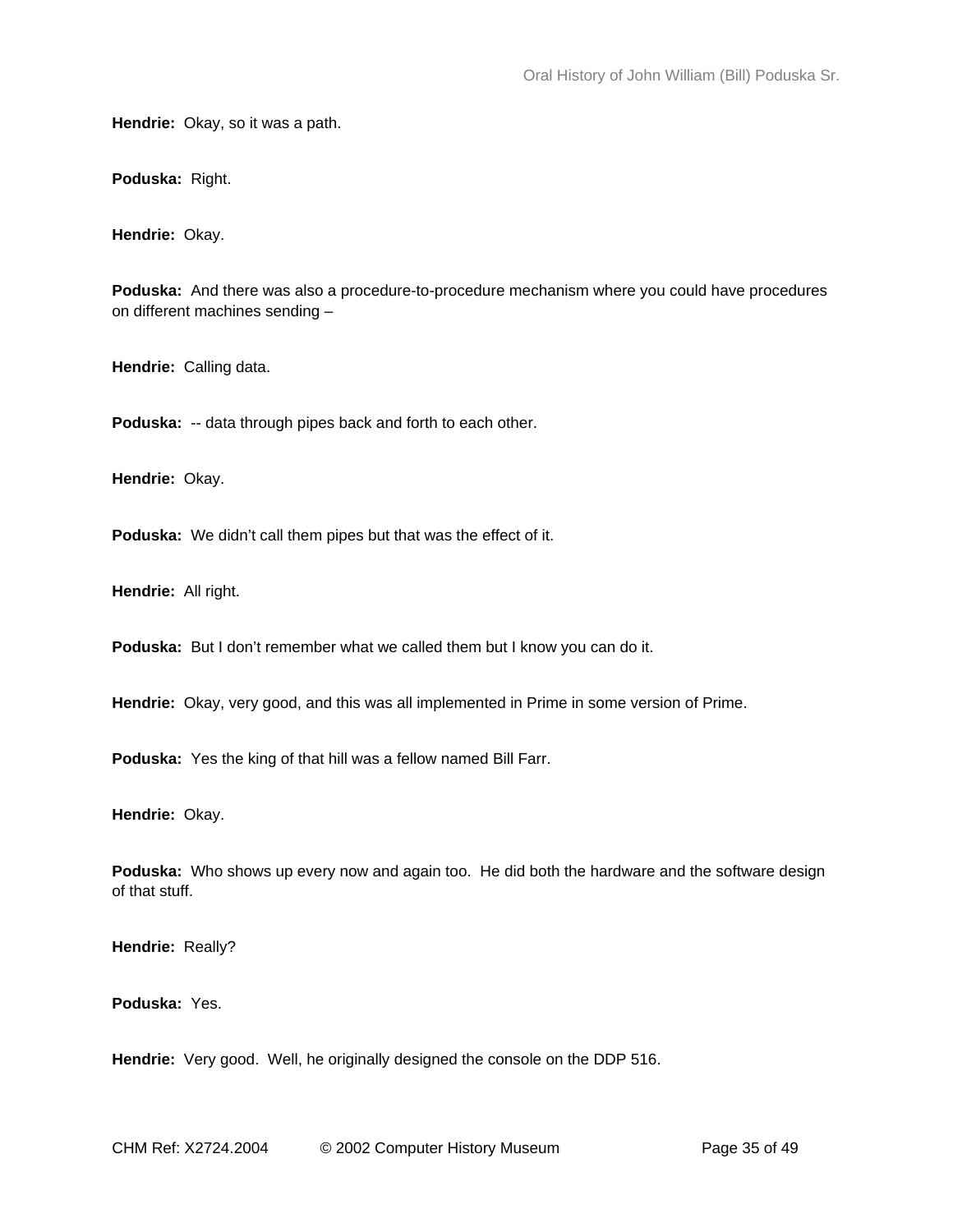**Poduska:** Yes, same guy.

**Hendrie:** Yes. All right, talk to me about when the idea came into your head and where it came from for doing something that, you know, eventually became called a workstation?

**Poduska:** I told you the story about how Prime happened at least to me, this overnight kind of thing and the story for Apollo is almost parallel to it in a serendipitous nature because I left Prime at the end of the year in 1979. December 31<sup>st</sup> was my last day and what I fully intended to do was to take three months off and go do some skiing and, catch up with the kids and do all those things.

**Hendrie:** Do all those things, Yes, that you'd sort of given up.

**Poduska:** Right.

**Hendrie:** That you'd sort of not done as much as you wanted to, Yes.

**Poduska:** During the last few months at Prime, I had taken the opportunity because I was not operating in the executive capacity for the last two or three months or whenever it was. So I took the time to catch up on all the things that were going on, especially all the stuff that was going on in Dave Nelson's shop. The research shop and what was going on in the outside world. I had read one report. I still have a copy of it upstairs somewhere. It's a little thin report, can't be more than 20 pages or so, on just standard university sort of printout. It was called the SPICE Program from Carnegie Mellon and SPICE meant Stored Program Interactive Computer Environment or something like that.

**Hendrie:** Yes.

**Poduska**: I don't even know what it was but it described a workstation. It described a machine that was dedicated to the essentials, dedicated to one person.

**Hendrie:** Yes.

**Poduska:** With scant attention paid to efficiency of computation, that is efficiency of computer usage. We don't care if the machine sits idle in other words. We want it to be fast but it can have idle time, have a graphics interface, keyboard, mouse, use for a person, typically a technical professional doing interactive computation in the furtherance of their work. That was a seminal document for me. It introduced me to the notion of workstation at a very, you know, at a profound level. So, I was talking and I read that in, oh, I don't know December of 1979 or somewhere in that time frame but still I hadn't thought about putting a company together. I began to write down some ideas. I talked with Dave Nelson about some of the other technologies that were going on, in particular things like token ring networking, graphical interfaces, and the emergence of not the single board computer, but the single chip computer, namely the Motorola 6800 at the time.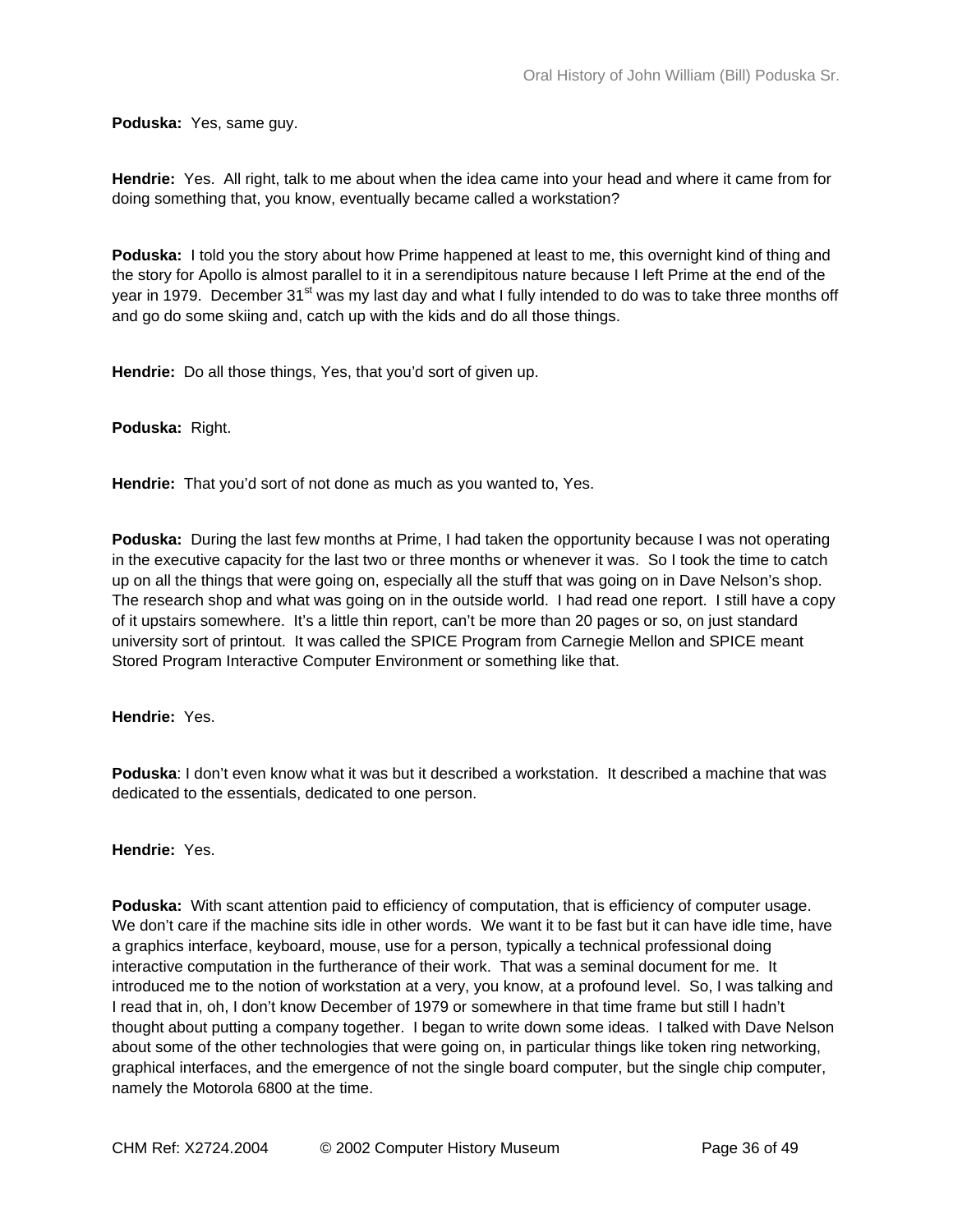**Hendrie:** Okay.

**Poduska:** And from that set of ideas we wrote down a little bit of a plan in longhand and then about a week into January, right after New Year's, I get a call from Bill Draper who was a principal of Sutter Hill and he said what are you doing? He had been an investor in Prime by the way.

**Hendrie:** Okay.

**Poduska:** He said what are you doing? I said, well I'm beginning to think about things and had some ideas but we haven't thought about them too much yet and he says well why don't you come on out and talk to me about them. So, I got on a plane and on the plane wrote up a business plan in longhand.

**Hendrie:** Okay.

**Poduska:** And about the middle of January, the 15<sup>th</sup> of January, went out and spent an afternoon with him. He asked me what I wanted to do and I said, well, I guess we want to put together the company. He committed to an investment in the company at that time and that's how Apollo was born.

**Hendrie:** Wow.

**Poduska:** In the next few weeks we got Helman, Gall and then Venrock involved but Sutter Hill was still the lead venture capitalist.

**Hendrie:** Now, had you known Joe Gall?

**Poduska:** I had known Joe Gall vaguely.

**Hendrie:** Okay.

**Poduska:** Before that but the people I knew the best were Sutter Hill.

**Hendrie:** Okay.

**Poduska:** I mean Dave Anderson, Bill Draper, and Paul Wythes and who was never a principal guy but a senior guy there. So, they were the people I knew. We wanted to get Graylock into it but there was a lot of resistance from the Prime board for Graylock to be involved because they were still so heavily involved in Prime.

**Hendrie:** Oh, Graylock was involved in Prime, okay.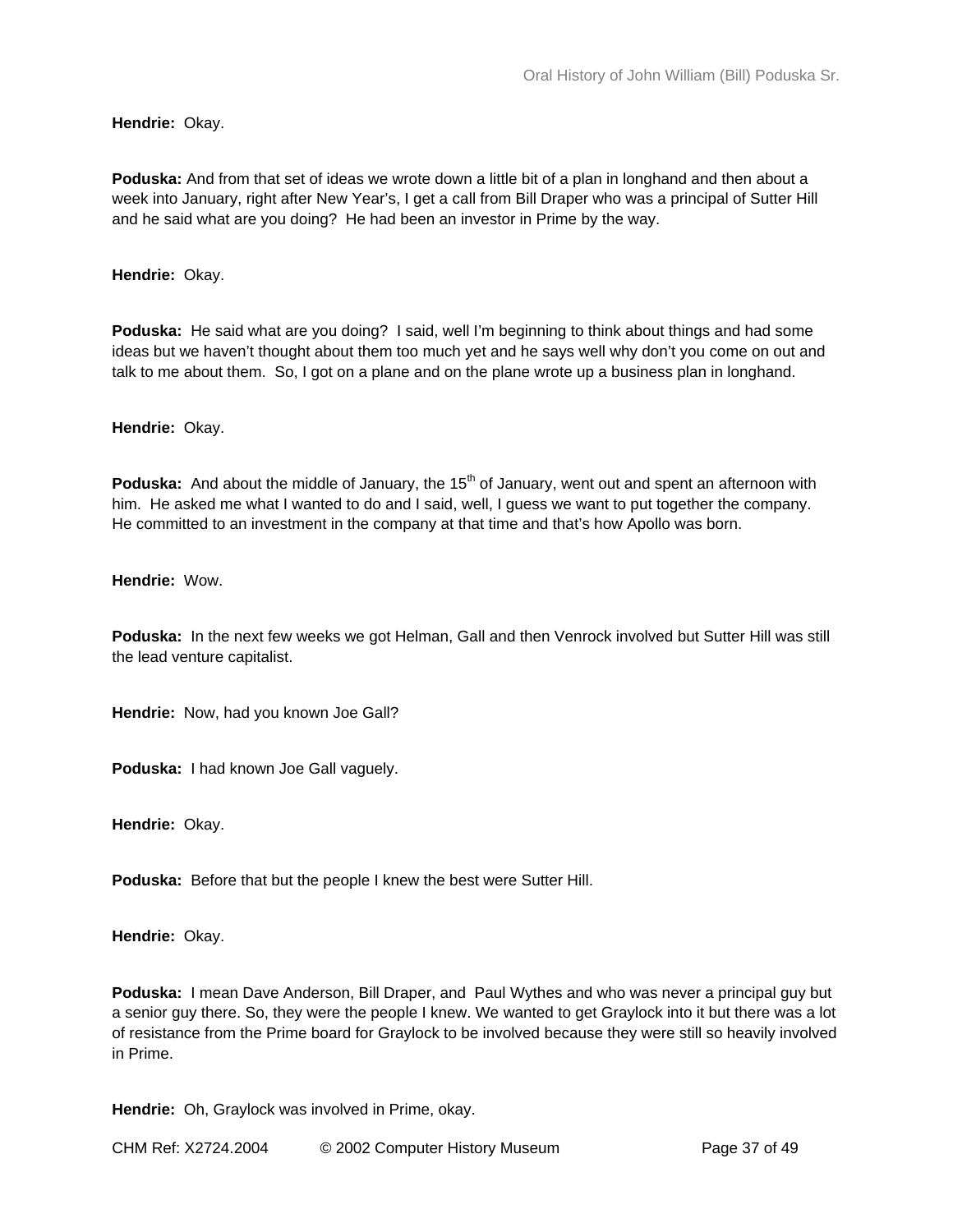**Poduska:** Graylock was involved in Prime.

**Hendrie:** Yes, obviously you raised more rounds before you went public.

**Poduska:** And they were later rounds and, in fact, Graylock came into Apollo later on also.

**Hendrie:** Okay.

**Poduska:** But the three big guys at the beginning were Sutter Hill, Venrock with Ted McCourtney.

**Hendrie:** Yes.

**Poduska:** And Helman and Joe Gall was the principal there.

**Hendrie:** Did you know Venrock?

**Poduska:** I did not know Venrock.

**Hendrie:** So, you got leads. I mean Bill Draper said hey you got to get some East Coast people.

**Poduska:** Well, I had not been in the venture world at all because I had been running engineering at Prime.

**Hendrie:** Yes, exactly.

**Poduska:** So, I didn't know those people but as it turns out Ted McCourtney comes from Memphis, Tennessee, which is my hometown. Then we didn't know each other there but astoundingly his father and my mother knew each other. <laughs>

**Hendrie:** Oh, my goodness.

**Poduska:** One of these small world kinds of things.

**Hendrie:** Exactly.

**Poduska:** But that's we founded Apollo then in February of that year and we had our first products out the door in another remarkably short period of time, that is in October of 1980.

CHM Ref: X2724.2004 © 2002 Computer History Museum Page 38 of 49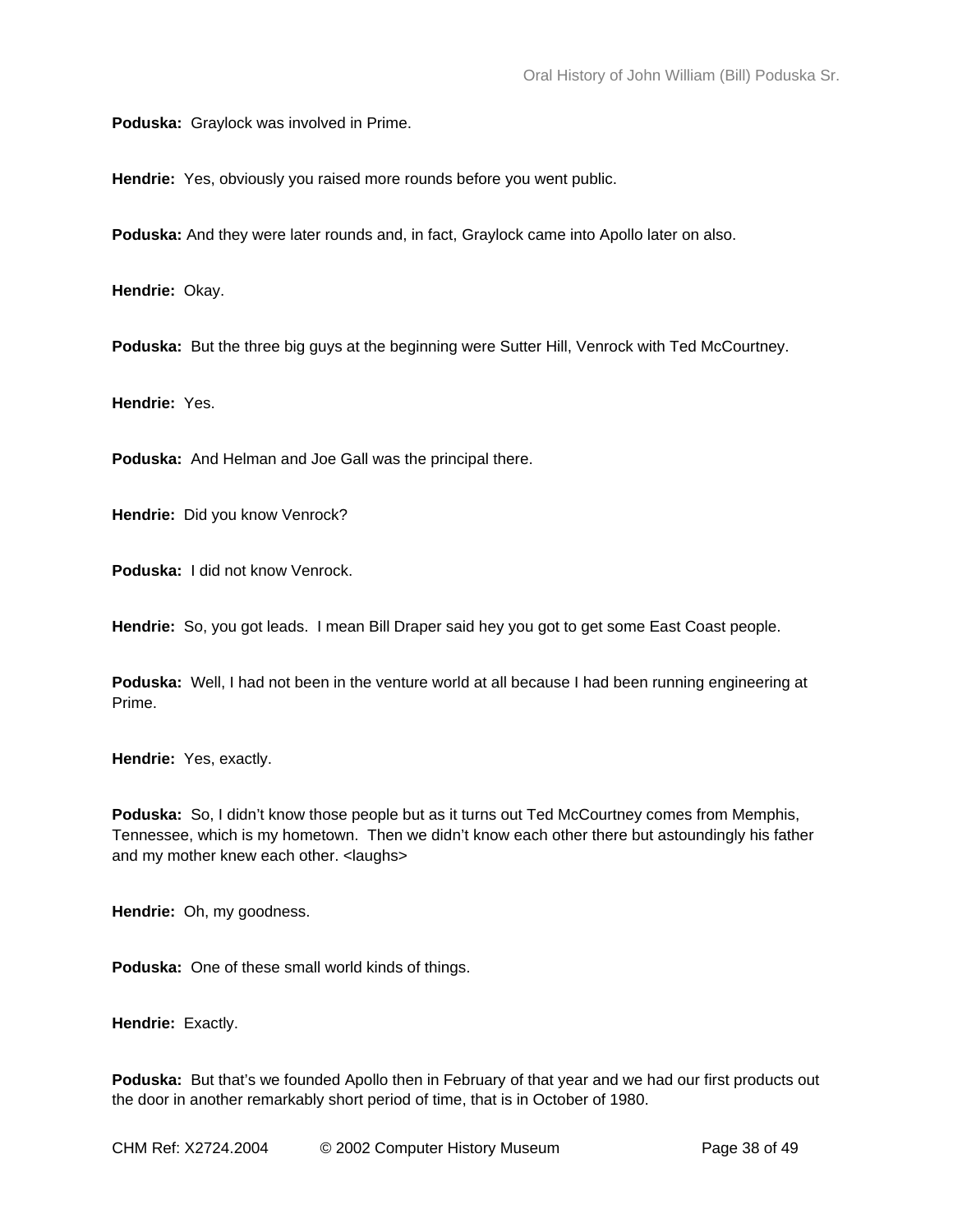**Hendrie:** My goodness.

**Poduska:** We did a set of things that was similar to what we'd done at Prime, that is to say we used a lot of technology that was available to us. Bell Telephone Laboratories had come out with not only Unix and C, but also a set of things called software tools.

**Hendrie:** Yes.

**Poduska:** Which were very similar to the package of C and of Unix, the Unix of that time. We built an operating system around it. We used Pascal as the implementing language.

**Hendrie:** Oh.

**Poduska:** Because Pascal is arguably a superior language to C, certainly in that time frame. Of course the clear winner today is C and C++ and C Sharp now beyond that. But at the time Pascal served us really very, very well. We wrote the operating system. There we did everything from scratch. We wrote the operating system, the compilers, Pascal, Fortran, the assembler, and such, using the Motorola 68000 then, which had just come out the door.

**Hendrie:** Okay.

**Poduska:** Just come out the door. Now, an interesting thing about that from an engineering point of view and you'll appreciate this is that we were trying to decide how to price and market the machine and we knew that it was going to be performance related. The question is what kind of performance were we going to be able to get out of the 68000.

**Hendrie:** Yes.

**Poduska:** They were providing the four megahertz parts, now its four gigahertz

**Hendrie:** Right.

**Poduska:** They had promised the six megahertz part and the eight megahertz part was yet to come. The question was what were we going to be able to use in the machine? Now, in today's notion of Intel parts they're escalating an AMD price where they're escalating clock frequencies. It seems obvious that you want to build something that will accept them all. It wasn't nearly so obvious at the time. We decided we would build the machine as if it would handle the eight megahertz part even if we could only get the four. We decided to print multiple sets of collateral information for the marketing people and multiple price lists to take advantage of whatever speed we could get. And, as it turned out, we didn't get entirely lucky but we were able to deliver the six megahertz part in the machine and it really did mean a 50 percent improvement in performance on both the graphics and the performance side.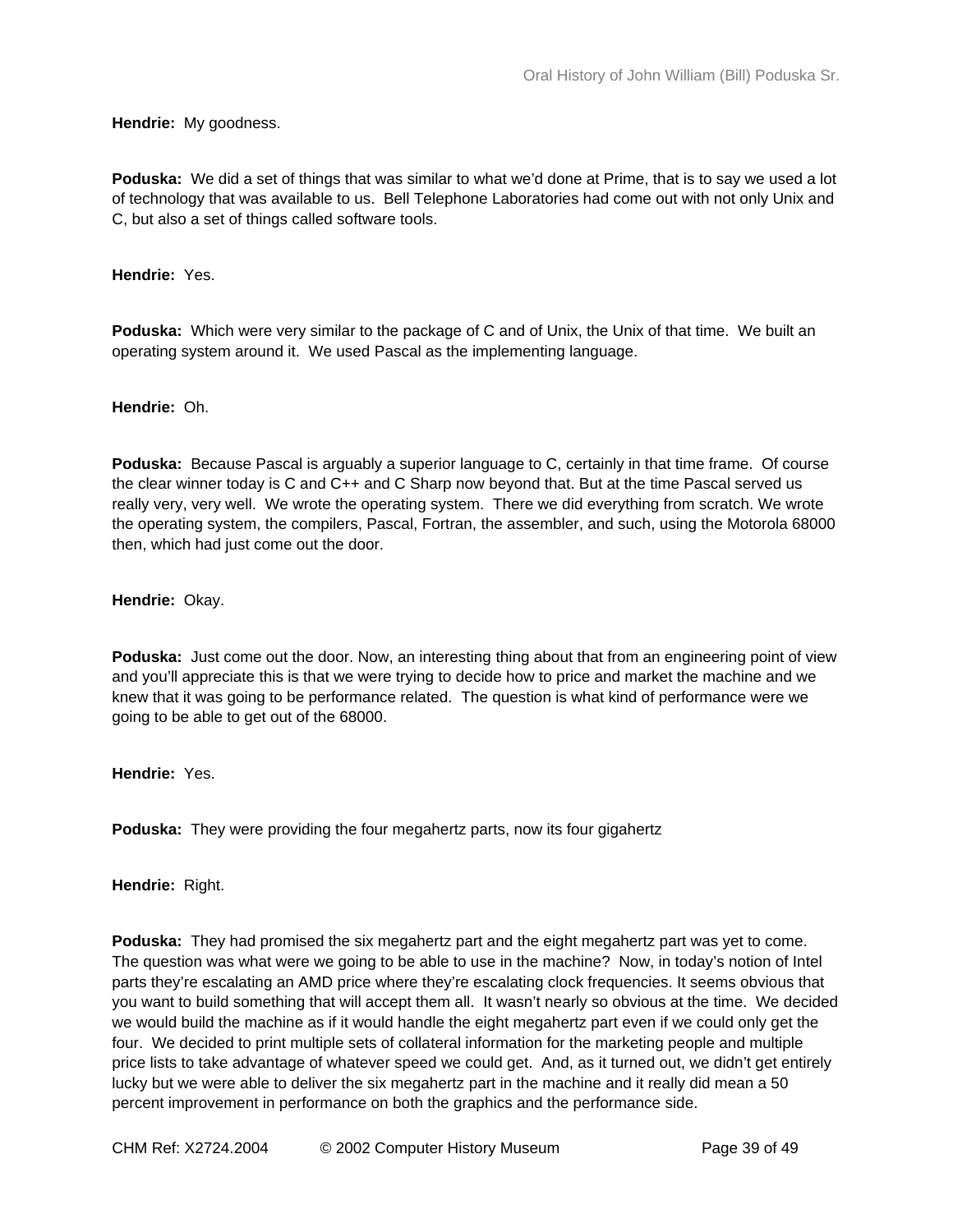**Hendrie:** Good.

**Poduska:** So, the question of matching the ski slope of technology with the advent of products into the marketplace is one that we took careful note of and I think it contributed a lot to the success of Prime. We had all the organizations combined in that notion too, that is sales, marketing, engineering.

**Hendrie:** Yes.

**Poduska:** Manufacturing too.

**Hendrie:** Yes.

**Poduska:** The manufacturing. Yes, manufacturing didn't have any actual construction kind of problems but they certainly had procurement issues. I mean it was no small matter to have 1,000 ancient parts sitting on your shelf.

**Hendrie:** Right, exactly. You had to watch out.

**Poduska:** Right, so you had to do something about making sure you didn't have dead inventory.

**Hendrie:** Okay, so you designed the machines to work with any of them.

**Poduska:** Any speed right.

**Hendrie:** Make sure. That requires a little work in the clock circuitry and timing and things like that.

**Poduska:** Yes. On the engineering side it takes that but the most interesting thing is the marketing side. How do you decide how you're going to price things and what marketplace you're going to approach depending on the speed of the machine?

**Hendrie:** Yes.

**Poduska:** Because from four to eight really was a two-to-one performance level change.

**Hendrie:** Yes.

**Poduska:** And it made a lot of difference to the computer design community, even at that time.

CHM Ref: X2724.2004 © 2002 Computer History Museum Page 40 of 49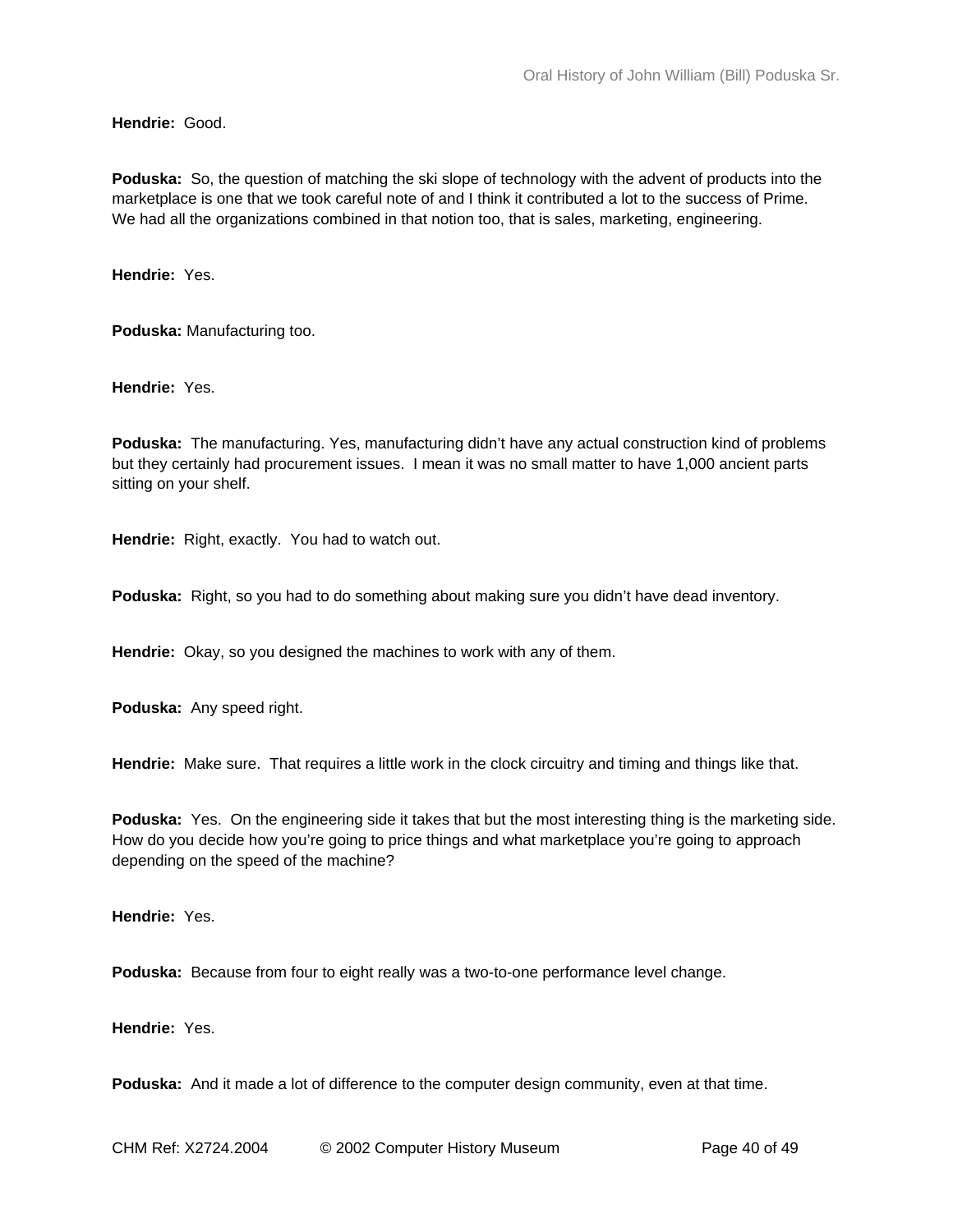**Hendrie:** Okay, interesting. Now, who did you take, sort of recruit to be the founders and sort of lead the technical team to go do this?

**Poduska:** Badge number two was Dave Nelson. He ran the research organization at Prime Computer. I think it's fair to say that a lot of the ideas for the Apollo computer came through Dave. I'm not saying he invented all of them.

**Hendrie:** Yes.

**Poduska:** He certainly didn't invent the microprocessor or token ring networking or discover software tools but he did evaluate them. He understood what they were and how they fit in the world and how they could be used to make an effective workstation..

**Hendrie:** Yes.

**Poduska:** And he was a good collector of that. Badge three was Mike Grida who ended up running the engineering organization along with Dave.

**Hendrie:** Okay.

**Poduska:** We hired people then from Digital, Charlie Specter who became chief operating officer, people from Data General like Bob Antonucco who ran a manufacturing organization, Ed Zander who went later on to be CEO, I think he was CEO of Sun or he was at least second to Scott.

**Hendrie:** Yes, I think he was second to Scott.

**Poduska:** I forget what his title was Barry Fidelman who now is running I think Atlas ventures was VP of sales. Bob Bishop ran our international sales organization. He's now CEO of Silicon Graphics, I think.

**Hendrie:** Yes.

**Poduska:** And we had a good team.

**Hendrie:** Had some good people. Had some very good people.

**Poduska:** Had a fun time.

**Hendrie:** Good.

CHM Ref: X2724.2004 © 2002 Computer History Museum Page 41 of 49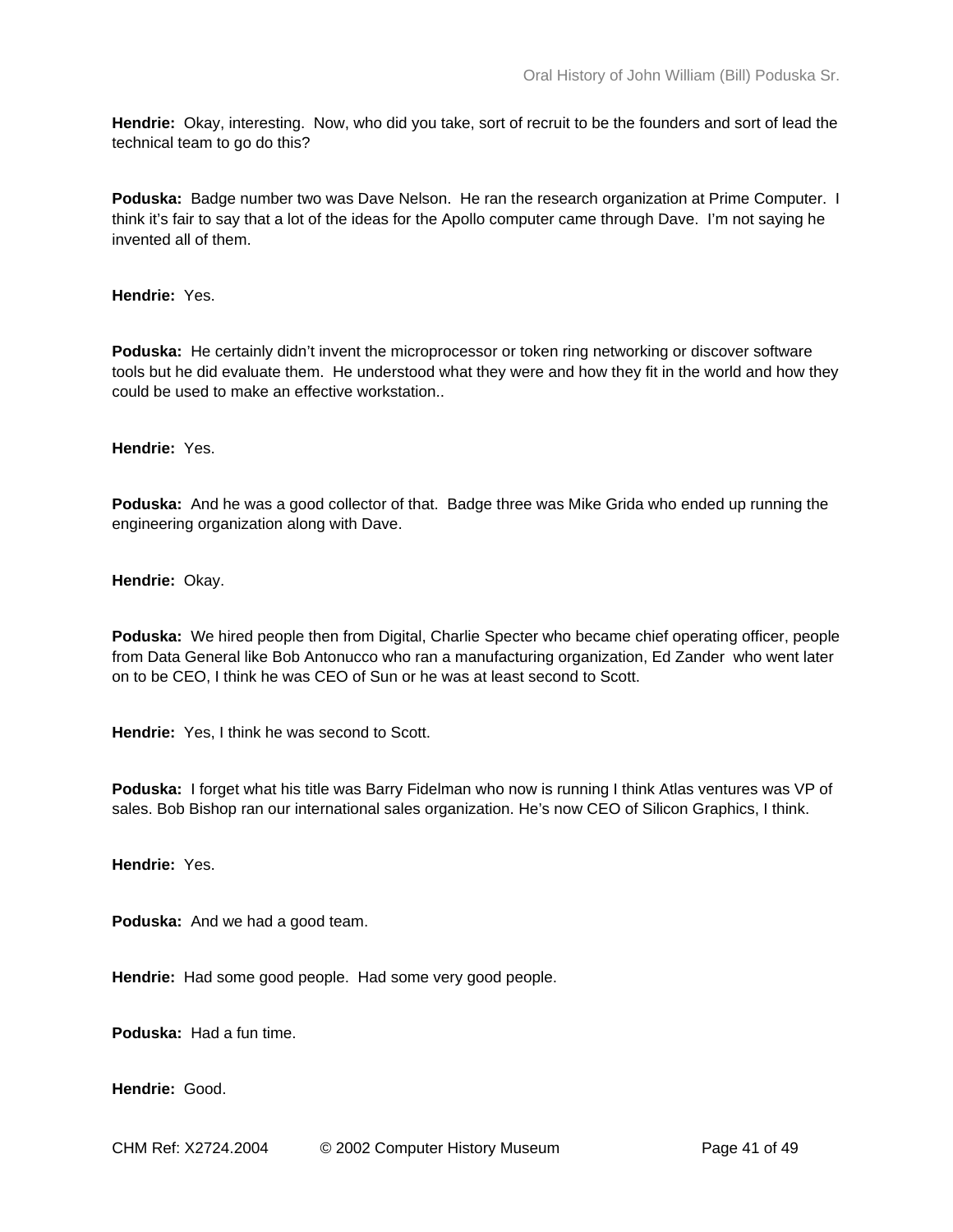**Poduska:** And the company really ran very rapidly. We went on to have our initial public offering in March or April, I think it was, of 1983. At the time that was quite a short time.

**Hendrie:** Yes.

**Poduska:** And, we were at that time, I'm told, the highest valued technical public offering . There were financial organizations that had higher but the highest technical one. I don't think we hold that title to this day.

**Hendrie:** Right.

**Poduska:** But we were at the time and you know it would be nice to say that was all skill and preplanned. The facts are that we happened to hit the IPO market right on the nose. We could not have found a better time than the springtime of 1983 to hit that marketplace.

**Hendrie:** Yes.

**Poduska:** And with, I don't know, \$20 million of revenue we had a \$340 million pre-money cap file so we had a secondary the following October where we were up to \$800 million.

**Hendrie:** Just unbelievable.

**Poduska:** Just very heady stuff and this is 1983. This is not 1993 and 1994. This is 1983.

**Hendrie:** Well, there was a little peak in1983.

**Poduska:** You bet there was and we hit it right on the nose.

**Hendrie:** We just barely made it out into the market at Stratus in September of 1983 and we were – it was nip and tuck. If we had been another month later –

**Poduska:** Right.

**Hendrie:** Probably not.

**Poduska:** Right.

**Hendrie:** Or two months later.

CHM Ref: X2724.2004 © 2002 Computer History Museum Page 42 of 49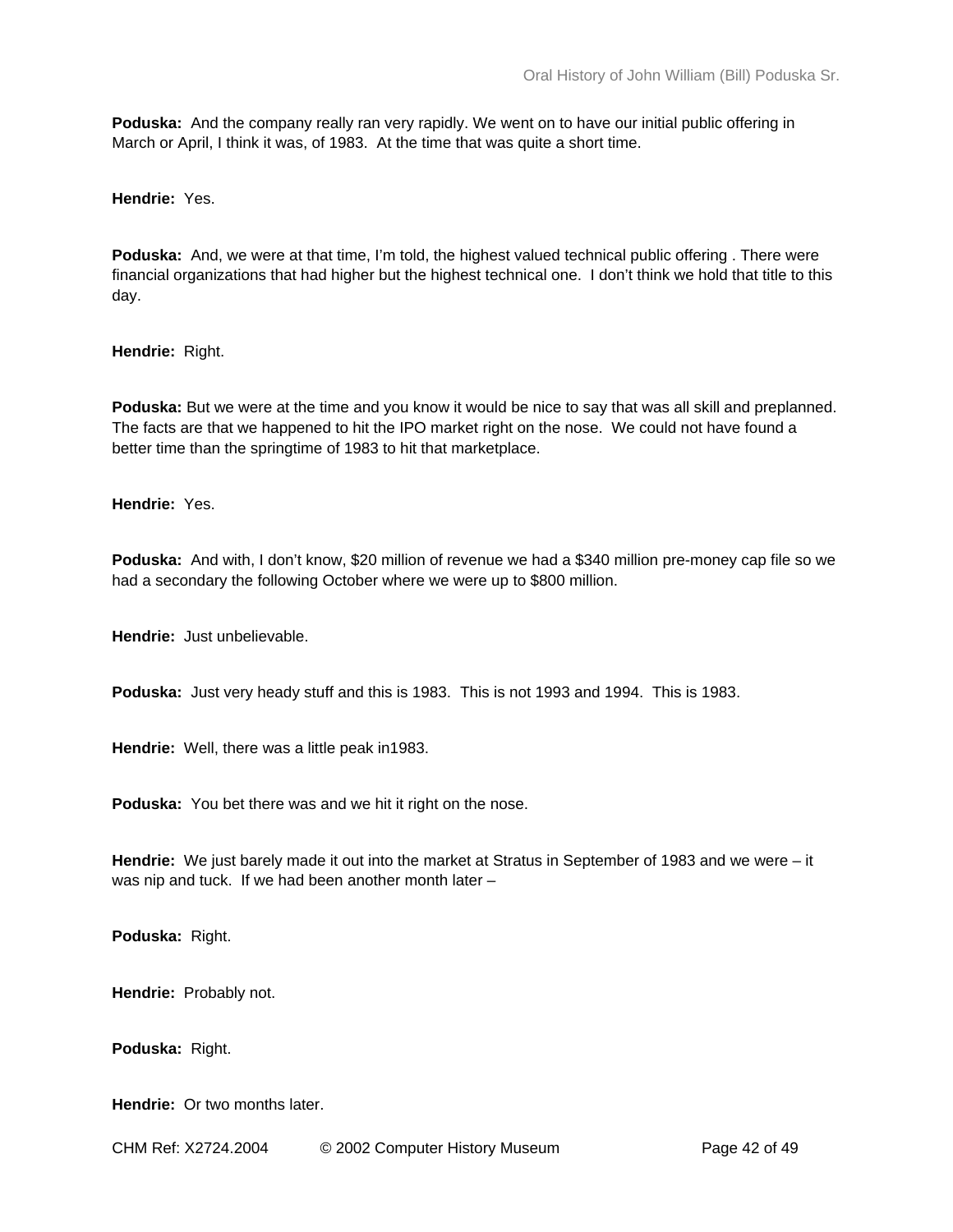**Poduska:** Right.

**Hendrie:** But anyway, yes, it was a great time.

**Poduska:** It was a great time.

**Hendrie:** So, tell me a little bit about, you know, who were the first customers at Apollo?

**Poduska:** The first – we had a lot of small, one at a time customers because it's the kind of product that lends itself to one at a time customers.

**Hendrie:** Yes.

**Poduska:** I mean there was the self contained thing. It could be used by a single person, so we had a lot of academic customers but our first large OEM customers were Auto-trol, the CAD people.

**Hendrie:** The CAD people, okay.

**Poduska:** And in large measure the mechanical CAD people, like Auto-trol and GE Calma at the time.

**Hendrie:** Okay.

**Poduska:** But then we got quickly into the e-CAD business with Mentor Graphics, for example.

**Hendrie:** Yes.

**Poduska:** Then, into the text processing business with, what company was that in Cambridge? I'll think of the name in a moment. But we ended up with a lot of volume sales. We call them OEM sales but they're not OEM in the old sense, in the more traditional hardware sense where you buy a component and it's installed and some other component. But rather, they were workstations which were sold to software people for their incorporation of software and then later delivery to their customer and sometimes they changed the name plate and sometimes they didn't.

HENDRIE: Yes.

**Poduska:** But it certainly made the later on sales and sales extension of the product very easy because there's only one place to go to get another Apollo computer to increase your productivity and buy another license from Mentor or from Calma.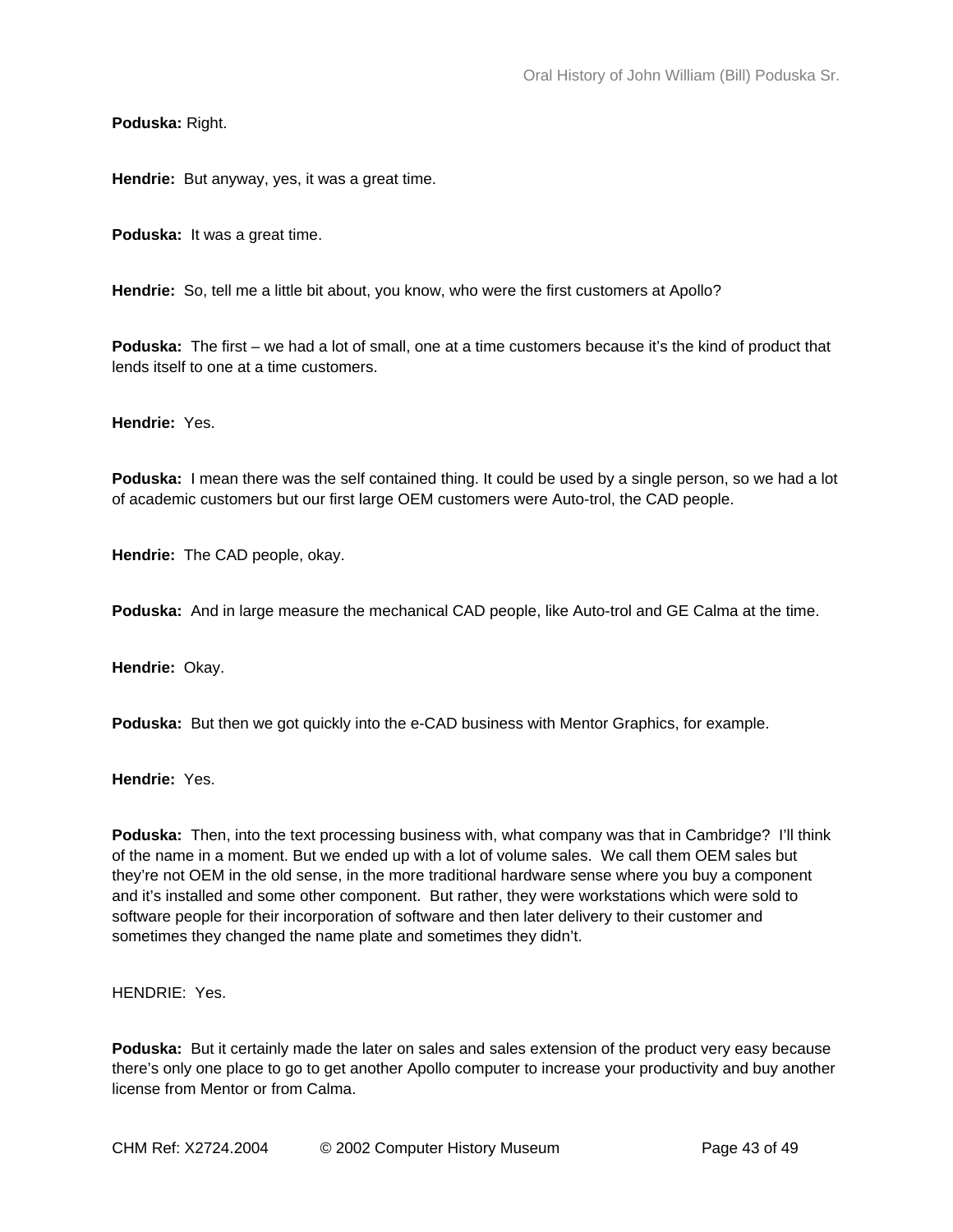**Hendrie:** Right, yes.

**Poduska:** So that worked out really quite well and, in fact, that part of the business grew much faster than the individual workstation part of the business as you would expect because there's just so much more volume there.

**Hendrie:** Yes.

**Poduska:** We had one competitor at the time who was called Three Rivers and they had a system called the Perq system, P-E-R-Q I think.

**Hendrie:** Yes.

**Poduska:** And it was an acronym meaning something or other who had sprung out at least in part from Carnegie Mellon. I don't know the full pedigree of that company.

**Hendrie:** Yes.

**Poduska:** But they did.

**Hendrie:** But it was located in Pittsburgh?

**Poduska:** I believe it was, yes.

**Hendrie:** I believe it was too.

**Poduska:** And there is at least a nexus of some sort. I think Ed Fredkin was involved in that company.

**Hendrie:** Hum, okay.

**Poduska:** As an investor or principal of some sort or other. I'm not absolutely sure of that. But, in any case, it was a bit of a slugfest but we managed to win and we won I think for some business skills and broad backing from our investor community which helped us an awful lot. I mean Sutter Hill and Venrock, in particular, and Warren Helman of Helman Gall are names that bring attention in the community and we had West Coast, East Coast, and New York.

**Hendrie:** Right.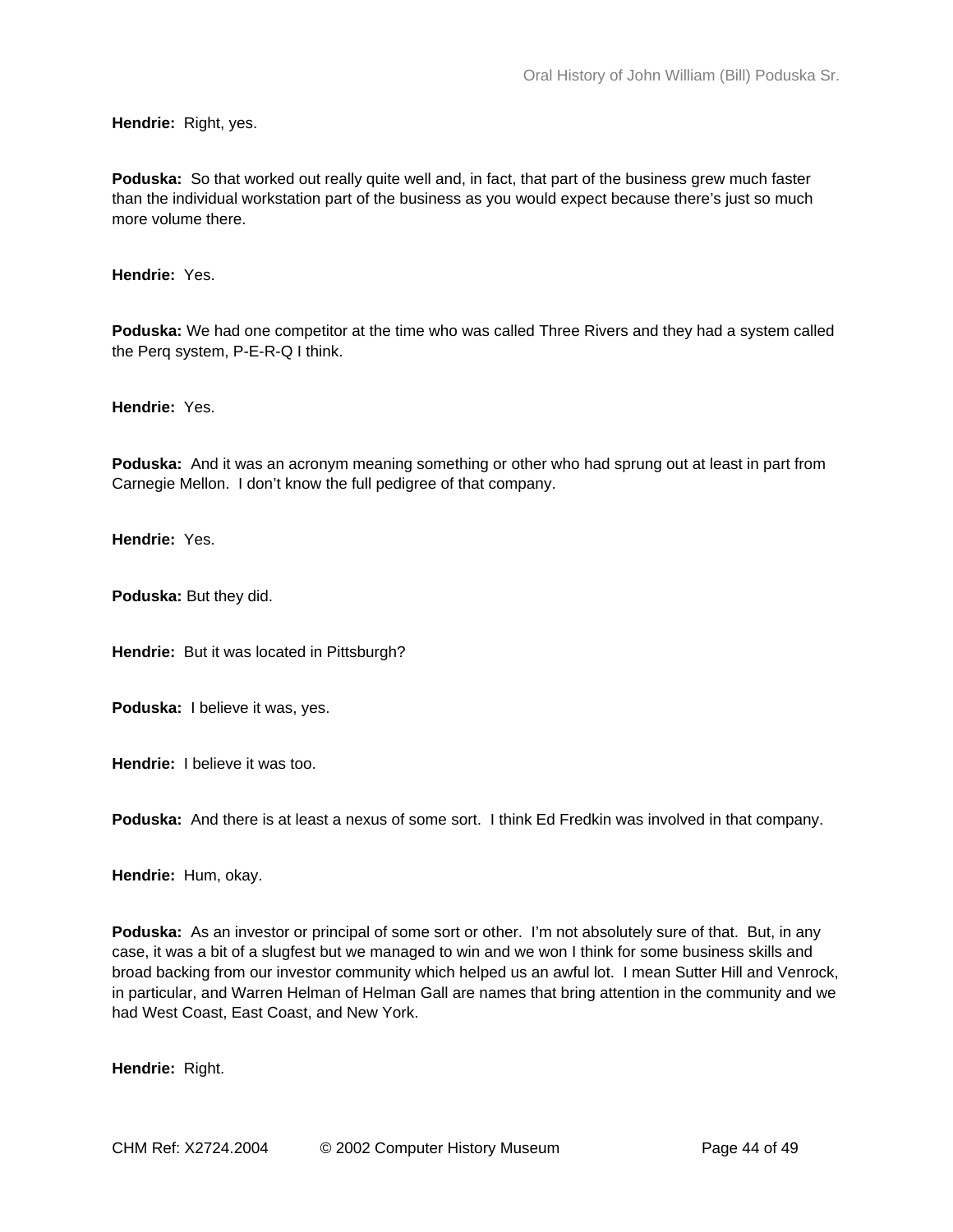**Poduska:** So, we were in pretty good shape there. But there was also the technical thing which was a lesson that I relearned and that is that the single part processors once, like the 68000, once they grab a toehold have a much more accelerated technology path than building processors out of even – out of discreet components, not discreet, but smaller ICs and even though they might even have very high performance by themselves.

**Hendrie:** Yes.

**Poduska:** So part of the machine was built out of the AMD 2901s and 2903.

**Hendrie:** Ah, okay.

**Poduska:** Which are great parts.

**Hendrie:** Yes.

**Poduska:** And ASIC [Application-specific integrated circuit] had followed but they could not keep track with the performance gains that were coming out of the single part processors like the 68000. There was a 6801 or 68001 or whatever that thing was called.

**Hendrie:** Yes.

**Poduska:** Units up to 16 or 32 megahertz in 18 months. Well, 32 megahertz over four, that's about eight-to-one.

**Hendrie:** Yes.

**Poduska:** And, you know, that's really hard to do with discreet components and it went on from there.

**Hendrie:** Yes.

**Poduska:** And that lesson was one that helped us at Apollo and, in fact, it's the converse of that which hurt us so badly at Stellar later on.

**Hendrie:** Okay.

**Poduska:** Isn't it wonderful how hindsight -<laughs>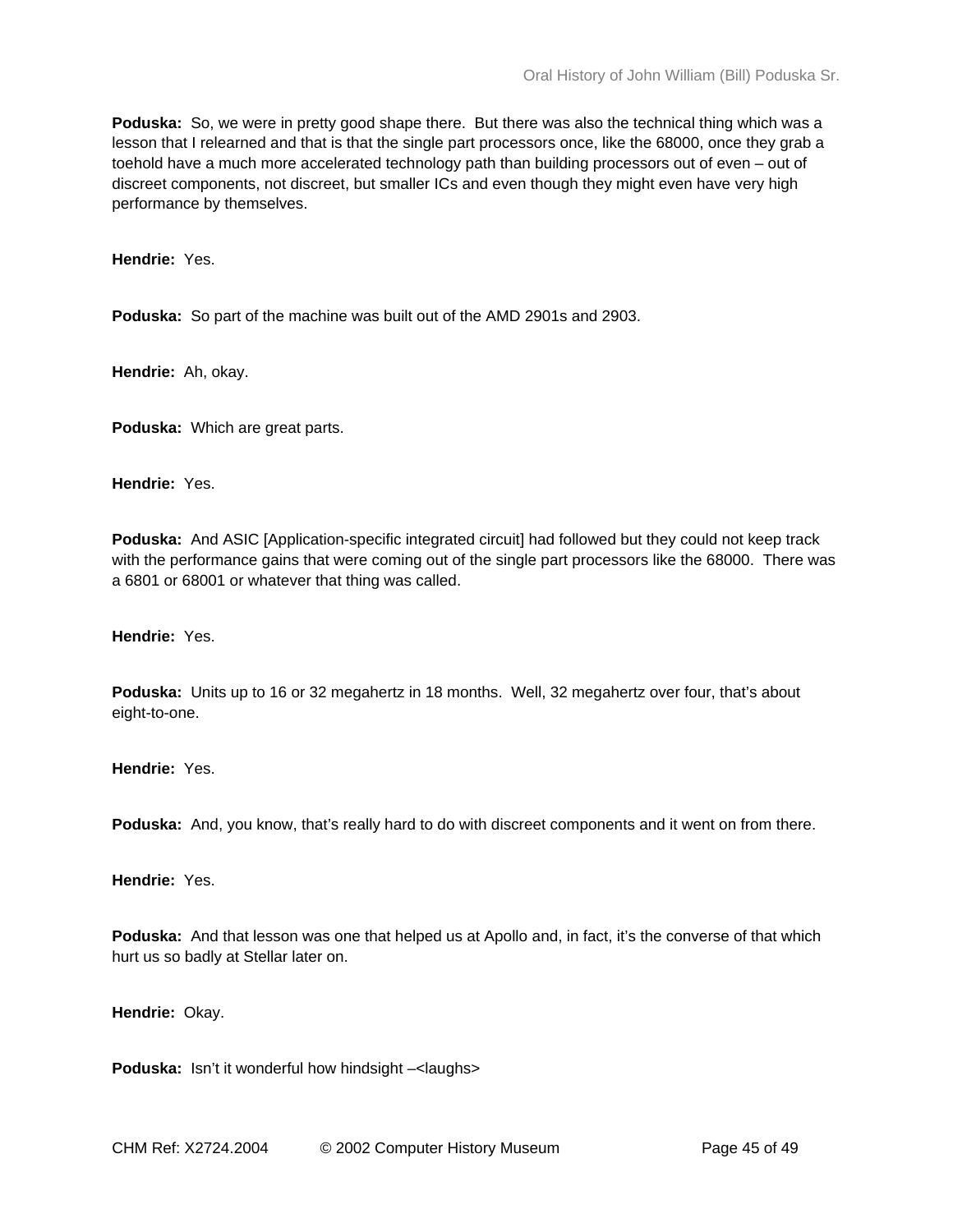**Hendrie:** Yes, some things, they were there and it's really hard to observe them.

**Poduska:** And, of course, it could have gone the other way.

**Hendrie:** It could have gone the other way.

**Poduska:** Because if you look at the graphics market, graphics processors are all custom components.

**Hendrie:** Right.

**Poduska:** And their performance has moved along at a very good clip.

**Hendrie:** Yes.

**Poduska:** So, I mean, you know, who knows? That's why they have horse races.

**Hendrie:** Tell me a little bit about some of the potholes in terms of getting Apollo sort of getting the technical side of getting Apollo machine up and running or did it all just go very smoothly?

**Poduska:** The initial part of it went remarkably smoothly. We kicked off in February. We had the product out the door in October. And while we had some quality issues, it worked. I should really call them incomplete engineering issues. I mean we kicked the product out the door very, very quickly.

**Hendrie:** Yes.

**Poduska:** And so we had all sorts of software bugs and hardware bugs and stuff like that so we got through those in a relatively big hurry.

**Hendrie:** Yes.

**Poduska:** I think partly because OEM became so important to us or, at least, volume sales, which meant that we could make the same thing, you know, over and over and over again. Prime Computer, of course, had very much more customized equipment. I mean somebody wanted a tape driver here or a card reader there or this much memory or that much memory and we did a lot of reconfiguration of Prime stuff, not with Apollo's. Apollo's you could –

**Hendrie:** Pretty much cookie cutter.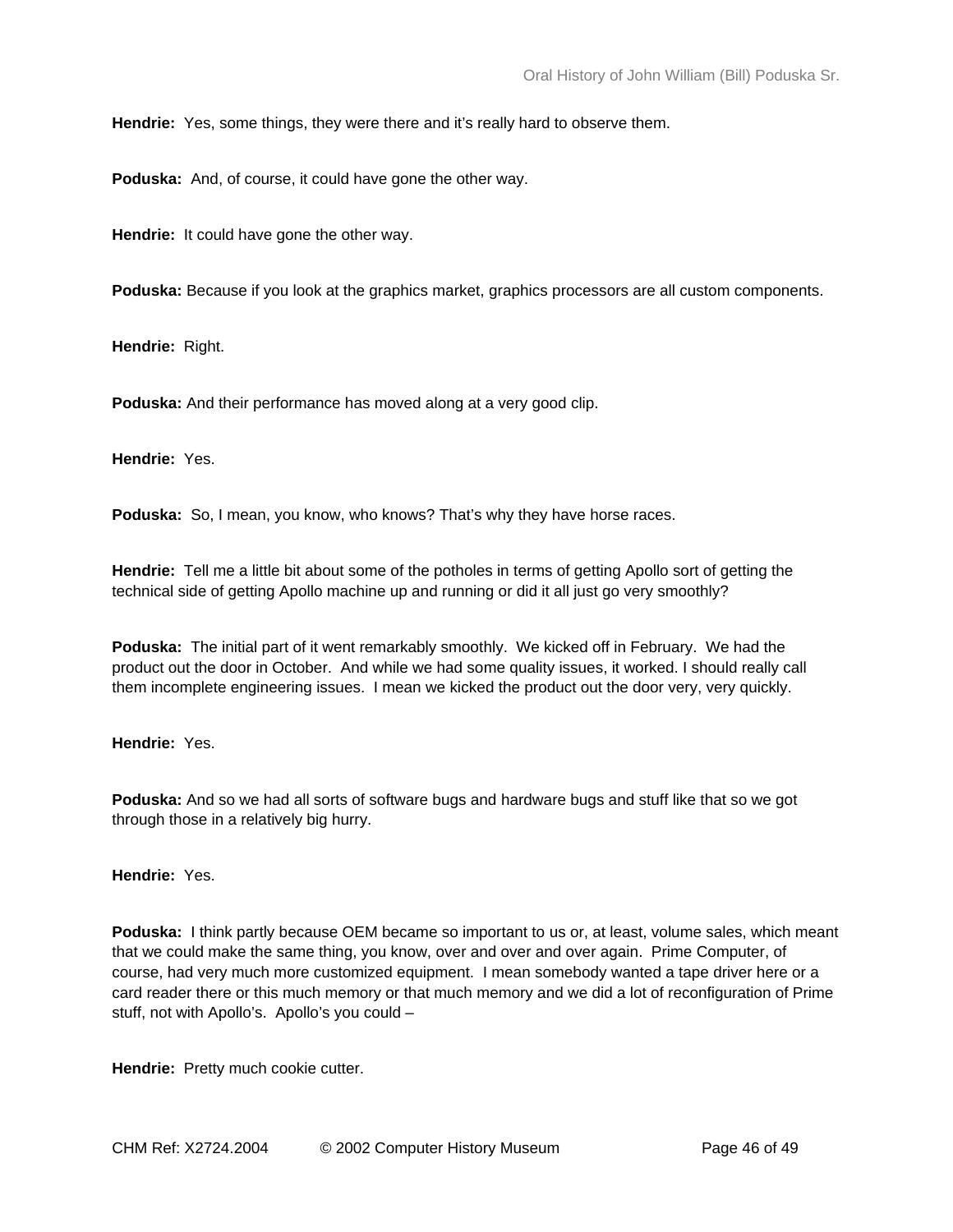**Poduska:** You could put them in a box and ship the boxes and that was what it was going to be.

**Hendrie:** Okay.

**Poduska:** So, we got through those things very quickly. The problem we had at Apollo in expanding the marketplace was to try to figure out which direction to go.

**Hendrie:** Okay.

**Poduska:** The first workstation came out with a price range of about 40K or 50K.

**Hendrie:** Yes.

**Poduska:** And the question is should we go upstream to a more powerful machine in the 80K kind of level, again with the droop of pricing as technology marches on, or should we go to the lower end and introduce a machine 15K to 18K? Well, we ended up doing both and the question was the timing. We decided to go upstream first because it seemed like people were crying for more processing power, especially in the CAD marketplace.

**Hendrie:** Yes.

**Poduska:** And then we went downstream with a single box computer, I guess in concept a great deal like the current Macs or e-machines, that is to say the processor and the monitor and all that stuff were in one box and the keyboard was separate, called the DN 200 I think it was called.

**Hendrie:** Now, what was the upscale machine?

**Poduska:** Upscale, I forget what it was called. I think it was called the 400D and 400, something like that.

**Hendrie:** Okay, Yes.

**Poduska:** And we had a lot of nomenclature. You know we had a lot of nomenclature for the machines that would vary from the volume produced machines to the end user machines, so I mean I'm not sure I could tell you even with the scorecard in front of me exactly which one is which.

**Hendrie:** Okay, I understand.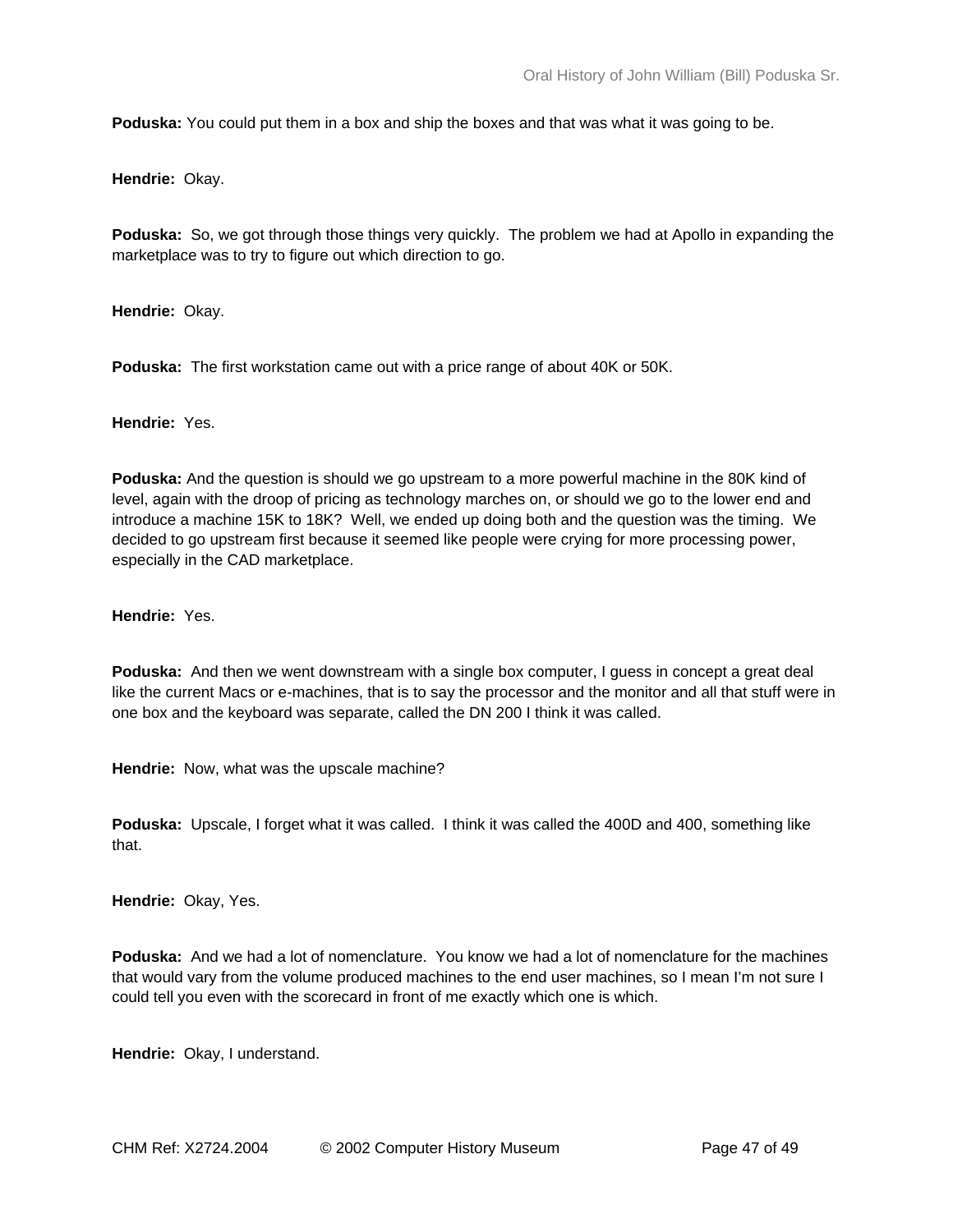**Poduska:** But at least we did that. The low end machine turned out to be quite a thundering success. I mean you really could put those in a box and ship them out and cut them out with a cookie cutter and we found out there was a great university environment for them.

**Hendrie:** Oh, okay.

**Poduska:** So we sold a lot of machines. We and Apple went together to sell to the University of Michigan and Apple sold them 3,000 machines and we sold them 300. It was a ten-to-one ratio that they put in a gigantic network. Of course then the networking capabilities of the Apollo came in because they became then sort of cluster point – not cluster points, node points for connecting the Apple machines.

**Hendrie:** Ah, okay, very good.

**Poduska:** Yes, we had some interesting things like that.

**Hendrie:** Excellent.

**Poduska:** But it was remarkable smooth sailing.

**Hendrie:** Okay. Yes, no giant headaches.

**Poduska:** No, none like that. I mean the biggest headaches in growth then came over from the sheer numbers.

**Hendrie:** Yes.

**Poduska:** I mean its one thing to put out 300 machines in a quarter. It's another thing to put out 3,000 machines in a quarter.

**Hendrie:** Oh, yes.

**Poduska:** And we built plants up in Exeter, New Hampshire, down in Puerto Rico. We got up to when I left 4,700 people or something like that.

**Hendrie:** Oh.

**Poduska:** It was a big operation.